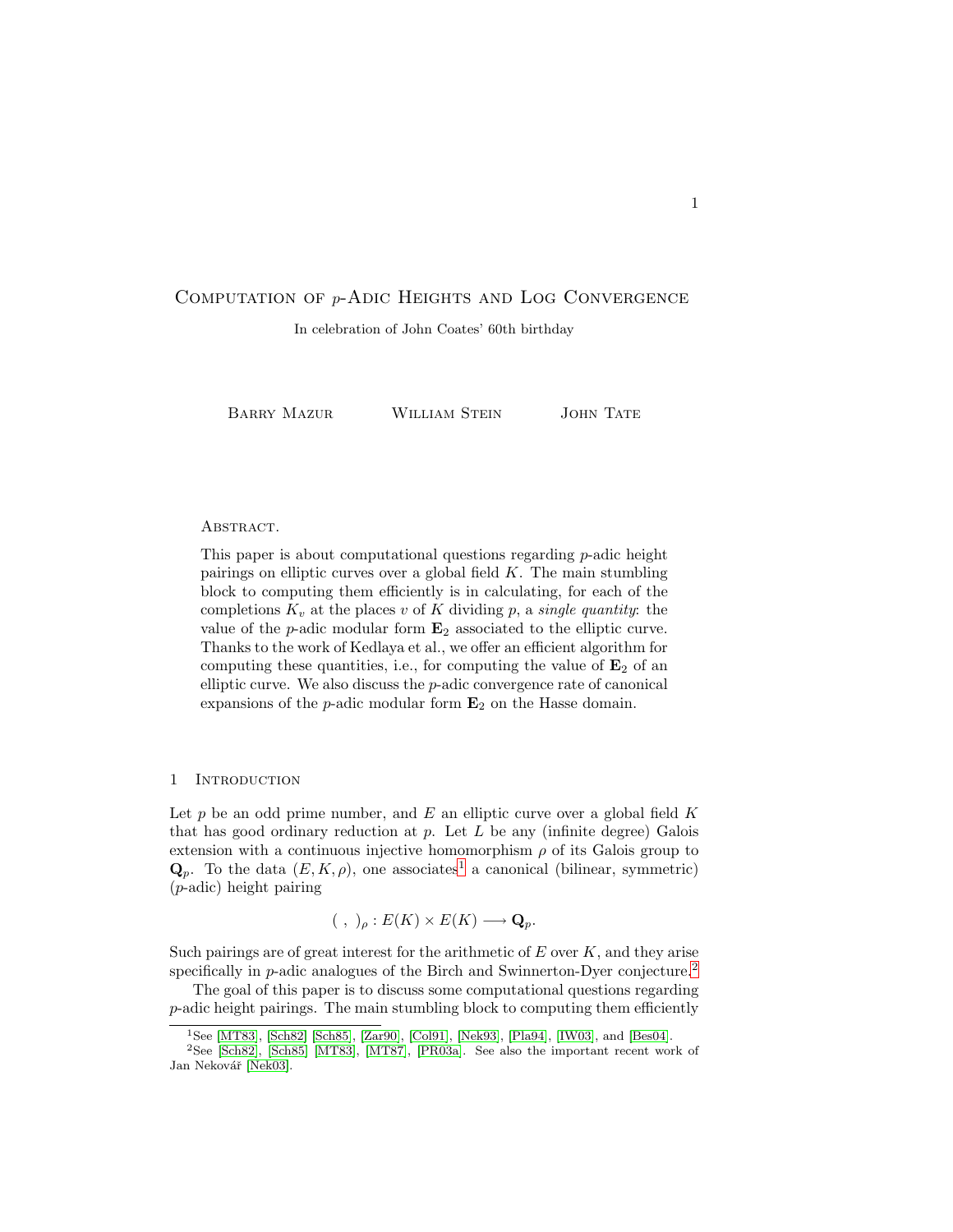2 MAZUR, STEIN, TATE

is in calculating, for each of the completions  $K_v$  at the places v of K dividing p, the value of the p-adic modular form  $\mathbf{E}_2$  associated to the elliptic curve with a chosen Weierstrass form of good reduction over  $K_v$ .

We shall offer an algorithm for computing these quantities, i.e., for computing the value of  $\mathbf{E}_2$  of an elliptic curve (thanks to the work of Harrison, Katz, Kedlaya, Monsky, and Washnitzer) and we also discuss the  $p$ -adic convergence rate of canonical expansions of the *p*-adic modular form  $\mathbf{E}_2$  on the Hasse domain, where for  $p \geq 5$  we view  $\mathbf{E}_2$  as an infinite sum of classical modular forms divided by powers of the (classical) modular form  $\mathbf{E}_{p-1}$ , while for  $p \leq 5$  we view it as a sum of classical modular forms divided by powers of  $\mathbf{E}_4$ .

The reason why this constant  $\mathbf{E}_2$  enters the calculation is because it is needed for the computation of the  $p$ -adic sigma function  $[MT91]$ , which in turn is the critical element in the formulas for height pairings.

For example, let us consider the cyclotomic p-adic height pairing in the special case where  $K = \mathbf{Q}$  and  $p \geq 5$ .

If  $G_{\mathbf{Q}}$  is the Galois group of an algebraic closure of  $\mathbf{Q}$  over  $\mathbf{Q}$ , we have the natural surjective continuous homomorphism  $\chi: G_{\mathbf{Q}} \to \mathbf{Z}_p^*$  pinned down by the standard formula  $g(\zeta) = \zeta^{\chi(g)}$  where  $g \in G_{\mathbf{Q}}$  and  $\zeta$  is any p-power root of unity. The *p*-adic logarithm  $\log_p : \mathbf{Q}_p^* \to (\mathbf{Q}_p, +)$  is the unique group homomorphism with  $\log_p(p) = 0$  that extends the homomorphism  $\log_p: 1 + p\mathbb{Z}_p \to \mathbb{Q}_p$  defined by the usual power series of  $log(x)$  about 1. Explicitly, if  $x \in \mathbb{Q}_p^*$ , then

$$
\log_p(x) = \frac{1}{p-1} \cdot \log_p(u^{p-1}),
$$

where  $u = p^{-\text{ord}_p(x)} \cdot x$  is the unit part of x, and the usual series for log converges at  $u^{p-1}$ .

Composing  $\chi$  with  $\frac{1}{p} \cdot \log_p$  we get the cyclotomic linear functional  $G_{\mathbf{Q}} \to \mathbf{Q}_p$ which, in the body of our text, will be dealt with (thanks to class field theory) as the idele class functional that we denote  $\rho_{\mathbf{Q}}^{\text{cycl}}$ .

Let  $\mathcal E$  denote the Néron model of E over **Z**. Let  $P \in E(\mathbf Q)$  be a non-torsion point that reduces to  $0 \in E(\mathbf{F}_p)$  and to the connected component of  $\mathcal{E}_{\mathbf{F}_{\ell}}$  at all primes  $\ell$  of bad reduction for E. Because **Z** is a unique factorization domain, any nonzero point  $P = (x(P), y(P)) \in E(\mathbf{Q})$  can be written uniquely in the form  $(a/d^2, b/d^3)$ , where  $a, b, d \in \mathbb{Z}$ ,  $gcd(a, d) = gcd(b, d) = 1$ , and  $d > 0$ . The function  $d(P)$  assigns to P this square root d of the denominator of  $x(P)$ .

Here is the formula for the *cyclotomic*  $p$ -adic height of  $P$ , i.e., the value of

$$
h_p(P):=-\frac{1}{2}(P,P)_p\in\mathbf{Q}_p
$$

<span id="page-1-0"></span>where (, )<sub>p</sub> is the height pairing attached to  $G_{\mathbf{Q}} \to \mathbf{Q}_p$ , the cyclotomic linear functional described above:

$$
h_p(P) = \frac{1}{p} \cdot \log_p \left( \frac{\sigma(P)}{d(P)} \right) \in \mathbf{Q}_p.
$$
 (1.1)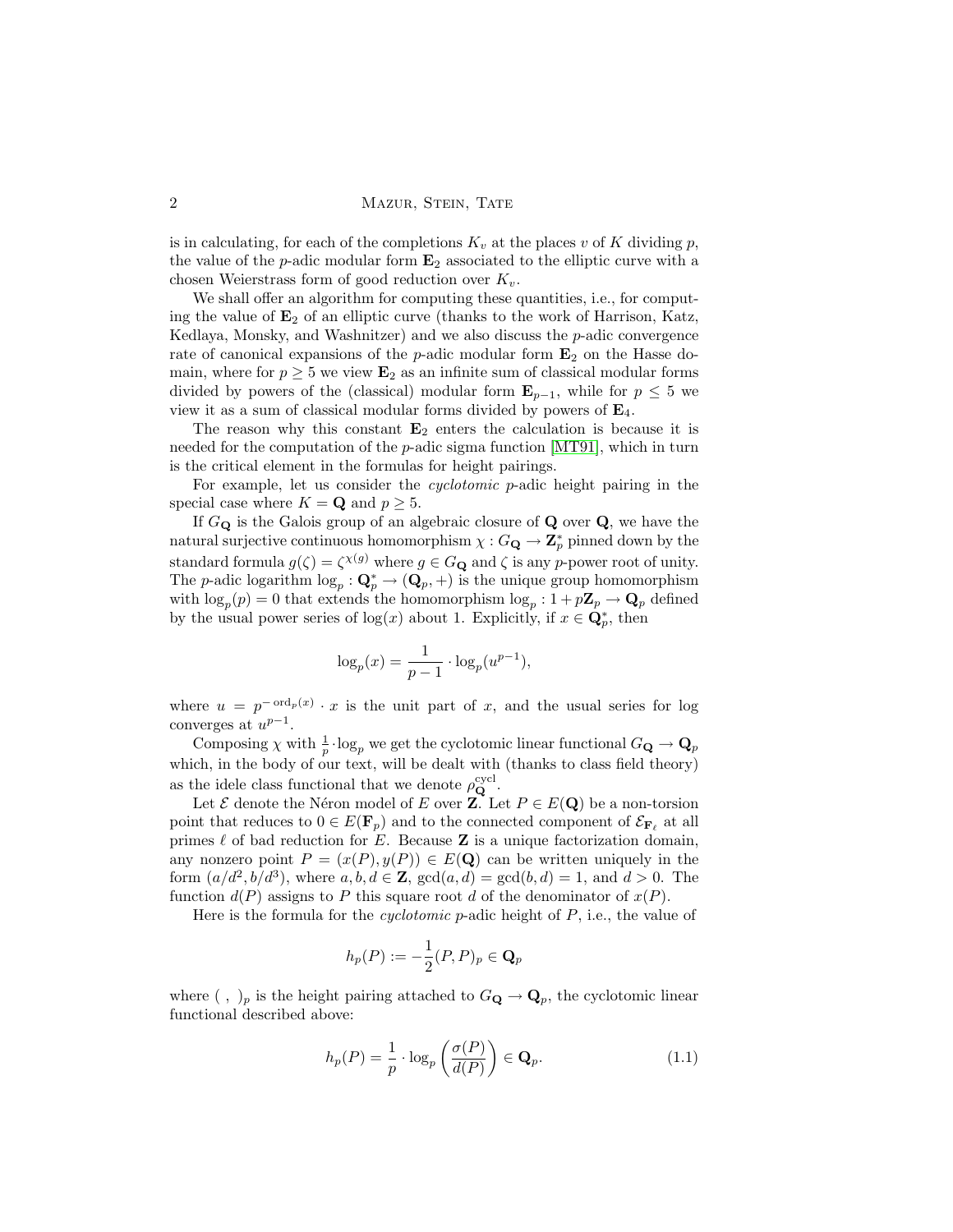Here  $\sigma = \sigma_p$  is the p-adic sigma function [\[MT91\]](#page-34-6). The height function  $h_p$ extends uniquely to a function on the full Mordell-Weil group  $E(Q)$  that satisfies  $h_p(nQ) = n^2 h_p(Q)$  for all integers n and  $Q \in E(\mathbf{Q})$ . For  $P, Q \in E(\mathbf{Q})$ , setting

$$
(P,Q)_p = h_p(P) + h_p(Q) - h_p(P + Q),
$$

we obtain a pairing on  $E(\mathbf{Q})$ . The *p-adic regulator* of E is the discriminant of the induced pairing on  $E(Q)_{\text{tor}}$  (well defined up to sign), and we have the following standard conjecture about this height pairing.

CONJECTURE 1.1. The cyclotomic height pairing  $( , )_p$  is nondegenerate; equivalently, the p-adic regulator is nonzero.

REMARK 1.2. Height pairings attached to other  $p$ -adic linear functionals need not be nondegenerate; in fact, given an elliptic curve defined over Q with good ordinary reduction at  $p$ , and  $K$  a quadratic imaginary field over which the Mordell-Weil group  $E(K)$  is of odd rank, the *p*-adic anticyclotomic height pairing for  $E$  over  $K$  is not nondegenerate.

The *p*-adic  $\sigma$  function is the most mysterious quantity in [\(1.1\)](#page-1-0). There are many ways to define  $\sigma$ , e.g., [\[MT91\]](#page-34-6) contains 11 different characterizations of  $\sigma$ ! We now describe a characterization that leads directly to an algorithm (see Algorithm [3.3\)](#page-13-0) to compute  $\sigma(t)$ . Let

<span id="page-2-1"></span>
$$
x(t) = \frac{1}{t^2} + \dots \in \mathbf{Z}_p((t))
$$
\n
$$
(1.2)
$$

be the formal power series that expresses  $x$  in terms of the local parameter  $t = -x/y$  at infinity. The following theorem, which is proved in [\[MT91\]](#page-34-6), uniquely determines  $\sigma$  and  $c$ .

<span id="page-2-2"></span>THEOREM 1.3. There is exactly one odd function  $\sigma(t) = t + \cdots \in t\mathbb{Z}_p[[t]]$  and constant  $c \in \mathbf{Z}_p$  that together satisfy the differential equation

<span id="page-2-0"></span>
$$
x(t) + c = -\frac{d}{\omega} \left( \frac{1}{\sigma} \frac{d\sigma}{\omega} \right),\tag{1.3}
$$

where  $\omega$  is the invariant differential  $dx/(2y + a_1x + a_3)$  associated with our chosen Weierstrass equation for E.

REMARK 1.4. The condition that  $\sigma$  is odd and that the coefficient of t is 1 are essential.

In [\(1.1\)](#page-1-0), by  $\sigma(P)$  we mean  $\sigma(-x/y)$ , where  $P=(x,y)$ . We have thus given a complete definition of  $h_p(Q)$  for any point  $Q \in E(\mathbf{Q})$  and a prime  $p \geq 5$  of good ordinary reduction for E.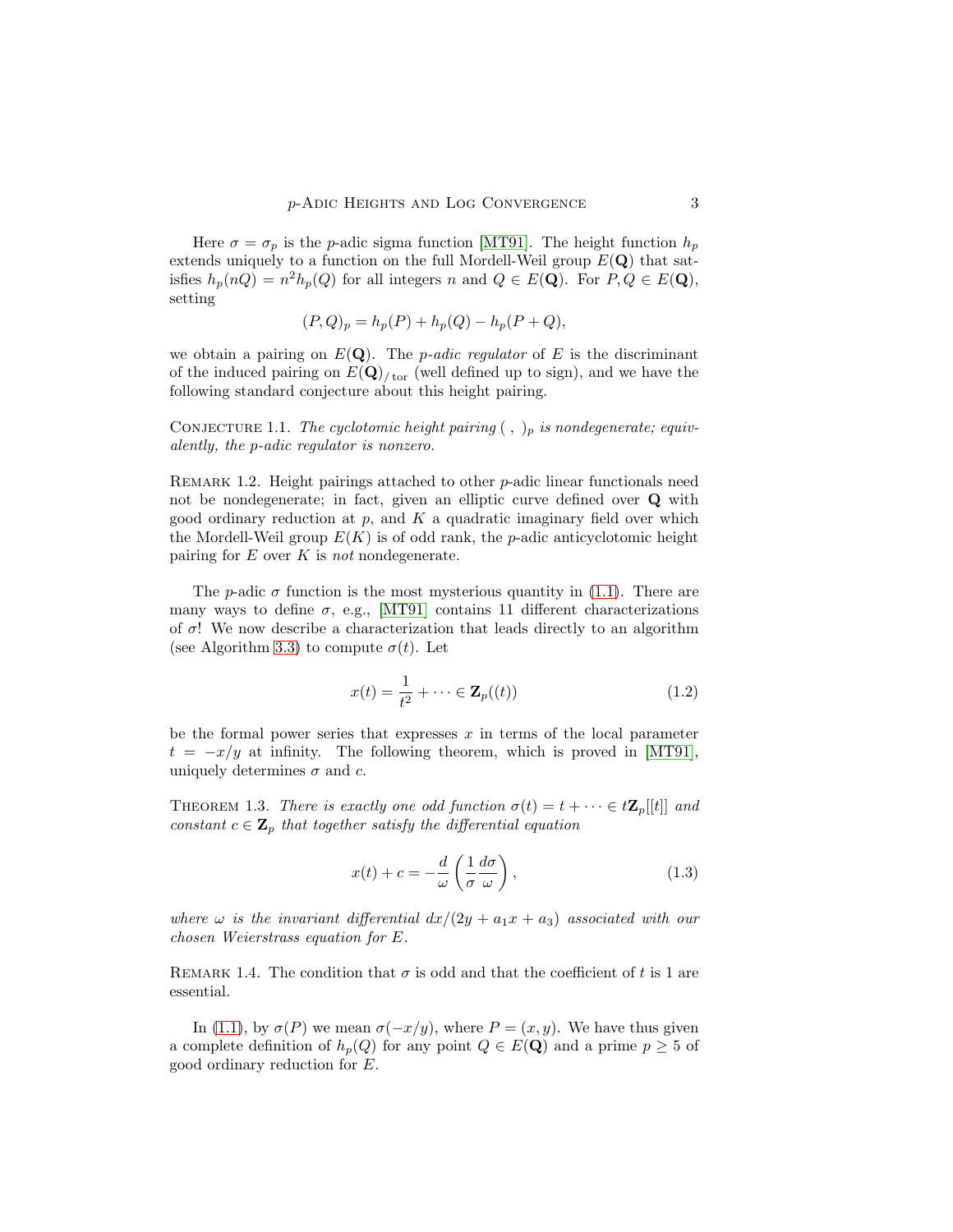#### 1.1 THE *p*-ADIC  $\sigma$ -FUNCTION

The differential equation [\(1.3\)](#page-2-0) leads to a slow algorithm to compute  $\sigma(t)$  to any desired precision. This is Algorithm [3.3](#page-13-0) below, which we now summarize. If we expand [\(1.3\)](#page-2-0), we can view c as a formal variable and solve for  $\sigma(t)$  as a power series with coefficients that are polynomials in c. Each coefficient of  $\sigma(t)$  must be in  $\mathbf{Z}_p$ , so we obtain conditions on c modulo powers of p. Taking these together for many coefficients must eventually yield enough information to compute c (mod  $p^n$ ), for a given n, hence  $\sigma(t)$  (mod  $p^n$ ). This integrality algorithm is hopelessly slow in general.

Another approach to computing  $\sigma$  is to observe that, up to a constant, c is closely related to the value of a certain p-adic modular form. More precisely, suppose that  $E$  is given by a (not necessarily minimal) Weierstrass equation

$$
y^{2} + a_{1}xy + a_{3}y = x^{3} + a_{2}x^{2} + a_{4}x + a_{6}, \qquad (1.4)
$$

and let  $\omega = dx/(2y + a_1x + a_3)$ . Let  $x(t)$  be as in [\(1.2\)](#page-2-1). Then the series

<span id="page-3-3"></span><span id="page-3-1"></span>
$$
\wp(t) = x(t) + \frac{a_1^2 + 4a_2}{12} \in \mathbf{Q}((t))
$$
\n(1.5)

satisfies  $(\wp')^2 = 4\wp^3 - g_2\wp - g_3$  $(\wp')^2 = 4\wp^3 - g_2\wp - g_3$  $(\wp')^2 = 4\wp^3 - g_2\wp - g_3$ . In [\[MT91\]](#page-34-6) we find<sup>3</sup> that

<span id="page-3-2"></span>
$$
x(t) + c = \wp(t) - \frac{1}{12} \cdot \mathbf{E}_2(E, \omega), \tag{1.6}
$$

where  $\mathbf{E}_2(E,\omega)$  is the value of the Katz p-adic weight 2 Eisenstein series at  $(E,\omega)$ , and the equality is of elements of  $\mathbf{Q}_p((t))$ . Using the definition of  $\wp(t)$ and solving for c, we find that

<span id="page-3-4"></span>
$$
c = \frac{a_1^2 + 4a_2}{12} - \frac{1}{12} \mathbf{E}_2(E, \omega).
$$
 (1.7)

Thus computing c is equivalent to computing the p-adic number  $\mathbf{E}_2(E,\omega)$ . Having computed c to some precision, we then solve for  $\sigma$  in [\(1.3\)](#page-2-0) using Algorithm [3.1](#page-11-0) below.

# 1.2 p-ADIC ANALOGUES OF THE BIRCH AND SWINNERTON-DYER CONJEC-**TURE**

One motivation for this paper is to provide tools for doing computations in support of  $p$ -adic analogues of the BSD conjectures (see [\[MTT86\]](#page-34-7)), especially when  $E/\mathbf{Q}$  has rank at least 2. For example, in [\[PR03b\]](#page-34-8), Perrin-Riou uses her results about the p-adic BSD conjecture in the supersingular case to prove that  $\text{III}(E/\mathbf{Q})[p] = 0$  for certain p and elliptic curves E of rank  $> 1$ , for which the work of Kolyvagin and Kato does not apply.

<span id="page-3-0"></span><sup>3</sup>There is a sign error in [\[MT91\]](#page-34-6).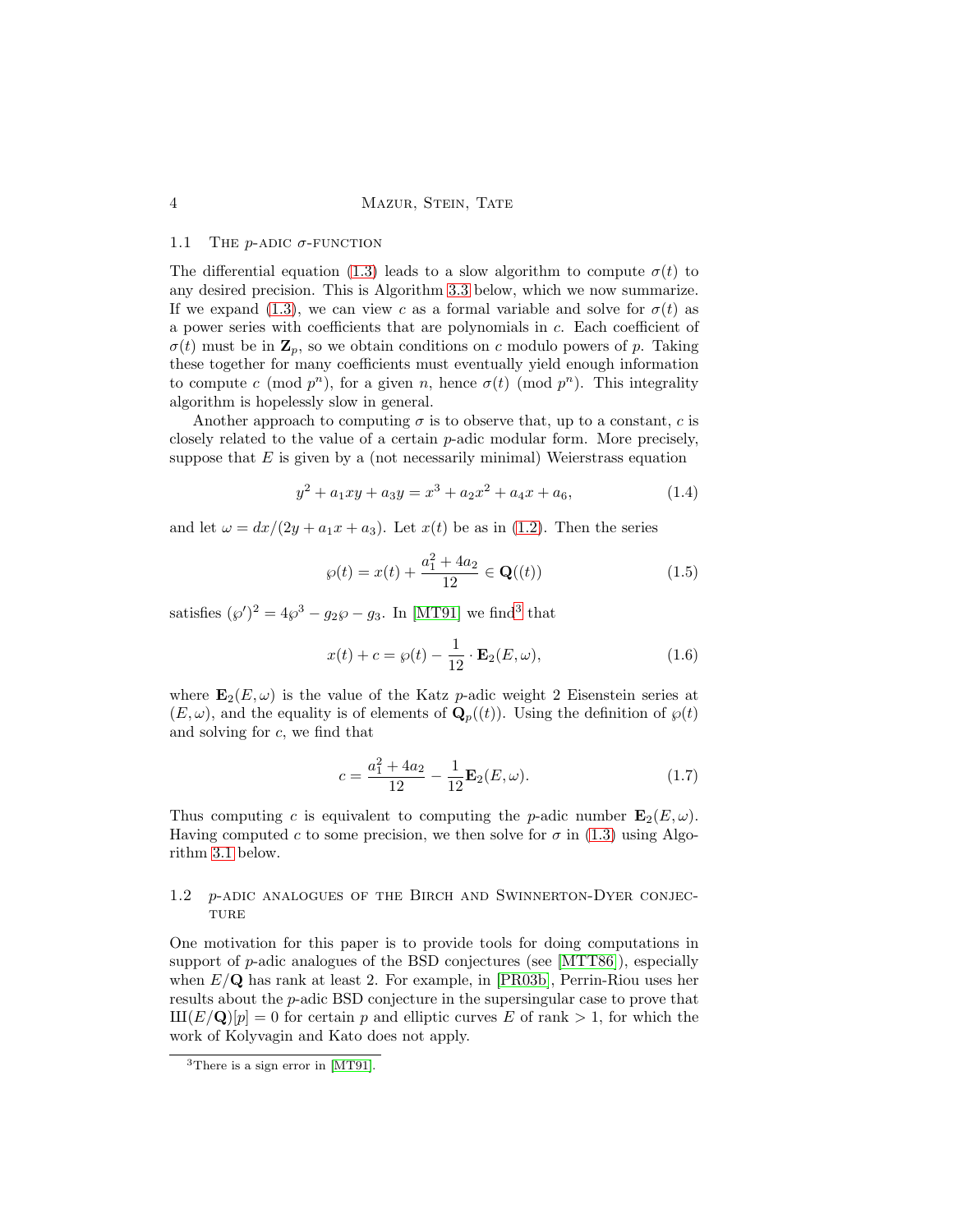Another motivation for this work comes from the study of the fine structure of Selmer modules. Let K be a number field and  $\Lambda$  the p-adic integral group ring of the Galois group of the maximal  $\mathbf{Z}_p$ -power extension of K. Making use of fundamental results of Nekovář [\[Nek03\]](#page-34-5) and of Greenberg [\[Gre03\]](#page-33-2) one can construct (see [\[RM05\]](#page-34-9)) for certain elliptic curves defined over  $K$ , a skew-Hermitian matrix with coefficients in  $\Lambda$  from which one can read off a free Λ-resolution of the canonical Selmer Λ-module of the elliptic curve in question over  $K$ . To compute the entries of this matrix modulo the square of the augmentation ideal in  $\Lambda$  one must know all the p-adic height pairings of the elliptic curve over  $K$ . Fast algorithms for doing this provide us with an important first stage in the computation of free Λ-resolutions of Selmer Λ-modules.

The paper  $[GJP^+05]$  is about computational verification of the full Birch and Swinnerton-Dyer conjecture for specific elliptic curves  $E$ . There are many cases in which the rank of E is 1 and the upper bound on  $\#\text{III}(E/\text{Q})$  coming from Kolyvagin's Euler system is divisible by a prime  $p \geq 5$  that also divides a Tamagawa number. In such cases, theorems of Kolyvagin and Kato combined with explicit computation do not give a sufficiently sharp upper bound on  $\#\text{III}(E/\textbf{Q})$ . However, it should be possible in these cases to compute p-adic heights and p-adic L-functions, and use results of Kato, Schneider, and others to obtain better bounds on  $\#III(E/Q)$ . Wuthrich and the second author (Stein) are writing a paper on this.

#### 1.3 Sample computations

In Section [4](#page-14-0) we illustrate our algorithms with curves of ranks 1, 2, 3, 4 and 5, and two twists of  $X_0(11)$  of rank 2.

Acknowledgement: It is a pleasure to thank Nick Katz for feedback that led to Section [3,](#page-10-0) and Jean-Pierre Serre for discussions related to Section [6.](#page-26-0) We would also like to thank Mike Harrison for discussions about his implementation of Kedlaya's algorithm in Magma, Kiran Kedlaya for conversations about his algorithm, Christian Wuthrich for feedback about computing  $p$ -adic heights, Alan Lauder for discussions about computing  $E_2$  in families, and Fernando Gouvea for remarks about non-overconvergence of  $\mathbf{E}_2$ . We would also like to thank all of the above people for reading drafts of the paper.

PART I HEIGHTS,  $\sigma$ -FUNCTIONS, AND  $\mathbf{E}_2$ 

# 2 The Formulas

In this section we give formulas for the p-adic height pairing in terms of the  $\sigma$ function. We have already done this over  $Q$  in Section [1.](#page-0-2) Let p be an (odd) prime number,  $K$  a number field, and  $E$  an elliptic curve over  $K$  with good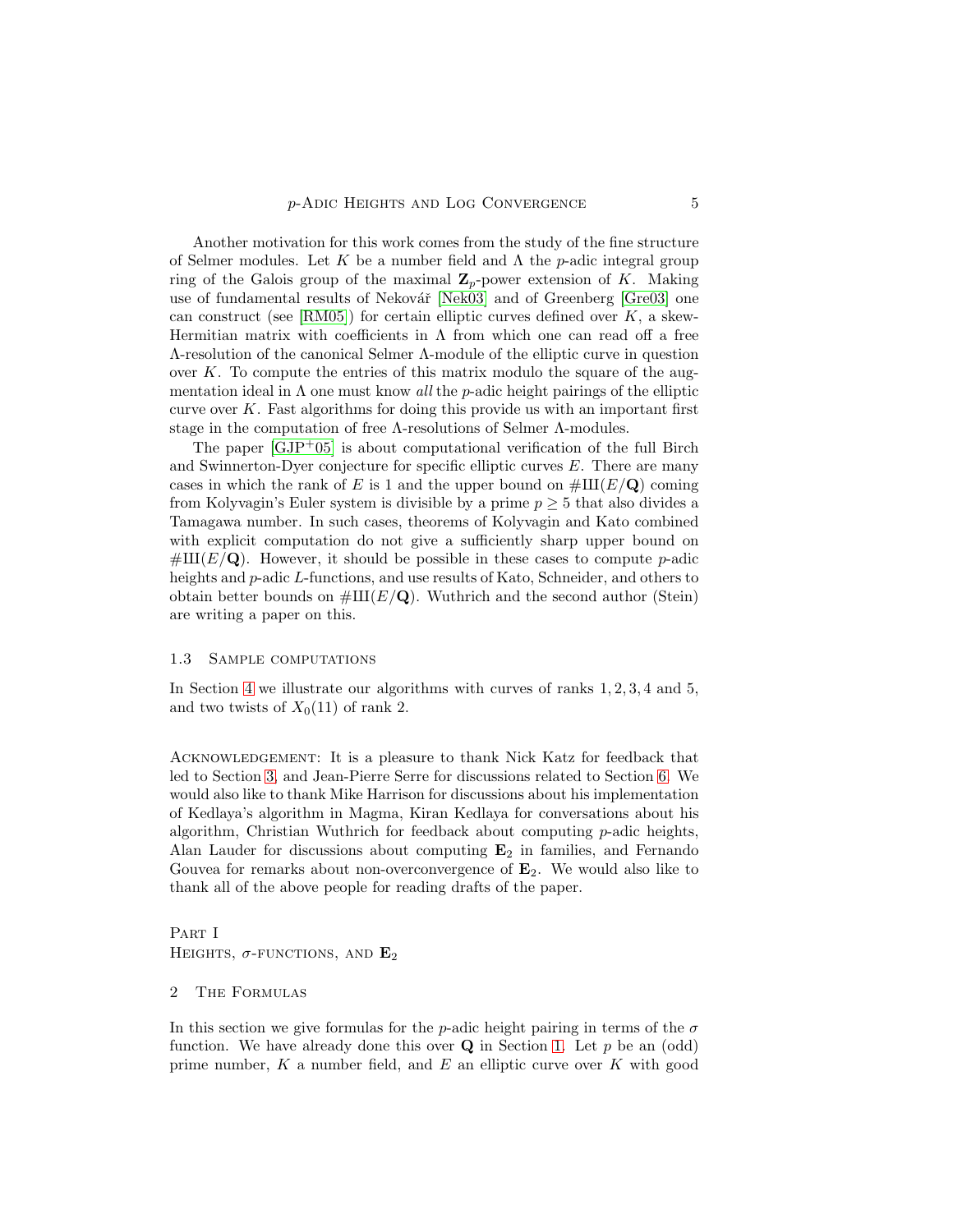ordinary reduction at all places of  $K$  above p. For any non-archimedean place w of K, let  $k_w$  denote the residue class field at w.

#### 2.1 General global height pairings

By the *idele class*  $\mathbf{Q}_p$ -vector space of K let us mean

$$
I(K) = \mathbf{Q}_p \otimes_{\mathbf{Z}} \left\{ \mathbf{A}_K^* / \left( K^* \cdot \prod_{v \; | \; p} \mathcal{O}_v^* \cdot \mathrm{C} \right) \right\},\,
$$

where  $\mathbf{A}_K^*$  is the group of ideles of K, and C denotes its connected component containing the identity. Class field theory gives us an identification  $I(K) = \Gamma(K) \otimes_{\mathbf{Z}_p} \mathbf{Q}_p$ , where  $\Gamma(K)$  is the Galois group of the maximal  $\mathbf{Z}_p$ power extension of  $K$ . For every (nonarchimedean) place  $v$  of  $K$ , there is a natural homomorphism  $\iota_v: K_v^* \to I(K)$ .

For K-rational points  $\alpha, \beta \in E(K)$  we want to give explicit formulas for an element that we might call the "universal" *p*-adic height pairing of  $\alpha$  and  $\beta$ ; denote it  $(\alpha, \beta) \in I(K)$ . If  $\rho: I(K) \to \mathbf{Q}_p$  is any linear functional, then the  $\rho$ -height pairing is a symmetric bilinear pairing

$$
(\ ,\ )_{\rho}:E(K)\times E(K)\rightarrow \mathbf{Q}_{p},
$$

defined as the composition of the universal pairing with the linear functional  $\rho$ :

$$
(\alpha,\beta)_{\rho} = \rho(\alpha,\beta) \in \mathbf{Q}_p.
$$

We define the *ρ*-height of a point  $\alpha \in E(K)$  by:

$$
h_{\rho}(\alpha) = -\frac{1}{2}(\alpha, \alpha)_{\rho} \in \mathbf{Q}_p.
$$

Of course, any such (nontrivial) linear functional  $\rho$  uniquely determines a  $\mathbb{Z}_p$ -extension, and we sometimes refer to the  $\rho$ -height pairing in terms of this  $\mathbf{Z}_p$ -extension. E.g., if  $\rho$  cuts out the cyclotomic  $\mathbf{Z}_p$ -extension, then the  $\rho$ -height pairing is a normalization of the *cyclotomic height pairing* that has, for the rational field, already been discussed in the introduction.

If K is quadratic imaginary, and  $\rho$  is the anti-cyclotomic linear functional, meaning that it is the unique linear functional (up to normalization) that has the property that  $\rho(\bar{x}) = -\rho(x)$  where  $\bar{x}$  is the complex conjugate of x, then we will be presently obtaining explicit formulas for this anti-cyclotomic height pairing.

We will obtain a formula for  $(\alpha, \beta) \in I(K)$  by defining, for every nonarchimedean place, v, of K a "local height pairing,"  $(\alpha, \beta)_v \in K_v^*$ . These local pairings will be very sensitive to some auxiliary choices we make along the way, but for a fixed  $\alpha$  and  $\beta$  the local height pairings  $(\alpha, \beta)_v$  will vanish for all but finitely many places  $v$ ; the global height is the sum of the local ones and will be independent of all the choices we have made.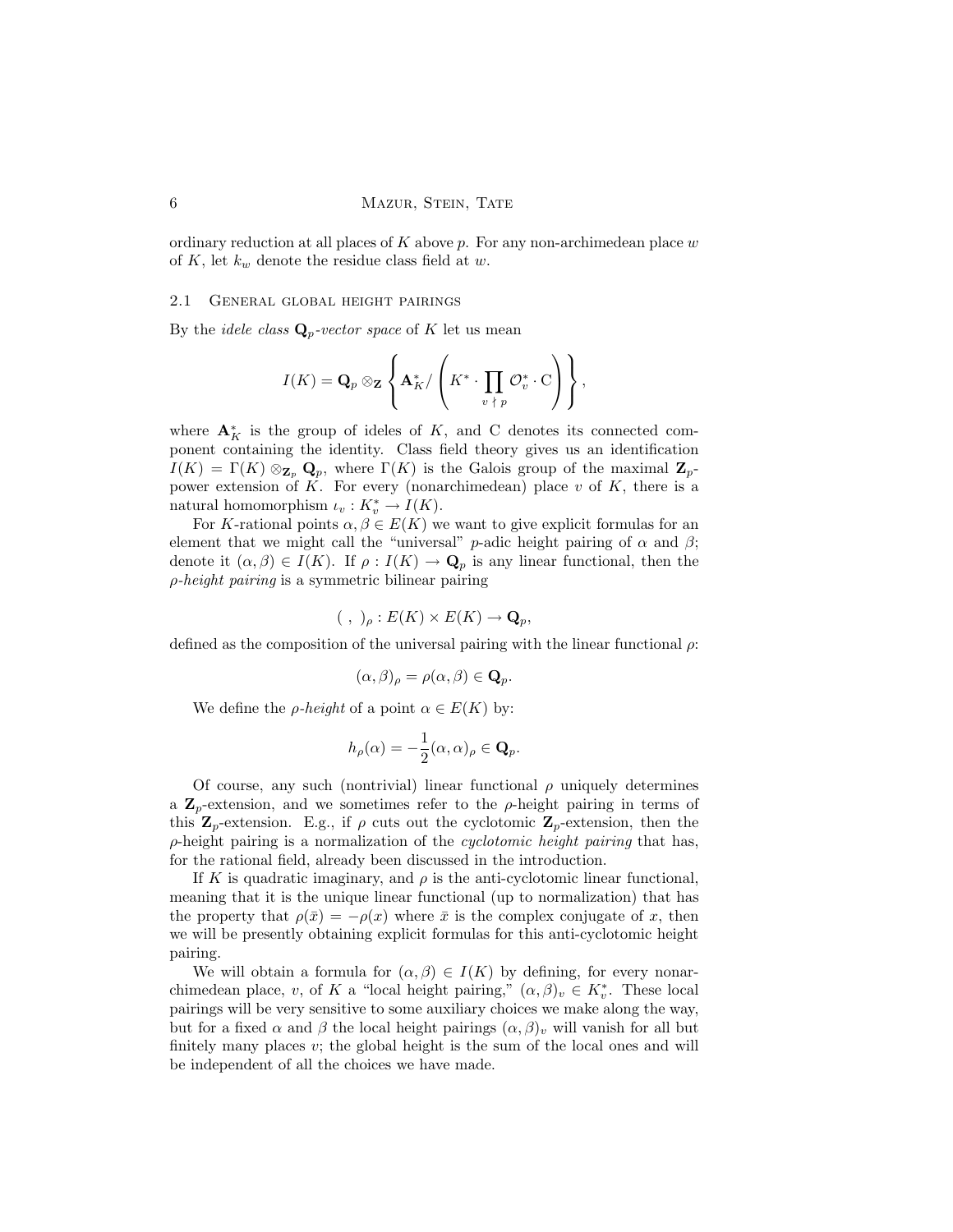### <span id="page-6-0"></span>2.2 Good representations

Let  $\alpha, \beta \in E(K)$ . By a good representation of the pair  $\alpha, \beta$  we mean that we are given a four-tuple of points  $(P, Q, R, S)$  in  $E(K)$  (or, perhaps, in  $E(K')$ ) where  $K'/K$  is a number field extension of K) such that

- $\alpha$  is the divisor class of the divisor  $[P] [Q]$  of E, and  $\beta$  is the divisor class of the divisor  $[R] - [S]$ ,
- $P, Q, R, S$  are four distinct points,
- for each  $v | p$  all four points  $P, Q, R, S$  specialize to the same point on the fiber at  $v$  of the Néron model of  $E$ .
- at all places v of K the points  $P, Q, R, S$  specialize to the same component of the fiber at  $v$  of the Néron model of  $E$ .

We will show how to erase these special assumptions later, but for now, let us assume all this, fix a choice of a good representation,  $P, Q, R, S$ , of  $(\alpha, \beta)$  as above, and give the formulas in this case.

# 2.3 LOCAL HEIGHT PAIRINGS WHEN  $v | p$

Let  $\sigma_v$  be the canonical p-adic  $\sigma$ -function attached to the elliptic curve E over  $K_v$  given in Weierstrass form. We may view  $\sigma_v$  as a mapping from  $E_1(K_v)$ to  $K_v^*$ , where  $E_1(K_v)$  is the kernel of the reduction map  $E(K_v) \to E(k_v)$ , and  $E(k_v)$  denotes the group of points on the reduction of E modulo v. Define  $(\alpha, \beta)_v \in K_v^*$  by the formula,

$$
(\alpha,\beta)_v = \frac{\sigma_v(P-R)\sigma_v(Q-S)}{\sigma_v(P-S)\sigma_v(Q-R)} \in K_v^*.
$$

Note, of course, that this depends upon the choice of  $P, Q, R, S$ , but does not depend on the choice of Weierstrass equation for E.

# 2.4 LOCAL HEIGHT PAIRINGS WHEN  $v \nmid p$

First let  $x$  denote the " $x$ -coordinate" in some minimal Weierstrass model for  $A$ at v. Define for a point T in  $E(K_v)$  the rational number  $\lambda_v(T)$  to be zero if  $x(T) \in \mathcal{O}_v$ , and to be  $-\frac{1}{2}v(x(T))$  if  $x(T) \notin \mathcal{O}_v$ .

Next, choose a uniformizer  $\pi_v$  of  $K_v$  and define:

$$
\tilde{\sigma}_v(T) = \pi_v^{\lambda_v(T)},
$$

the square of which is in  $K_v^*$ . We think of  $\tilde{\sigma}_v$  as a rough replacement for  $\sigma_v$  in the following sense. The v-adic valuation of  $\tilde{\sigma}_v$  is the same as v-adic valuation of the v-adic sigma function (if such a function is definable at v) and therefore, even if  $\sigma_v$  cannot be defined,  $\tilde{\sigma}_v$  is a perfectly serviceable substitute at places v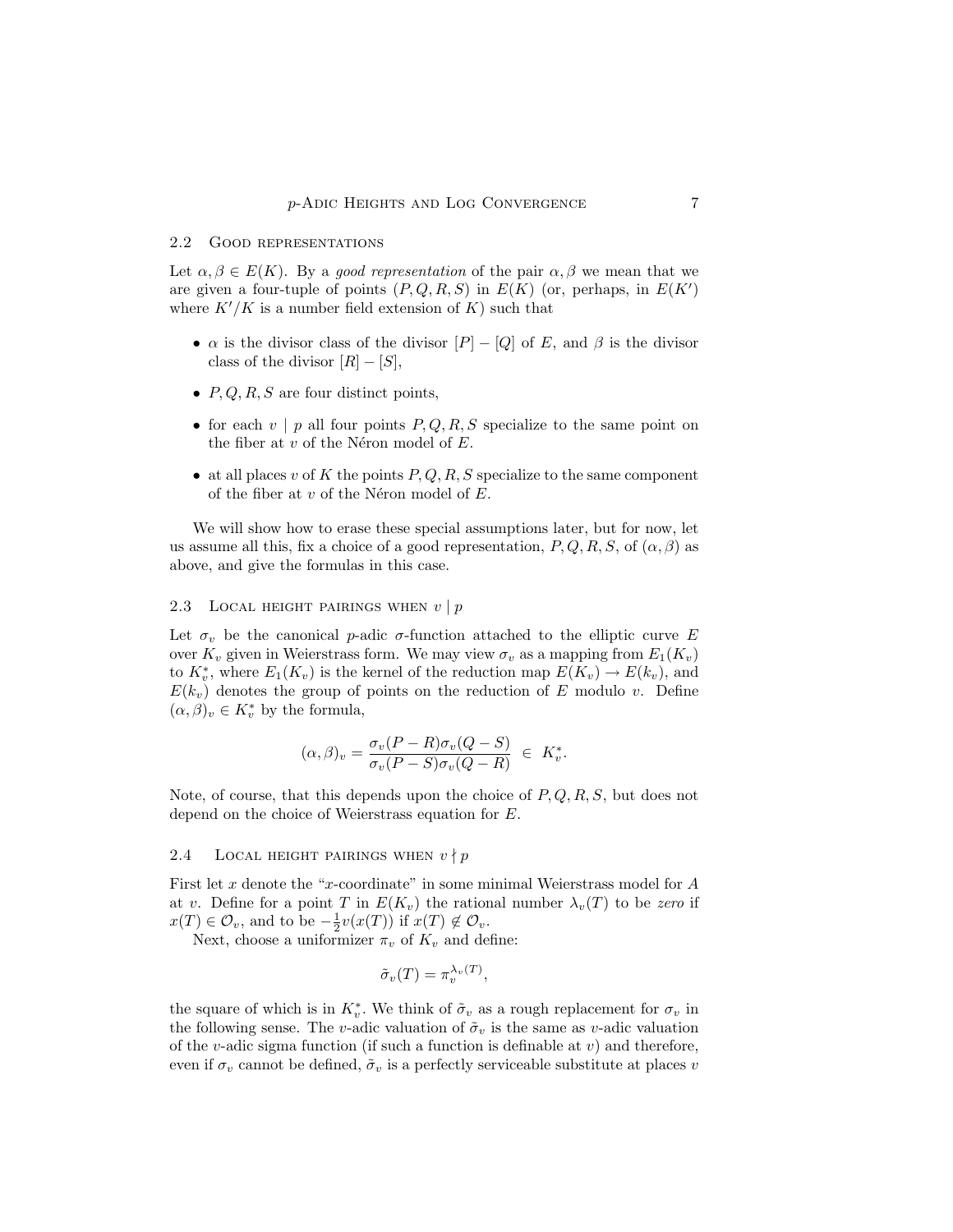### 8 MAZUR, STEIN, TATE

at which our p-adic idele class functionals  $\rho$  are necessarily unramified, and therefore sensitive only to the v-adic valuation.

For  $v \nmid p$ , put:

$$
(\alpha, \beta)_v = \frac{\tilde{\sigma}_v (P - R)\tilde{\sigma}_v (Q - S)}{\tilde{\sigma}_v (P - S)\tilde{\sigma}_v (Q - R)}
$$

and again, the square of this is  $\in K_v^*$ .

Our local height  $(\alpha, \beta)_v$ , depends upon the choice of P, Q, R, S and of the uniformizer  $\pi_v$ .

# 2.5 How the local heights change, when we change our choice of points

Let  $\beta \in E(K)$  be represented by both  $[R] - [S]$  and  $[R'] - [S']$ . Let  $\alpha \in E(K)$ be represented by  $[P] - [Q]$ . Moreover let both four-tuples  $P, Q, R, S$  and  $P, Q, R', S'$  satisfy the *good representation* hypothesis described at the begin-ning of Section [2.2.](#page-6-0) Since, by hypothesis,  $[R] - [S] - [R'] + [S']$  is linearly equivalent to zero, there is a rational function  $f$  whose divisor of zeroes and poles is

$$
(f) = [R] - [S] - [R'] + [S'].
$$

If v is a nonarchimedean place of K define  $(\alpha, \beta)_v$  to be as defined in the previous sections using the choice of four-tuple of points  $P, Q, R, S$ , (and of uniformizer  $\pi_v$  when  $v \nmid p$ ). Similarly, define  $(\alpha, \beta)'_v$  to be as defined in the previous sections using the choice of four-tuple of points  $P, Q, R', S'$ , (and of uniformizer  $\pi_v$  when  $v \nmid p$ .

PROPOSITION 2.1. 1. If  $v \mid p$  then

$$
(\alpha,\beta)_v = \frac{f(P)}{f(Q)} \cdot (\alpha,\beta)'_v \in K_v^*.
$$

2. If  $v \nmid p$  then there is a unit u in the ring of integers of  $K_v$  such that

$$
(\alpha,\beta)_v^2 = u \cdot \left(\frac{f(P)}{f(Q)} \cdot (\alpha,\beta)_v'\right)^2 \ \in \ K_v^*.
$$

### 2.6 The global height pairing more generally

We can then form the sum of local terms to define the global height

$$
(\alpha,\beta) = \frac{1}{2} \sum_{v} \iota_{v}((\alpha,\beta)_{v}^{2}) \in I(K).
$$

This definition is independent of any of the (good representation) choices  $P, Q, R, S$  and the  $\pi_v$ 's made. It is independent of the choice of  $\pi_v$ 's because the units in the ring of integers of  $K_v$  is in the kernel of  $\iota_v$  if  $v \nmid p$ . It is independent of the choice of  $P,Q,R,S$  because by the previous proposition, a change (an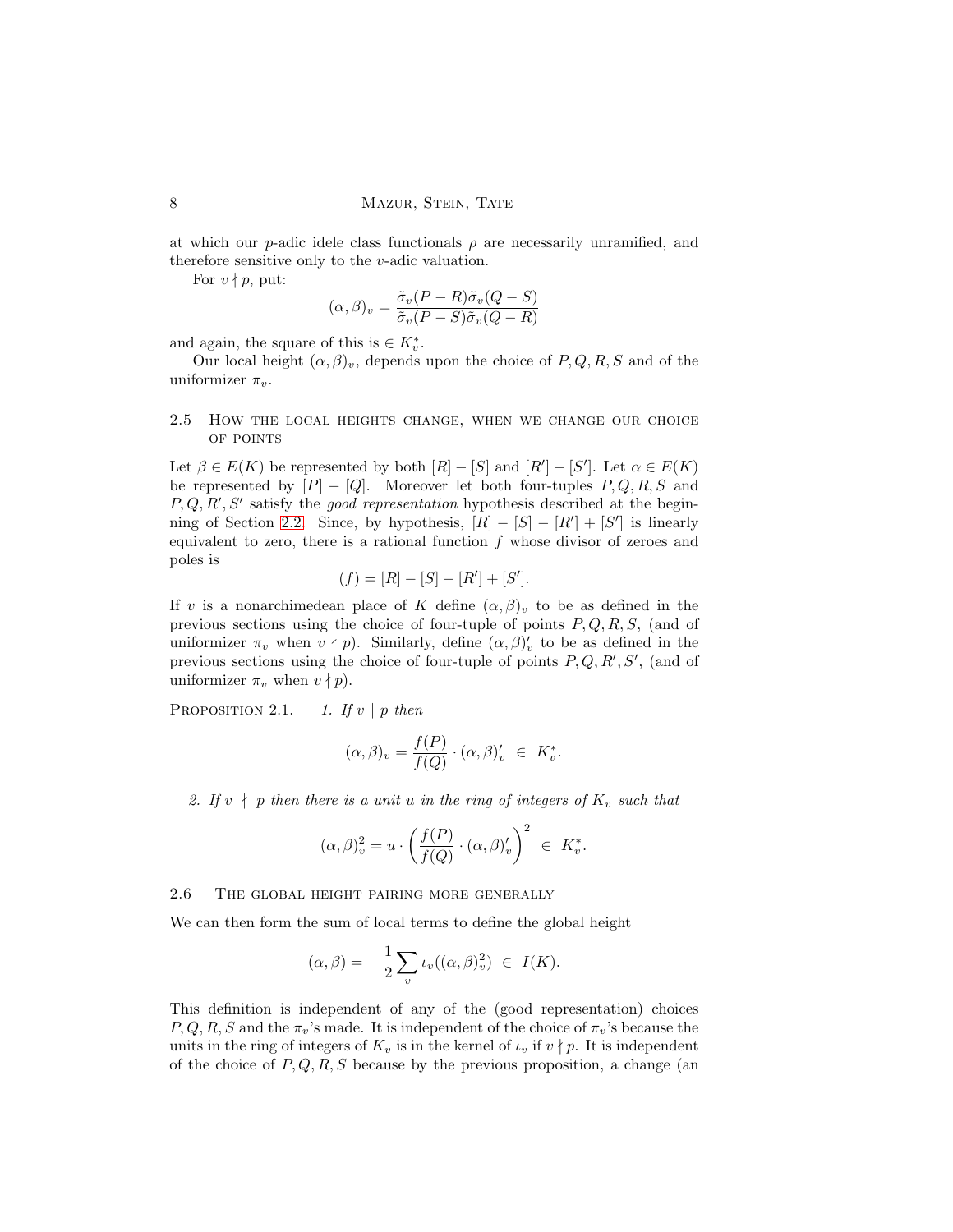allowable one, given our hypotheses) of P, Q, R, S changes the value of  $(\alpha, \beta)$ by a factor that is a principal idele, which is sent to zero in  $I(K)$ .

What if, though, our choice of P, Q, R, S does not have the property that  $\alpha$ and  $\beta$  reduce to the same point in the Néron fiber at v for all v | p, or land in the same connected component on each fiber of the Néron model? In this case the pair  $\alpha, \beta$  do not have a *good representation*. But replacing  $\alpha, \beta$  by  $m \cdot \alpha$ ,  $n \cdot \beta$  for sufficiently large positive integers  $m, n$  we can guarantee that the pair  $m \cdot \alpha$ ,  $n \cdot \beta$  does possess a good representation, and obtain formulas for  $(\alpha, \beta)$  by:

$$
(\alpha, \beta) = \frac{1}{mn}(m \cdot \alpha, n \cdot \beta).
$$

Note in passing that to compute the global height pairing  $(\alpha, \alpha)$  for a nontorsion point  $\alpha \in E(K)$  that specializes to 0 in the Néron fiber at v for all  $v \mid p$ , and that lives in the connected component containing the identity in all Néron fibers, we have quite a few natural choices of good representations. For example, for positive integers  $m \neq n$ , take

$$
P = (m+1) \cdot \alpha; \ Q = m \cdot \alpha; \ R = (n+1) \cdot \alpha; \ S = n \cdot \alpha.
$$

Then for any p-adic idele class functional  $\rho$  the global  $\rho$ -height pairing  $(\alpha, \alpha)$ <sub>ρ</sub> is given by

$$
\sum_{v \;|\; p} \rho_v \left\{ \frac{\sigma_v((m-n)\alpha)^2}{\sigma_v((m-n+1)\alpha) \cdot \sigma_v((m-n-1)\alpha)} \right\} \n+ \sum_{v \;|\; p} \rho_v \left\{ \frac{\tilde{\sigma}_v((m-n)\alpha)^2}{\tilde{\sigma}_v((m-n+1)\alpha) \cdot \tilde{\sigma}_v((m-n-1)\alpha)} \right\},
$$

which simplifies to

$$
(2(m-n)^{2}-(m-n+1)^{2}-(m-n-1)^{2})\cdot\left\{\sum_{v\mid p}\rho_{v}\sigma_{v}(\alpha)+\sum_{v\mid p}\rho_{v}\tilde{\sigma}(\alpha)\right\}.
$$

Since  $(2(m-n)^2 - (m-n+1)^2 - (m-n-1)^2) = -2$  we have the formula

$$
h_{\rho}(\alpha) = -\frac{1}{2}(\alpha, \alpha)_{\rho}
$$

quoted earlier.

#### 2.7 FORMULAS FOR  $\rho$ -HEIGHT

For each v, let  $\sigma_v$  be the canonical p-adic  $\sigma$ -function of E over  $K_v$  given in Weierstrass form. Suppose  $P \in E(K)$  is a (non-torsion) point that reduces to 0 in  $E(k_v)$  for each  $v | p$ , and to the connected component of all special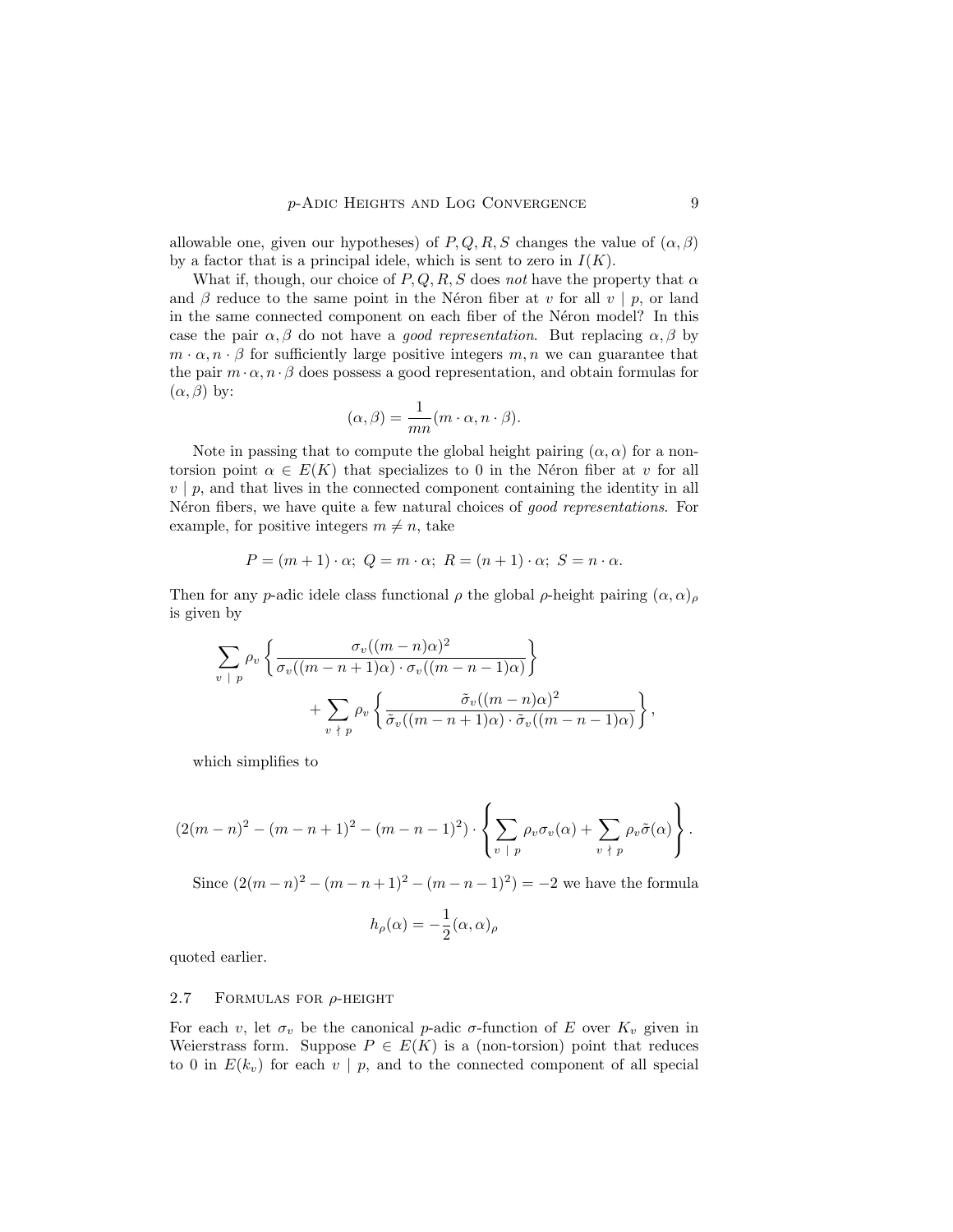fibers of the Néron model of  $E$ . Locally at each place  $w$  of  $K$ , we have a denominator  $d_w(P)$ , well defined up to units.

We have

$$
h_{\rho}(P) = \sum_{v \,|\, p} \rho_v(\sigma_v(P)) - \sum_{w \,|\, p} \rho_w(d_w(P)).
$$

Note that  $h_{\rho}$  is quadratic because of property IV of  $\sigma$  in [\[MT91\]](#page-34-6), and the  $h_{\rho}$ -pairing is then visibly bilinear; see also property III of  $\sigma$  (loc. cit.).

# 2.8 CYCLOTOMIC *p*-ADIC HEIGHTS

The idele class  $\mathbf{Q}_p$ -vector space  $I(\mathbf{Q})$  attached to  $\mathbf{Q}$  is canonically isomorphic to  $\mathbf{Q}_p \otimes \mathbf{Z}_p^*$ , composition of this canonical isomorphism with the mapping  $1 \times \frac{1}{p} \log_p$  induces an isomorphism

$$
\rho_{\text{cycl}}^{\mathbf{Q}}: I(\mathbf{Q}) = \mathbf{Q}_p \otimes \mathbf{Z}_p^* \xrightarrow{\phantom{a}\cong\phantom{a}} \mathbf{Q}_p.
$$

For K any number field, consider the homomorphism on idele class  $\mathbf{Q}_p$ vector spaces induced by the norm  $N_{K/\mathbf{Q}} : I(K) \to I(\mathbf{Q})$ , and define

$$
\rho_{\text{cycl}}^K : I(K) \to \mathbf{Q}_p
$$

as the composition

$$
\rho_{\text{cycl}}^K = \rho_{\text{cycl}}^{\mathbf{Q}} \circ N_{K / \mathbf{Q}}.
$$

By the *cyclotomic height pairing* for an elliptic curve  $E$  over  $K$  (of good ordinary reduction at all places  $v$  of  $K$  above  $p$ ) we mean the  $\rho_{\text{cycl}}^K$ -height pairing  $E(K) \times E(K) \to \mathbf{Q}_p$ . We put

$$
h_p(P)=h_{\rho^K_{\text{cycl}}}(P)
$$

for short. Here is an explicit formula for it.

$$
h_p(P) = \frac{1}{p} \cdot \left( \sum_{v|p} \log_p(N_{K_v/\mathbf{Q}_p}(\sigma_v(P))) - \sum_{w \nmid p} \text{ord}_w(d_w(P)) \cdot \log_p(\# k_w) \right).
$$

If we assume that P lies in a sufficiently small (finite index) subgroup of  $E(K)$ (see [\[Wut04,](#page-35-3) Prop. 2]), then there will be a global choice of denominator  $d(P)$ , and the formula simplifies to

$$
h_p(P) = \frac{1}{p} \cdot \log_p \left( \prod_{v|p} N_{K_v/\mathbf{Q}_p} \left( \frac{\sigma_v(P)}{d(P)} \right) \right).
$$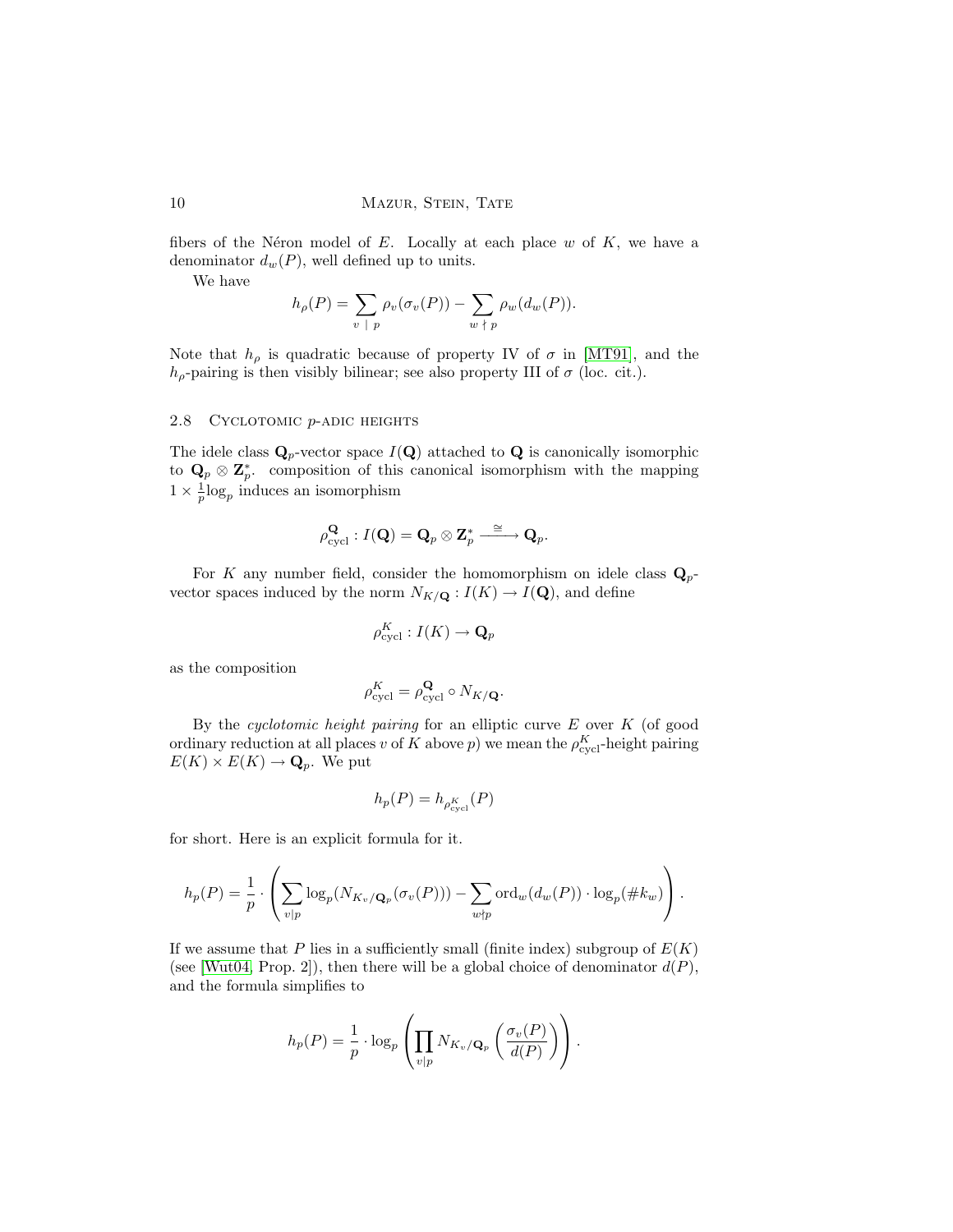#### 2.9 Example: Anti-cyclotomic p-adic heights

Let K be a quadratic imaginary field in which p splits as  $(p) = \pi \cdot \overline{\pi}$ . Suppose  $\rho: \mathbf{A}^*_K/K^* \to \mathbf{Z}_p$  is a nontrivial *anti-cyclotomic* idele class character, meaning that if  $\mathbf{c}: \mathbf{A}_{K}^{*}/K^{*} \to \mathbf{A}_{K}^{*}/K^{*}$  denotes the involution of the idele class group induced by complex conjugation  $x \mapsto \bar{x}$  in K, then  $\rho \cdot \mathbf{c} = -\rho$ . Then we have the following formula for the  $\rho$ -height of P:

$$
h_{\rho}(P) = \rho_{\pi}(\sigma_{\pi}(P)) - \rho_{\pi}(\sigma_{\pi}(\bar{P})) - \sum_{w \; | \; p} \rho_w(d_w(P)).
$$

#### <span id="page-10-0"></span>3 The Algorithms

Fix an elliptic curve E over Q and a good ordinary prime  $p \geq 5$ . In this section we discuss algorithms for computing the cyclotomic  $p$ -adic height of elements of  $E(\mathbf{Q})$ .

#### 3.1 COMPUTING THE  $p$ -ADIC  $\sigma$ -FUNCTION

First we explicitly solve the differential equation [\(1.3\)](#page-2-0). Let  $z(t)$  be the formal logarithm on E, which is given by  $z(t) = \int \frac{\omega}{dt} = t + \cdots$  (here the symbol  $\int$ means formal integration with 0 constant term). There is a unique function  $F(z) \in \mathbf{Q}((z))$  such that  $t = F(z(t))$ . Set  $x(z) = x(F(z))$ . Rewrite [\(1.3\)](#page-2-0) as

<span id="page-10-1"></span>
$$
x(z) + c = -\frac{d}{\omega} \left( \frac{d \log(\sigma)}{\omega} \right). \tag{3.1}
$$

A crucial observation is that

<span id="page-10-2"></span>
$$
x(z) + c = \frac{1}{z^2} - \frac{a_1^2 + 4a_2}{12} + c + \cdots;
$$

in particular, the coefficient of  $1/z$  in the expansion of  $g(z) = x(z) + c$  is 0. Since  $z = \int (\omega/dt)$  we have  $dz = (\omega/dt)dt = \omega$ , hence  $dz/\omega = 1$ , so

$$
-\frac{d}{\omega}\left(\frac{d\log(\sigma)}{\omega}\right) = -\frac{dz}{\omega}\frac{d}{dz}\left(\frac{d\log(\sigma)}{\omega}\right) = -\frac{d}{dz}\left(\frac{d\log(\sigma)}{dz}\right). \tag{3.2}
$$

Write  $\sigma(z) = z\sigma_0(z)$  where  $\sigma_0(z)$  has nonzero constant term. Then

$$
-\frac{d}{dz}\left(\frac{d\log(\sigma)}{dz}\right) = \frac{1}{z^2} - \frac{d}{dz}\left(\frac{d\log(\sigma_0)}{dz}\right).
$$

Thus combining  $(3.1)$  with  $(3.2)$  and changing sign gives

$$
\frac{1}{z^2} - x(z) - c = \frac{d}{dz} \left( \frac{d \log(\sigma_0)}{dz} \right).
$$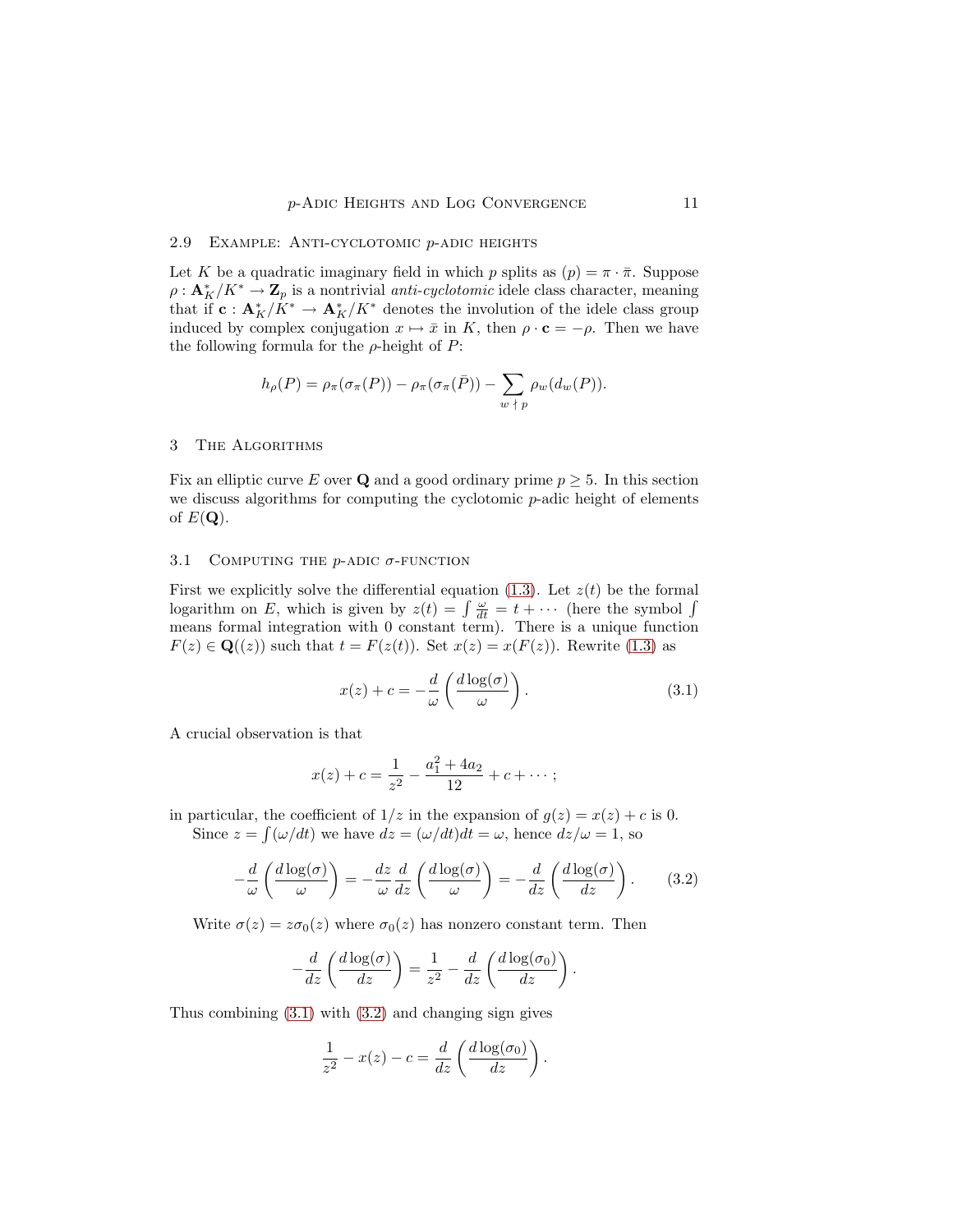This is particularly nice, since  $g(z) = \frac{1}{z^2} - x(z) - c \in \mathbf{Q}[[z]]$ . We can thus solve for  $\sigma_0(z)$  by formally integrating twice and exponentiating:

$$
\sigma_0(z) = \exp\left(\int\int g(z)dzdz\right),\,
$$

where we choose the constants in the double integral to be 0, so  $\int \int g = 0 +$  $0z + \cdots$ . Using [\(1.5\)](#page-3-1) and [\(1.6\)](#page-3-2), we can rewrite  $g(z)$  in terms of  $e_2 = \mathbf{E}_2(E,\omega)$ and  $\varphi(z)$  as

$$
g(z) = \frac{1}{z^2} - (x(z) + c) = \frac{1}{z^2} - \wp(z) + \frac{e_2}{12}.
$$

Combining everything and using that  $\sigma(z) = z\sigma_0(z)$  yields

$$
\sigma(z) = z \cdot \exp\left(\int \int \left(\frac{1}{z^2} - \wp(z) + \frac{e_2}{12}\right) dz dz\right),\,
$$

<span id="page-11-0"></span>Finally, to compute  $\sigma(t)$  we compute  $\sigma(z)$  and obtain  $\sigma(t)$  as  $\sigma(z(t))$ .

We formalize the resulting algorithm below.

<span id="page-11-1"></span>ALGORITHM 3.1 (THE CANONICAL p-ADIC SIGMA FUNCTION). Given an elliptic curve E over Q, a good ordinary prime p for E, and an approximation  $e_2$  for  $\mathbf{E}_2(E,\omega)$ , this algorithm computes an approximation to  $\sigma(t) \in \mathbf{Z}_p[[t]]$ .

<span id="page-11-2"></span>1. [Compute Formal Log] Compute the formal logarithm  $z(t) = t + \cdots \in \mathbf{Q}((t))$ using that

$$
z(t) = \int \frac{dx/dt}{2y(t) + a_1 x(t) + a_3},
$$
 (0 constant term) (3.3)

where  $x(t) = t/w(t)$  and  $y(t) = -1/w(t)$  are the local expansions of x and y in terms of  $t = -x/y$ , and  $w(t) = \sum_{n\geq 0} s_n t^n$  is given by the following explicit inductive formula (see, e.g.,  $[Blu, pg. 18]$ ):

$$
s_0 = s_1 = s_2 = 0, \t s_3 = 1, \t and for n \ge 4,
$$
  

$$
s_n = a_1 s_{n-1} + a_2 s_{n-2} + a_3 \sum_{i+j=n} s_i s_j + a_4 \sum_{i+j=n-1} s_i s_j + a_6 \sum_{i+j+k=n} s_i s_j s_k.
$$

- 2. [Reversion] Using a power series "reversion" (functional inverse) algorithm, find the unique power series  $F(z) \in \mathbf{Q}[[z]]$  such that  $t = F(z)$ . Here F is the reversion of z, which exists because  $z(t) = t + \cdots$ .
- 3. [Compute  $\wp$ ] Set  $\wp(t) = x(t) + (a_1^2 + 4a_2)/12 \in \mathbf{Q}[[t]]$ , where the  $a_i$  are as in [\(1.4\)](#page-3-3). Then compute the series  $\wp(F(z)) \in \mathbf{Q}((z)).$
- 4. [Compute  $\sigma(z)$ ] Set  $g(z) = \frac{1}{z^2} \wp(F(z)) + \frac{e_2}{12} \in \mathbf{Q}_p((z))$ , and compute  $\sigma(z) = z \cdot \exp\left(\int\int g(z)dzdz\right) \in \mathbf{Q}_p[[z]].$
- 5. [Compute  $\sigma(t)$ ] Set  $\sigma(t) = \sigma(z(t)) \in t \cdot \mathbf{Z}_p[[t]]$ , where  $z(t)$  is the formal logarithm computed in Step [1.](#page-11-1) Output  $\sigma(t)$  and terminate.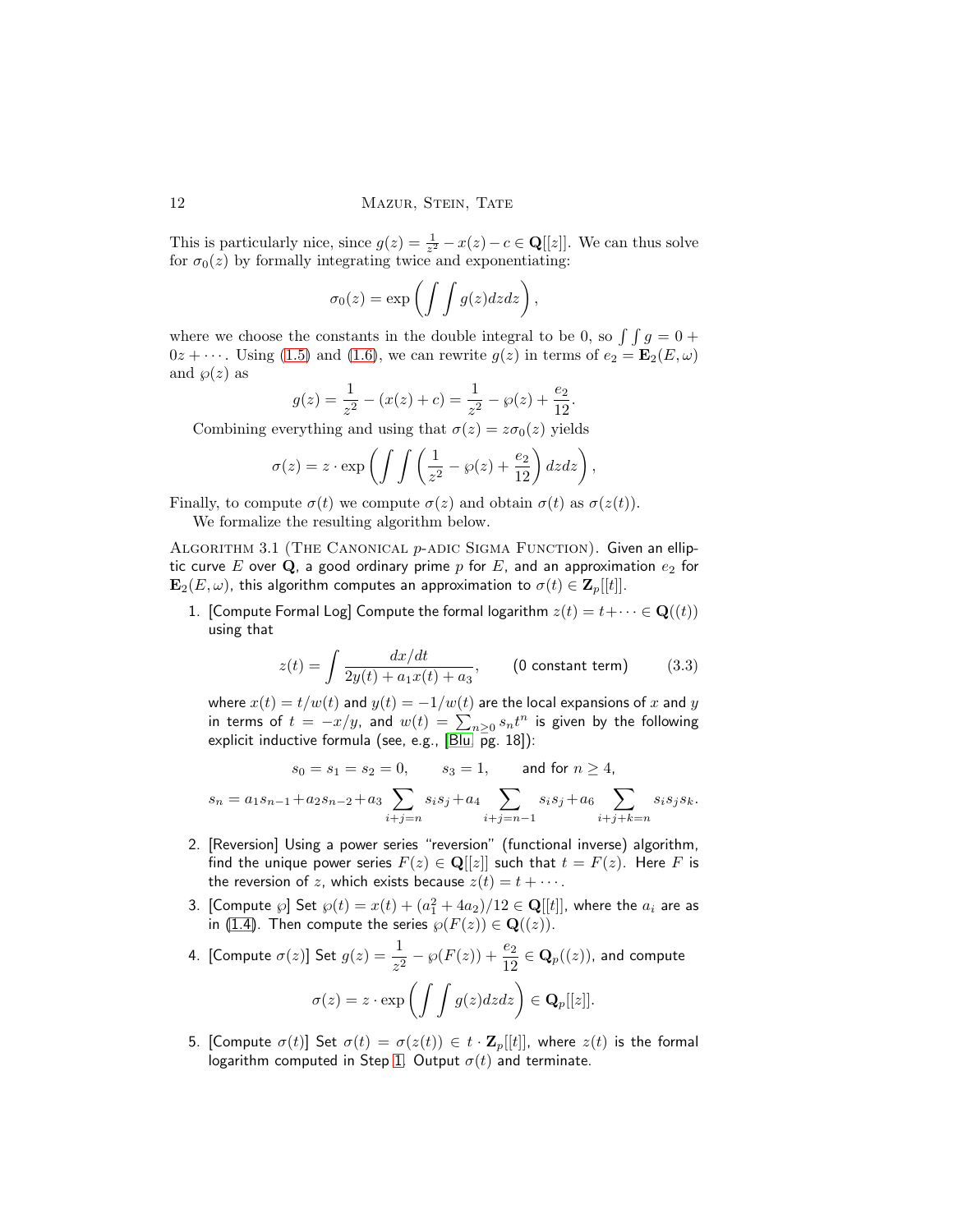## <span id="page-12-0"></span>3.2 COMPUTING  $\mathbf{E}_2(E,\omega)$  using cohomology

This section is about a fast method of computation of  $\mathbf{E}_2(E,\omega)$  for individual ordinary elliptic curves, "one at a time". The key input is [\[Kat73,](#page-33-4) App. 2] (see also [\[Kat76\]](#page-33-5)), which gives an interpretation of  $\mathbf{E}_2(E,\omega)$  as the "direction" of the unit root eigenspace of Frobenius acting on a cohomology group.

Concretely, consider an elliptic curve E over  $\mathbb{Z}_p$  with good ordinary reduction. Assume that  $p \geq 5$ . Fix a Weierstrass equation for E of the form  $y^2 = 4x^3 - g_2x - g_3$ , The differentials  $\omega = dx/y$  and  $\eta = x dx/y$  form a  $\mathbb{Z}_p$ -basis for the first p-adic de Rham cohomology group  $H^1$  of E, and we wish to compute the matrix  $F$  of absolute Frobenius with respect to this basis. Frobenius is  $\mathbf{Z}_p$ -linear, since we are working over  $\mathbf{Z}_p$ ; if we were working over the Witt vectors of  $\mathbf{F}_q$ , then Frobenius would only be semi-linear.

We explicitly calculate  $F$  using Kedlaya's algorithm, which makes use of Monsky-Washnitzer cohomology of the affine curve  $E - \mathcal{O}$ . Kedlaya designed his algorithm for computation of zeta functions of hyperelliptic curves over finite fields. An intermediate step in Kedlaya's algorithm is computation of the matrix of absolute Frobenius on p-adic de Rham cohomology, via Monsky-Washnitzer cohomology. For more details see [\[Ked01\]](#page-33-6) and [\[Ked03\]](#page-33-7).

Now that we have computed F, we deduce  $\mathbf{E}_2(E,\omega)$  as follows. The unit root subspace is a direct factor, call it U, of  $H^1$ , and we know that a complimentary direct factor is the  $\mathbb{Z}_p$  span of  $\omega$ . We also know that  $F(\omega)$  lies in  $p\,\mathrm{H}^1$ , and this tells us that, mod  $p^n$ , the subspace U is the span of  $F^n(\eta)$ . Thus if for each *n*, we write  $F^{n}(\eta) = a_n \omega + b_n \eta$ , then  $b_n$  is a unit (congruent (mod *p*) to the *n*th power of the Hasse invariant) and  $\mathbf{E}_2(E,\omega) \equiv -12a_n/b_n \pmod{p^n}$ . Note that  $a_n$  and  $b_n$  are the entries of the second column of the matrix  $F^n$ .

<span id="page-12-1"></span>ALGORITHM 3.2 (EVALUATION OF  $\mathbf{E}_2(E,\omega)$ ). Given an elliptic curve over Q and a good ordinary prime  $p \geq 5$ , this algorithm approximates  $\mathbf{E}_2(E,\omega) \in \mathbf{Q}_p$ .

1. [Invariants] Let  $c_4$  and  $c_6$  be the  $c$ -invariants of a minimal model of  $E$ . Set

$$
a_4 = -\frac{c_4}{2^4 \cdot 3}
$$
 and  $a_6 = -\frac{c_6}{2^5 \cdot 3^3}$ .

2. [Kedlaya] Apply Kedlaya's algorithm to the hyperelliptic curve  $y^2\,=\,x^3\,+$  $a_4x + a_6$  (which is isomorphic to E) to obtain the matrix F of the action of absolute Frobenius on the basis

$$
y = \frac{dx}{y}, \qquad \eta = \frac{xdx}{y}.
$$

We view  $F$  as acting from the left.

 $\mu$ 

- 3. [Iterate Frobenius] Compute the second column  $\left(\begin{matrix}a\ b\end{matrix}\right)$ b  $\Big)$  of  $F^n$ , so  $Frob^n(\eta) =$  $a\omega + b\eta$ .
- 4. [Finished] Output  $-12a/b$ .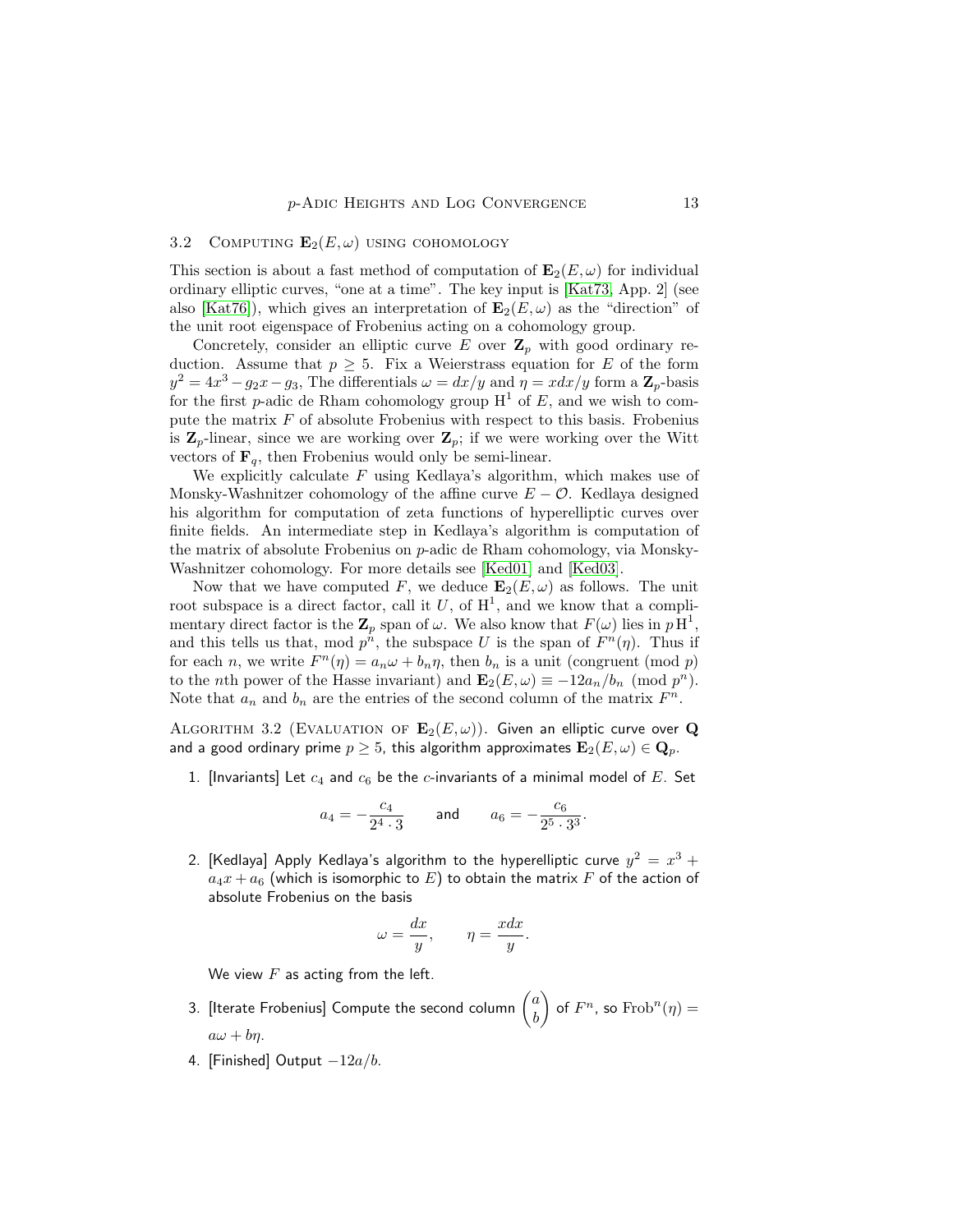## 3.3 COMPUTING  $\mathbf{E}_2(E,\omega)$  using integrality

The algorithm in this section is more elementary than the one in Section [3.2,](#page-12-0) and is directly motivated by Theorem [1.3.](#page-2-2) In practice it is very slow, except if p is small (e.g.,  $p = 5$ ) and we only require  $\mathbf{E}_2(E,\omega)$  to very low precision.

Let c be an indeterminate and in view of [\(1.7\)](#page-3-4), write  $e_2 = -12c + a_1^2 + 4a_2 \in$  $\mathbf{Q}[c]$ . If we run Algorithm [3.1](#page-11-0) with this (formal) value of  $e_2$ , we obtain a series  $\sigma(t,c) \in \mathbf{Q}[c][t]$ . For each prime  $p \geq 5$ , Theorem [1.3](#page-2-2) implies that there is a unique choice of  $c_p \in \mathbf{Z}_p$  such that  $\sigma(t,c_p) = t + \cdots \in t\mathbf{Z}_p[[t]]$  is odd. Upon fixing a prime p, we compute the coefficients of  $\sigma(t,c)$ , which are polynomials in c; integrality of  $\sigma(t,c_p)$  then imposes conditions that together must determine  $c_p$  up to some precision, which depends on the number of coefficients that we consider. Having computed  $c_p$  to some precision, we recover  $\mathbf{E}_2(E,\omega)$  as  $-12c_p + a_1^2 + 4a_2$ . We formalize the above as an algorithm.

<span id="page-13-0"></span>ALGORITHM  $3.3$  (INTEGRALITY). Given an elliptic curve over  $Q$  and a good ordinary prime  $p \geq 5$ , this algorithm approximates the associated p-adic  $\sigma$ -function.

- 1. [Formal Series] Use Algorithm [3.1](#page-11-0) with  $e_2 = -12c + a_1^2 + 4a_2$  to compute  $\sigma(t) \in \mathbf{Q}[c][[t]]$  to some precision.
- 2. [Approximate  $c_p$ ] Obtain constraints on  $c$  using that the coefficients of  $\sigma$ must be in  $\mathbf{Z}_p$ . These determine c to some precision. (For more details see the example in Section [4.1\)](#page-14-1).

## 3.4 COMPUTING CYCLOTOMIC  $p$ -ADIC HEIGHTS

Finally we give an algorithm for computing the cyclotomic p-adic height  $h_p(P)$ that combines Algorithm [3.2](#page-12-1) with the discussion elsewhere in this paper. We have computed  $\sigma$  and  $h_p$  in numerous cases using the algorithm described below, and implementations of the "integrality" algorithm described above, and the results match.

<span id="page-13-1"></span>ALGORITHM 3.4 (THE  $p$ -ADIC HEIGHT). Given an elliptic curve E over Q, a good ordinary prime p, and a non-torsion element  $P \in E(\mathbf{Q})$ , this algorithm approximates the *p*-adic height  $h_p(P) \in \mathbf{Q}_p$ .

- 1. [Prepare Point] Compute a positive integer  $m$  such that  $mP$  reduces to  $\mathcal{O} \in E(\mathbf{F}_p)$  and to the connected component of  $\mathcal{E}_{\mathbf{F}_\ell}$  at all bad primes  $\ell.$  For example,  $m$  could be the least common multiple of the Tamagawa numbers of E and  $\#E(\mathbf{F}_p)$ . Set  $Q = mP$  and write  $Q = (x, y)$ .
- 2. [Denominator] Let  $d$  be the positive integer square root of the denominator  $\circ$ f  $x$ .
- 3. [Compute  $\sigma$ ] Approximate  $\sigma(t)$  using Algorithm [3.1](#page-11-0) together with either Algorithm [3.2](#page-12-1) or Algorithm [3.3,](#page-13-0) and set  $s = \sigma(-x/y) \in \mathbf{Q}_p$ .
- 4. [Height] Compute  $h_p(Q) = \frac{1}{p} \log_p \left( \frac{s}{d} \right)$ d ), then  $h_p(P) = \displaystyle\frac{1}{m^2} \cdot h_p(Q).$  Output  $h_p(P)$  and terminate.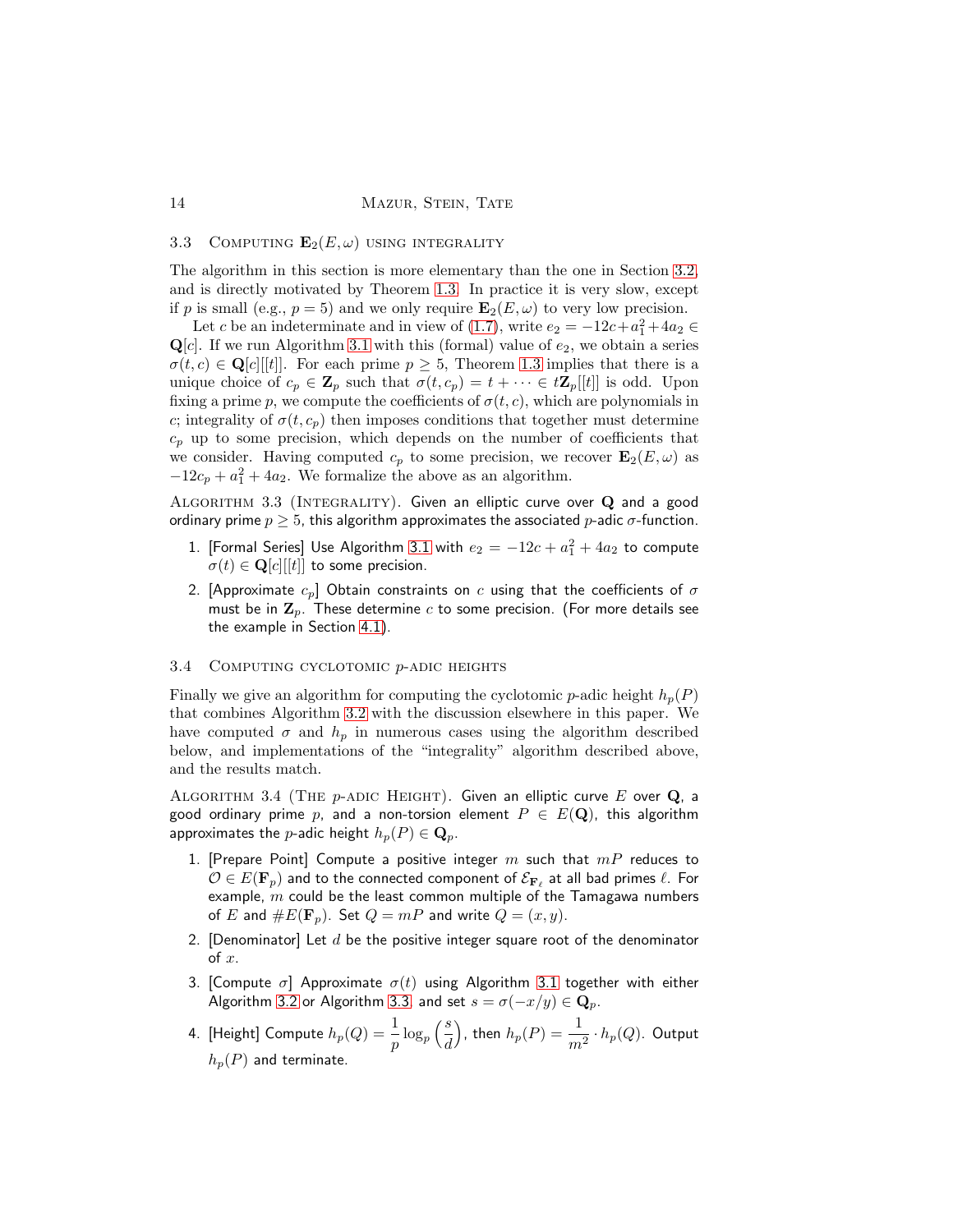#### <span id="page-14-0"></span>4 Sample Computations

We did the calculations in this section using SAGE [\[SJ05\]](#page-33-8) and Magma [\[BCP97\]](#page-32-2).

## <span id="page-14-1"></span>4.1 The rank one curve of conductor 37

Let E be the rank 1 curve  $y^2 + y = x^3 - x$  of conductor 37. The point  $P = (0, 0)$  is a generator for  $E(\mathbf{Q})$ . We illustrate the above algorithms in detail by computing the *p*-adic height of P for the good ordinary prime  $p = 5$ . The steps of Algorithm [3.4](#page-13-1) are as follows:

1. [Prepare Point] The component group of  $\mathcal{E}_{\mathbf{F}_{37}}$  is trivial. The group  $E(\mathbf{F}_5)$ has order 8 and the reduction of P to  $E(\mathbf{F}_5)$  also has order 8, so let

$$
Q = 8P = \left(\frac{21}{25}, -\frac{69}{125}\right).
$$

- 2. [Denominator] We have  $d = 5$ .
- 3. [Compute  $\sigma$ ] We illustrate computation of  $\sigma(t)$  using both Algorithm [3.2](#page-12-1) and Algorithm [3.3.](#page-13-0)
	- (a) [Compute  $\sigma(t, c)$ ] We use Algorithm [3.1](#page-11-0) with  $e_2 = 12c a_1^2 4a_2$ to compute  $\sigma$  as a series in t with coefficients polynomials in c, as follows:
		- i. [Compute Formal Log] Using the recurrence, we find that

$$
w(t) = t^3 + t^6 - t^7 + 2t^9 - 4t^{10} + 2t^{11} + 5t^{12} - 5t^{13} + 5t^{14} + \cdots
$$
  
Thus

 $x(t) = t^{-2} - t + t^2 - t^4 + 2t^5 - t^6 - 2t^7 + 6t^8 - 6t^9 - 3t^{10} + \cdots$  $y(t) = -t^{-3} + 1 - t + t^{3} - 2t^{4} + t^{5} + 2t^{6} - 6t^{7} + 6t^{8} + 3t^{9} + \cdots$ 

so integrating [\(3.3\)](#page-11-2) we see that the formal logarithm is

$$
z(t) = t + \frac{1}{2}t^4 - \frac{2}{5}t^5 + \frac{6}{7}t^7 - \frac{3}{2}t^8 + \frac{2}{3}t^9 + 2t^{10} - \frac{60}{11}t^{11} + 5t^{12} + \cdots
$$

ii. [Reversion] Using reversion, we find F with  $F(z(t)) = t$ :

$$
F(z) = z - \frac{1}{2}z^4 + \frac{2}{5}z^5 + \frac{1}{7}z^7 - \frac{3}{10}z^8 + \frac{2}{15}z^9 - \frac{1}{28}z^{10} + \frac{54}{385}z^{11} + \dots
$$

iii. [Compute  $\wp$ ] We have  $a_1 = a_2 = 0$ , so

$$
\wp(t) = x(t) + (a_1^2 + 4a_2)/12 = x(t),
$$

so

$$
\wp(F(z)) = x(F(z)) = z^{-2} + \frac{1}{5}z^2 - \frac{1}{28}z^4 + \frac{1}{75}z^6 - \frac{3}{1540}z^8 + \cdots
$$

Note that the coefficient of  $z^{-1}$  is 0 and all exponents are even.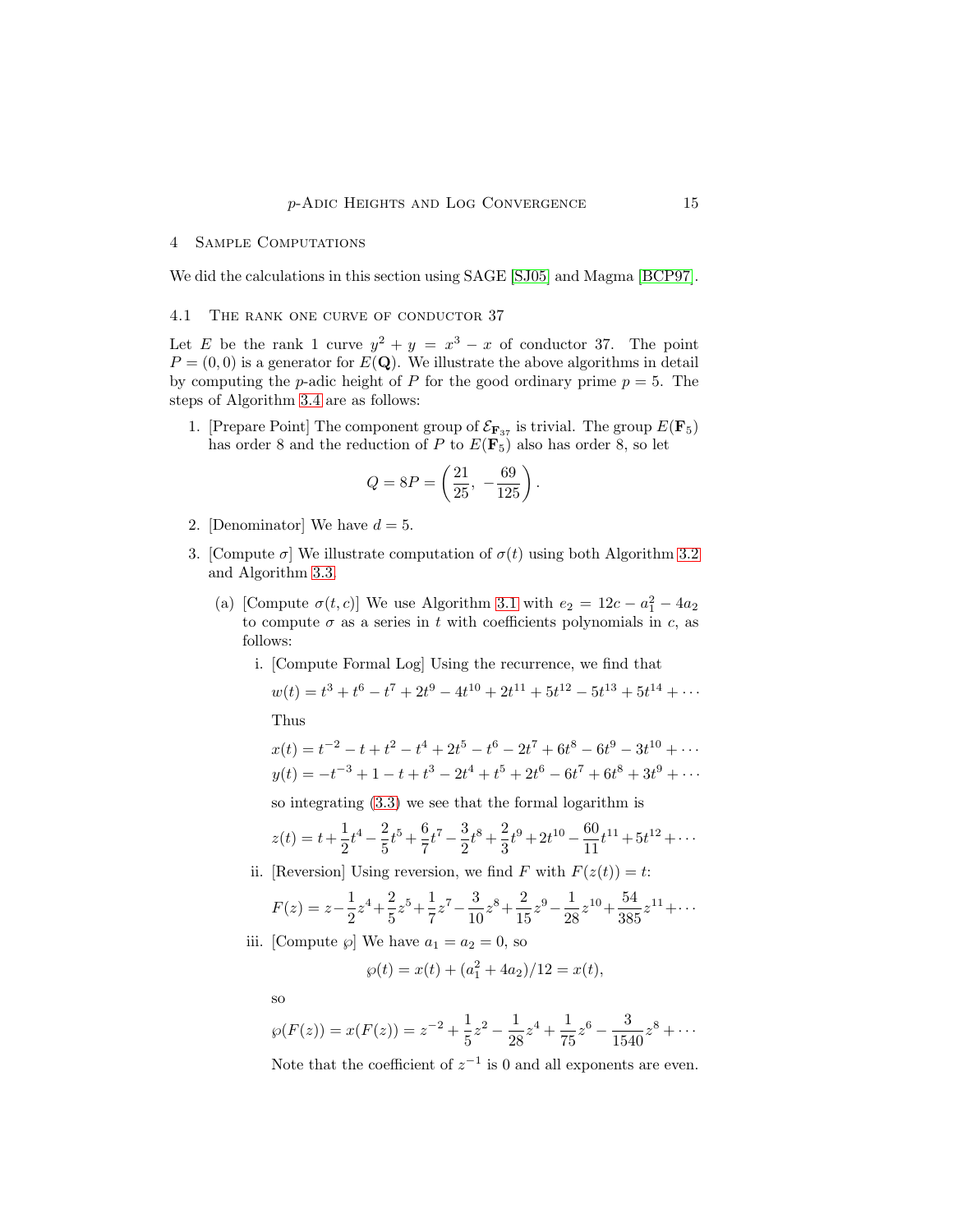# 16 MAZUR, STEIN, TATE

iv. [Compute  $\sigma(t, c)$ ] Noting again that  $a_1 = a_2 = 0$ , we have

$$
g(z,c) = \frac{1}{z^2} - \wp(z) + \frac{12c - a_1^2 - 4a_2}{12}
$$
  
=  $c - \frac{1}{5}z^2 + \frac{1}{28}z^4 - \frac{1}{75}z^6 + \frac{3}{1540}z^8 - \frac{1943}{3822000}z^{10} + \cdots$ 

Formally integrating twice and exponentiating, we obtain

$$
\sigma(z, c) = z \cdot \exp\left(\int \int g(z, c) dz dz\right)
$$
  
=  $z \cdot \exp\left(\frac{c}{2} \cdot z^2 - \frac{1}{60}z^4 + \frac{1}{840}z^6 - \frac{1}{4200}z^8 + \frac{1}{46200}z^{10}\right)$   

$$
- \frac{1943}{504504000}z^{12} + \cdots\right)
$$
  
=  $z + \frac{1}{2}cz^3 + \left(\frac{1}{8}c^2 - \frac{1}{60}\right)z^5 + \left(\frac{1}{48}c^3 - \frac{1}{120}c + \frac{1}{840}\right)z^7 + \left(\frac{1}{384}c^4 - \frac{1}{480}c^2 + \frac{1}{1680}c - \frac{1}{10080}\right)z^9 + \cdots$ 

Finally,

$$
\sigma(t) = \sigma(z(t)) = t + \frac{1}{2}ct^3 + \frac{1}{2}t^4 + \left(\frac{1}{8}c^2 - \frac{5}{12}\right)t^5 + \frac{3}{4}ct^6 + \left(\frac{1}{48}c^3 - \frac{73}{120}c + \frac{103}{120}\right)t^7 + \dots
$$

(b) [Approximate] The first coefficient of  $\sigma(t)$  that gives integrality information is the coefficient of  $t^7$ . Since

$$
\frac{1}{48}c^3 - \frac{73}{120}c + \frac{103}{120} \in \mathbf{Z}_5,
$$

multiplying by 5 we see that

$$
\frac{5}{48}c^3 - \frac{73}{24}c + \frac{103}{24} \equiv 0 \pmod{5}.
$$

Thus

$$
c \equiv \frac{103}{24} \cdot \frac{24}{73} \equiv 1 \pmod{5}.
$$

The next useful coefficient is the coefficient of  $t^{11}$ , which is

$$
\frac{1}{3840}c^5 - \frac{169}{2880}c^3 + \frac{5701}{6720}c^2 + \frac{127339}{100800}c - \frac{40111}{7200}
$$

Multiplying by 25, reducing coefficients, and using integrality yields the congruence

$$
10c^5 + 5c^3 + 20c^2 + 2c + 3 \equiv 0 \pmod{25}.
$$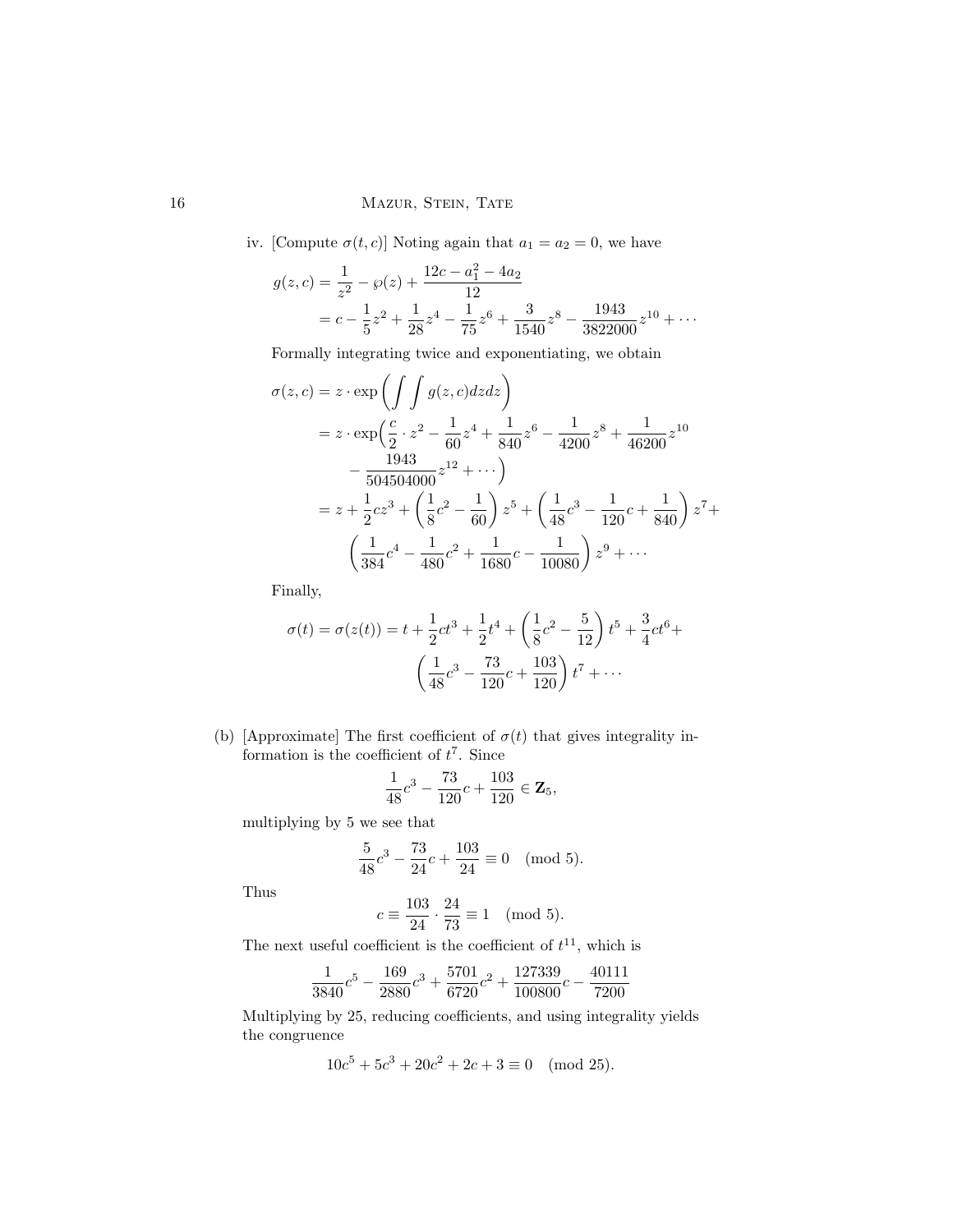Writing  $c = 1 + 5d$  and substituting gives the equation  $10d + 15 \equiv 0$ (mod 25), so  $2d + 3 \equiv 0 \pmod{5}$ . Thus  $d \equiv 1 \pmod{5}$ , hence  $c = 1 + 5 + O(5^2)$ . Repeating the procedure above with more terms, we next get new information from the coefficient of  $t^{31}$ , where we deduce that  $c = 1 + 5 + 4 \cdot 5^2 + O(5^3)$ .

Using Algorithm [3.2:](#page-12-1) Using Kedlaya's algorithm (as implemented in [\[BCP97\]](#page-32-2)) we find almost instantly that

$$
\mathbf{E}_2(E,\omega) = 2 + 4 \cdot 5 + 2 \cdot 5^3 + 5^4 + 3 \cdot 5^5 + 2 \cdot 5^6 + 5^8 + 3 \cdot 5^9 + 4 \cdot 5^{10} + \cdots
$$

Thus

$$
c = \frac{1}{12} \mathbf{E}_2(E, \omega) = 1 + 5 + 4 \cdot 5^2 + 5^3 + 5^4 + 5^6 + 4 \cdot 5^7 + 3 \cdot 5^8 + 2 \cdot 5^9 + 4 \cdot 5^{10} + \cdots,
$$

which is consistent with what we found above using integrality.

4. [Height] For  $Q = (x, y) = 8(0, 0)$  as above, we have

$$
s = \sigma\left(-\frac{x}{y}\right) = \sigma\left(\frac{35}{23}\right) = 4 \cdot 5 + 5^2 + 5^3 + 5^4 + \cdots,
$$

so

$$
h_5(Q) = \frac{1}{5} \cdot \log_5\left(\frac{s}{5}\right) = \frac{1}{5} \cdot \log_5(4+5+5^2+5^3+2\cdot5^5+\cdots)
$$
  
= 3 + 5 + 2\cdot5^3 + 3\cdot5^4 + \cdots

Finally,

$$
h_5(P) = \frac{1}{8^2} \cdot h_5(Q) = 2 + 4 \cdot 5 + 5^2 + 2 \cdot 5^3 + 2 \cdot 5^4 + \cdots
$$

REMARK 4.1. A very good check to see whether or not any implementation of the algorithms in this paper is really correct, is just to make control experiments every once in a while, by computing  $h(P)$  and then comparing it with  $h(2P)/4$ ,  $h(3P)/9$ , etc. In particular, compute  $h(P) - h(nP)/n^2$  for several n and check that the result is p-adically small. We have done this in many cases for the implementation used to compute the tables in this section.

## 4.2 Curves of ranks 1, 2, 3, 4, and 5

# 4.2.1 Rank 1

The first (ordered by conductor) curve of rank 1 is the curve with Cremona label 37A, which we considered in Section [4.1](#page-14-1) above.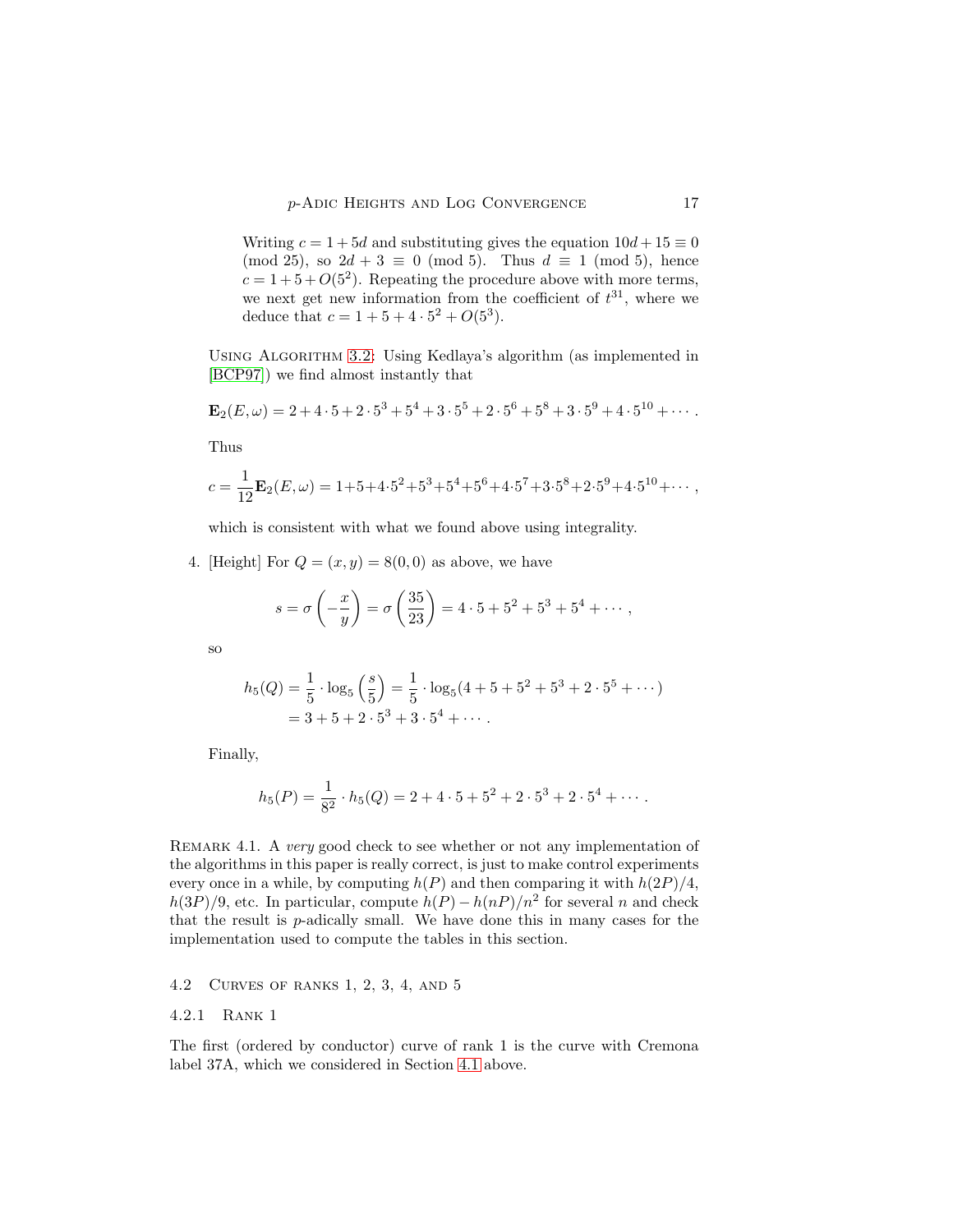18 MAZUR, STEIN, TATE

| $\overline{p}$  | $\mu$ -adic regulator of 37A                                                                                |
|-----------------|-------------------------------------------------------------------------------------------------------------|
|                 | $5\left[1+5+5^2+3\cdot5^5+4\cdot5^6+O(5^7)\right]$                                                          |
| $7\overline{ }$ | $1+7+3\cdot7^2+7^3+6\cdot7^4+2\cdot7^5+4\cdot7^6+O(7^7)$                                                    |
| 11              | $7+9\cdot 11+7\cdot 11^2+8\cdot 11^3+9\cdot 11^4+2\cdot 11^5+7\cdot 11^6+O(11^7)$                           |
| 13              | $12 \cdot 13 + 5 \cdot 13^2 + 9 \cdot 13^3 + 10 \cdot 13^4 + 4 \cdot 13^5 + 2 \cdot 13^6 + O(13^7)$         |
| 23              | $20 + 10 \cdot 23 + 18 \cdot 23^2 + 16 \cdot 23^3 + 13 \cdot 23^4 + 4 \cdot 23^5 + 15 \cdot 23^6 + O(23^7)$ |
| 29              | $19 + 4 \cdot 29 + 26 \cdot 29^2 + 2 \cdot 29^3 + 26 \cdot 29^4 + 26 \cdot 29^5 + 17 \cdot 29^6 + O(29^7)$  |
| 31              | $15+10\cdot31+13\cdot31^2+2\cdot31^3+24\cdot31^4+9\cdot31^5+8\cdot31^6+O(31^7)$                             |
| 41              | $30 + 2 \cdot 41 + 23 \cdot 41^2 + 15 \cdot 41^3 + 27 \cdot 41^4 + 8 \cdot 41^5 + 17 \cdot 41^6 + O(41^7)$  |
| 43              | $30 + 30 \cdot 43 + 22 \cdot 43^2 + 38 \cdot 43^3 + 11 \cdot 43^4 + 29 \cdot 43^5 + O(43^6)$                |
| 47              | $11 + 37 \cdot 47 + 27 \cdot 47^2 + 23 \cdot 47^3 + 22 \cdot 47^4 + 34 \cdot 47^5 + 3 \cdot 47^6 + O(47^7)$ |
| 53              | $26 \cdot 53^{-2} + 30 \cdot 53^{-1} + 20 + 47 \cdot 53 + 10 \cdot 53^{2} + 32 \cdot 53^{3} + O(53^{4})$    |

Note that when  $p=53$  we have  $\#E(\mathbf{F}_p)=p,$  i.e.,  $p$  is anomalous.

# 4.3 Rank 2

The first curve of rank 2 is the curve 389A of conductor 389. The p-adic regulators of this curve are as follows:

| $\boldsymbol{p}$ | <i>p</i> -adic regulator of 389A                                                                           |
|------------------|------------------------------------------------------------------------------------------------------------|
| $5^{\circ}$      | $1+2\cdot 5+2\cdot \overline{5^2+4\cdot 5^3+3\cdot 5^4+4\cdot 5^5+3\cdot 5^6+O(5^7)$                       |
| -7               | $6+3\cdot7^2+2\cdot7^3+6\cdot7^4+7^5+2\cdot7^6+O(7^7)$                                                     |
| 11               | $4+7\cdot 11+6\cdot 11^2+11^3+9\cdot 11^4+10\cdot 11^5+3\cdot 11^6+O(11^7)$                                |
| 13               | $9 + 12 \cdot 13 + 10 \cdot \overline{13^2 + 5 \cdot 13^3 + 5 \cdot 13^4 + 13^5 + 9 \cdot 13^6 + O(13^7)}$ |
| 17               | $4+8\cdot 17+15\cdot 17^2+11\cdot 17^3+13\cdot 17^4+16\cdot 17^5+6\cdot 17^6+O(17^7)$                      |
| 19               | $3+5\cdot19+8\cdot19^2+16\cdot19^3+13\cdot19^4+14\cdot19^5+11\cdot19^6+O(19^7)$                            |
| 23               | $17 + 23 + 22 \cdot 23^2 + 16 \cdot 23^3 + 3 \cdot 23^4 + 15 \cdot 23^5 + O(23^7)$                         |
| 29               | $9+14\cdot 29+22\cdot 29^2+29^3+22\cdot 29^4+29^5+20\cdot 29^6+O(29^7)$                                    |
| 31               | $1+17\cdot 31+4\cdot 31^2+16\cdot 31^3+18\cdot 31^4+21\cdot 31^5+8\cdot 31^6+O(31^7)$                      |
| 37               | $28 + 37 + 11 \cdot 37^2 + 7 \cdot 37^3 + 3 \cdot 37^4 + 24 \cdot 37^5 + 17 \cdot 37^6 + O(37^7)$          |
| 41               | $20 + 26 \cdot 41 + 41^2 + 29 \cdot 41^3 + 38 \cdot 41^4 + 31 \cdot 41^5 + 23 \cdot 41^6 + O(41^7)$        |
| 43               | $40 + 25 \cdot 43 + 15 \cdot 43^2 + 18 \cdot 43^3 + 36 \cdot 43^4 + 35 \cdot 43^5 + O(43^6)$               |
| 47               | $25 + 24 \cdot 47 + 7 \cdot 47^2 + 11 \cdot 47^3 + 35 \cdot 47^4 + 3 \cdot 47^5 + 9 \cdot 47^6 + O(47^7)$  |

# 4.4 Rank 3

The first curve of rank 3 is the curve 5077A of conductor 5077. The  $p$ -adic regulators of this curve are as follows: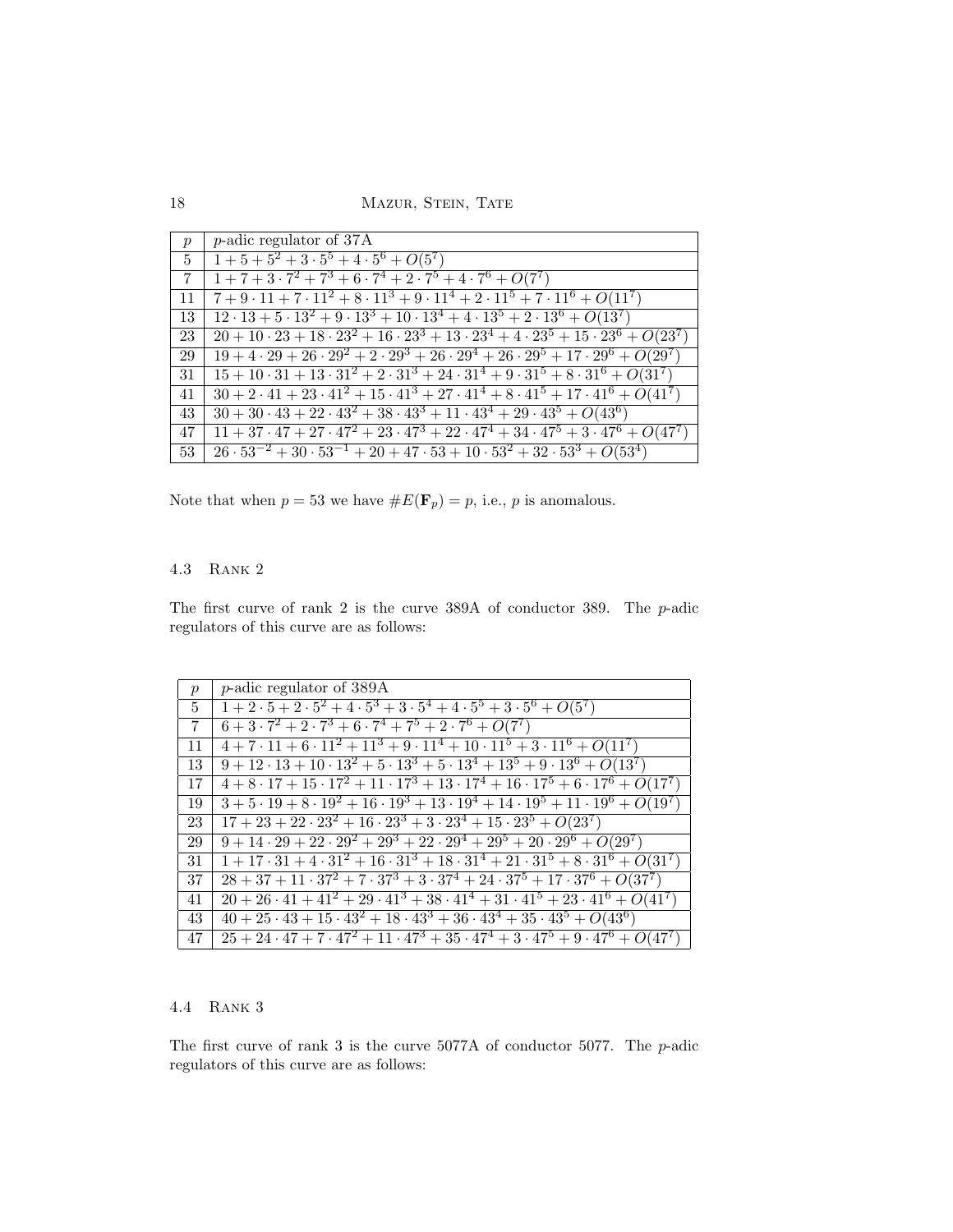| p               | <i>p</i> -adic regulator of $5077A$                                                                        |
|-----------------|------------------------------------------------------------------------------------------------------------|
|                 | $5\left[5^{-2}+5^{-1}+4+2\cdot 5+2\cdot 5^2+2\cdot 5^3+4\cdot 5^4+2\cdot 5^5+5^6+O(5^7)\right]$            |
| $7\phantom{.0}$ | $1+3\cdot7+3\cdot7^2+4\cdot7^3+4\cdot7^5+O(7^7)$                                                           |
| -11             | $6+11+5\cdot 11^2+11^3+11^4+8\cdot 11^5+3\cdot 11^6+O(11^7)$                                               |
| 13              | $2+6\cdot 13+13^3+6\cdot 13^4+13^5+4\cdot 13^6+O(13^7)$                                                    |
| 17              | $11 + 15 \cdot 17 + 8 \cdot 17^2 + 16 \cdot 17^3 + 9 \cdot 17^4 + 5 \cdot 17^5 + 11 \cdot 17^6 + O(17^7)$  |
| -19             | $17 + 9 \cdot 19 + 10 \cdot 19^2 + 15 \cdot 19^3 + 6 \cdot 19^4 + 13 \cdot 19^5 + 17 \cdot 19^6 + O(19^7)$ |
| 23              | $7+17\cdot 23+19\cdot 23^3+21\cdot 23^4+19\cdot 23^5+22\cdot 23^6+O(23^7)$                                 |
| 29              | $8+16\cdot 29 + 11\cdot 29^2 + 20\cdot 29^3 + 9\cdot 29^4 + 8\cdot 29^5 + 24\cdot 29^6 + O(29^7)$          |
| 31              | $17 + 11 \cdot 31 + 28 \cdot 31^2 + 3 \cdot 31^3 + 17 \cdot 31^5 + 29 \cdot 31^6 + O(31^7)$                |
| 43              | $9+13\cdot 43+15\cdot 43^2+32\cdot 43^3+28\cdot 43^4+18\cdot 43^5+3\cdot 43^6+O(43^7)$                     |
| 47              | $29 + 3 \cdot 47 + 46 \cdot 47^2 + 4 \cdot 47^3 + 23 \cdot 47^4 + 25 \cdot 47^5 + 37 \cdot 47^6 + O(47^7)$ |

For  $p = 5$  and E the curve 5077A, we have  $\#E(\mathbf{F}_5) = 10$ , so  $a_p \equiv 1 \pmod{5}$ , hence  $p$  is anamolous.

# 4.5 Rank 4

Next we consider the curve of rank 4 with smallest known conductor  $(234446 =$ 2 · 117223):

$$
y^2 + xy = x^3 - x^2 - 79x + 289.
$$

Note that computation of the p-adic heights is just as fast for this curve as the above curves, i.e., our algorithm for computing heights is insensitive to the conductor, only the prime  $p$  (of course, computing the Mordell-Weil group could take much longer if the conductor is large).

| p           | <i>p</i> -adic regulator of rank 4 curve                                                                                         |
|-------------|----------------------------------------------------------------------------------------------------------------------------------|
| $5^{\circ}$ | $2 \cdot 5^{-2} + 2 \cdot 5^{-1} + 3 \cdot 5 + 5^{2} + 4 \cdot 5^{3} + 4 \cdot 5^{4} + 3 \cdot 5^{5} + 3 \cdot 5^{6} + O(5^{7})$ |
| 7           | $6 \cdot 7 + 4 \cdot 7^2 + 5 \cdot 7^3 + 5 \cdot 7^5 + 3 \cdot 7^6 + O(7^7)$                                                     |
| 11          | $5+10\cdot 11+5\cdot 11^2+11^3+3\cdot 11^5+11^6+O(11^7)$                                                                         |
| 13          | $12 + 2 \cdot 13 + 4 \cdot 13^2 + 10 \cdot 13^3 + 3 \cdot 13^4 + 5 \cdot 13^5 + 7 \cdot 13^6 + O(13^7)$                          |
| 17          | $15 + 8 \cdot 17 + 13 \cdot \overline{17^2 + 5 \cdot 17^3 + 13 \cdot 17^4 + 7 \cdot 17^5 + 14 \cdot 17^6 + O(17^7)}$             |
| 19          | $14+16\cdot 19+15\cdot 19^2+6\cdot 19^3+10\cdot 19^4+7\cdot 19^5+13\cdot 19^6+O(19^7)$                                           |
| 23          | $3+15\cdot 23+15\cdot 23^2+12\cdot 23^4+20\cdot 23^5+7\cdot 23^6+O(23^7)$                                                        |
| 29          | $25 + 4 \cdot 29 + 18 \cdot 29^2 + 5 \cdot 29^3 + 27 \cdot 29^4 + 23 \cdot 29^5 + 27 \cdot 29^6 + O(29^7)$                       |
| 31          | $21 + 26 \cdot 31 + 22 \cdot 31^2 + 25 \cdot 31^3 + 31^4 + 3 \cdot 31^5 + 14 \cdot 31^6 + O(31^7)$                               |
| 37          | $34 + 14 \cdot 37 + 32 \cdot 37^2 + 25 \cdot 37^3 + 28 \cdot 37^4 + 36 \cdot 37^5 + O(37^6)$                                     |
| 41          | $33 + 38 \cdot 41 + 9 \cdot 41^2 + 35 \cdot 41^3 + 25 \cdot 41^4 + 15 \cdot 41^5 + 30 \cdot 41^6 + O(41^7)$                      |
| 43          | $14 + 34 \cdot 43 + 12 \cdot 43^2 + 26 \cdot 43^3 + 32 \cdot 43^4 + 26 \cdot 43^5 + O(43^6)$                                     |
| 47          | $43 + 47 + 17 \cdot 47^2 + 28 \cdot 47^3 + 40 \cdot 47^4 + 6 \cdot 47^5 + 7 \cdot 47^6 + O(47^7)$                                |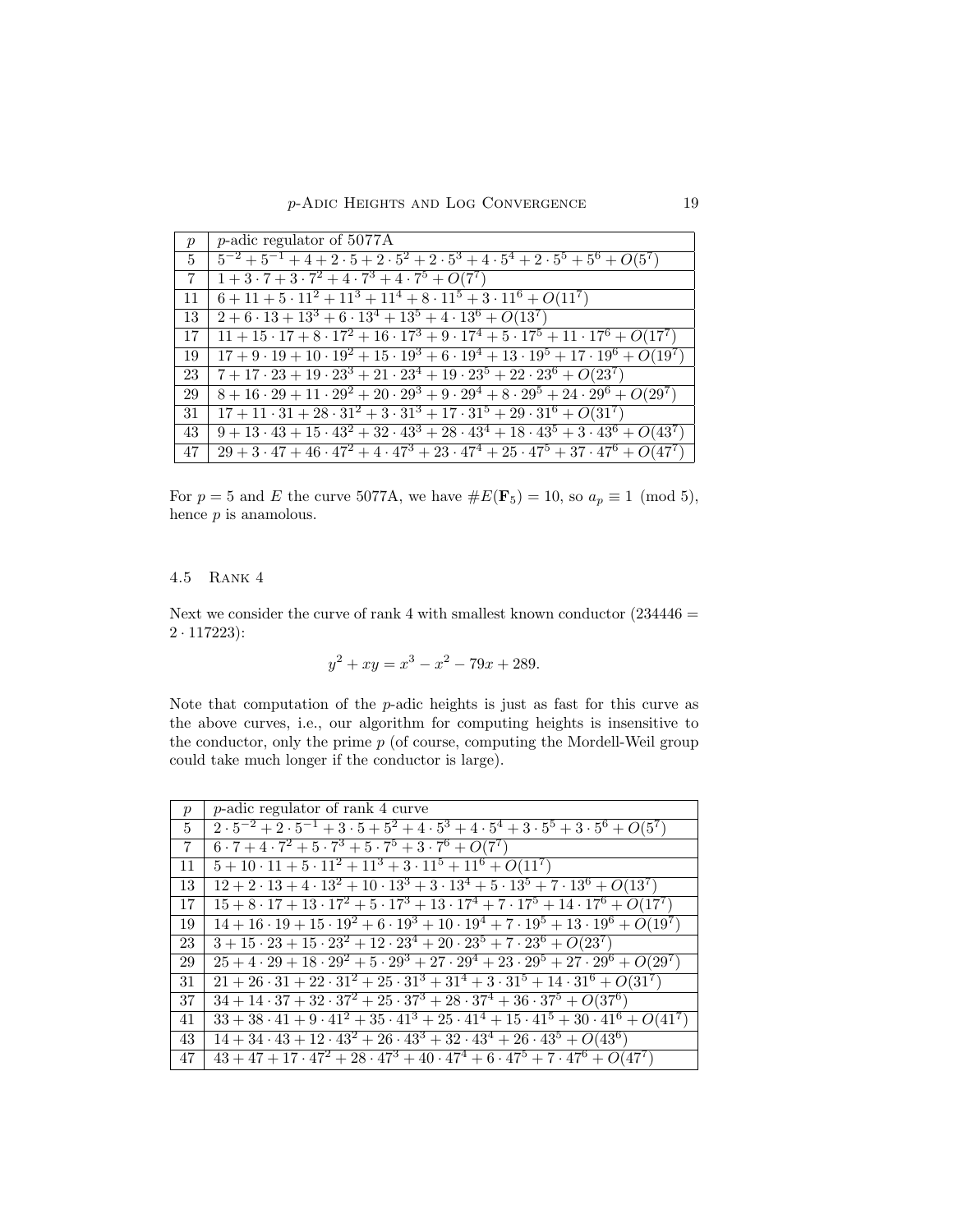#### 20 MAZUR, STEIN, TATE

## 4.6 Rank 5

Next we consider the curve of rank 5 with smallest known conductor, which is the prime 19047851. The curve is

$$
y^2 + y = x^3 - 79x + 342
$$

| $\boldsymbol{p}$ | $p$ -adic regulator of rank 5 curve                                                                                |
|------------------|--------------------------------------------------------------------------------------------------------------------|
| $5^{\circ}$      | $2 \cdot 5 + 5^2 + 5^3 + 2 \cdot 5^4 + 5^5 + 5^6 + O(5^7)$                                                         |
| $\overline{7}$   | $2+6\cdot7+4\cdot7^2+3\cdot7^3+6\cdot7^4+2\cdot7^5+4\cdot7^6+O(7^7)$                                               |
| 11               | $10 + 11 + 6 \cdot 11^2 + 2 \cdot 11^3 + 6 \cdot 11^4 + 7 \cdot 11^5 + 5 \cdot 11^6 + O(11^7)$                     |
| 13               | $11 + 8 \cdot 13 + 3 \cdot \overline{13^2 + 4 \cdot 13^3 + 10 \cdot 13^4 + 5 \cdot 13^5 + 6 \cdot 13^6 + O(13^7)}$ |
| 17               | $4+11\cdot17+4\cdot17^2+5\cdot17^3+13\cdot17^4+5\cdot17^5+2\cdot17^6+O(17^7)$                                      |
| 19               | $11 + 7 \cdot 19 + 11 \cdot 19^2 + 7 \cdot 19^3 + 9 \cdot 19^4 + 6 \cdot 19^5 + 10 \cdot 19^6 + O(19^7)$           |
| 23               | $14+14\cdot 23+20\cdot 23^2+6\cdot 23^3+19\cdot 23^4+9\cdot 23^5+15\cdot 23^6+O(23^7)$                             |
| 29               | $3+5\cdot 29+20\cdot 29^3+21\cdot 29^4+18\cdot 29^5+11\cdot 29^6+O(29^7)$                                          |
| 31               | $4+26\cdot 31 + 11\cdot 31^2 + 12\cdot 31^3 + 3\cdot 31^4 + 15\cdot 31^5 + 22\cdot 31^6 + O(31^7)$                 |
| 37               | $3 + 20 \cdot 37 + 11 \cdot 37^2 + 17 \cdot 37^3 + 33 \cdot 37^4 + 5 \cdot 37^5 + O(37^7)$                         |
| 41               | $3 + 41 + 35 \cdot 41^2 + 29 \cdot 41^3 + 22 \cdot 41^4 + 27 \cdot 41^5 + 25 \cdot 41^6 + O(41^7)$                 |
| 43               | $35 + 41 \cdot 43 + 43^2 + 11 \cdot 43^3 + 32 \cdot 43^4 + 11 \cdot 43^5 + 18 \cdot 43^6 + O(43^7)$                |
| 47               | $25+39\cdot47+45\cdot47^2+25\cdot47^3+42\cdot47^4+13\cdot47^5+O(47^6)$                                             |

Note that the regulator for  $p = 5$  is not a unit, and  $\#E(F_5) = 9$ . This is the only example of a regulator in our tables with positive valuation.

### PART II

COMPUTING EXPANSIONS FOR  $E_2$  in terms of classical modular forms

We next study convergence of  $\mathbf{E}_2$  in the general context of p-adic and overconvergent modular forms. Coleman, Gouvea, and Jochnowitz prove in [\[CGJ95\]](#page-33-9) that  $\mathbf{E}_2$  is transcendental over the ring of overconvergent modular forms, so  $\mathbf{E}_2$ is certainly non-overconvergent. However,  $\mathbf{E}_2$  is log convergent in a sense that we make precise in this part of the paper.

# <span id="page-19-0"></span>5 Questions about rates of convergence

Fix p a prime number, which, in this section, we will assume is  $\geq 5$ . We only consider modular forms of positive even integral weight, on  $\Gamma_0(M)$  for some M, and with Fourier coefficients in  $\mathbf{C}_p$ . By a *classical modular form* we will mean one with these properties, and by a Katz modular form we mean a  $p$ -adic modular form in the sense of Katz ([\[Kat73\]](#page-33-4)), again with these properties, i.e., of integral weight  $k \geq 0$ , of tame level N for a positive integer N prime to p, and with Fourier coefficients in  $C_p$ . A *p*-integral modular form is a modular form with Fourier coefficients in  $\mathbf{Z}_p$ . Note that throughout Sections [5](#page-19-0) and [6,](#page-26-0) all our modular forms can be taken to be with coefficients in  $\mathbf{Q}_p$ .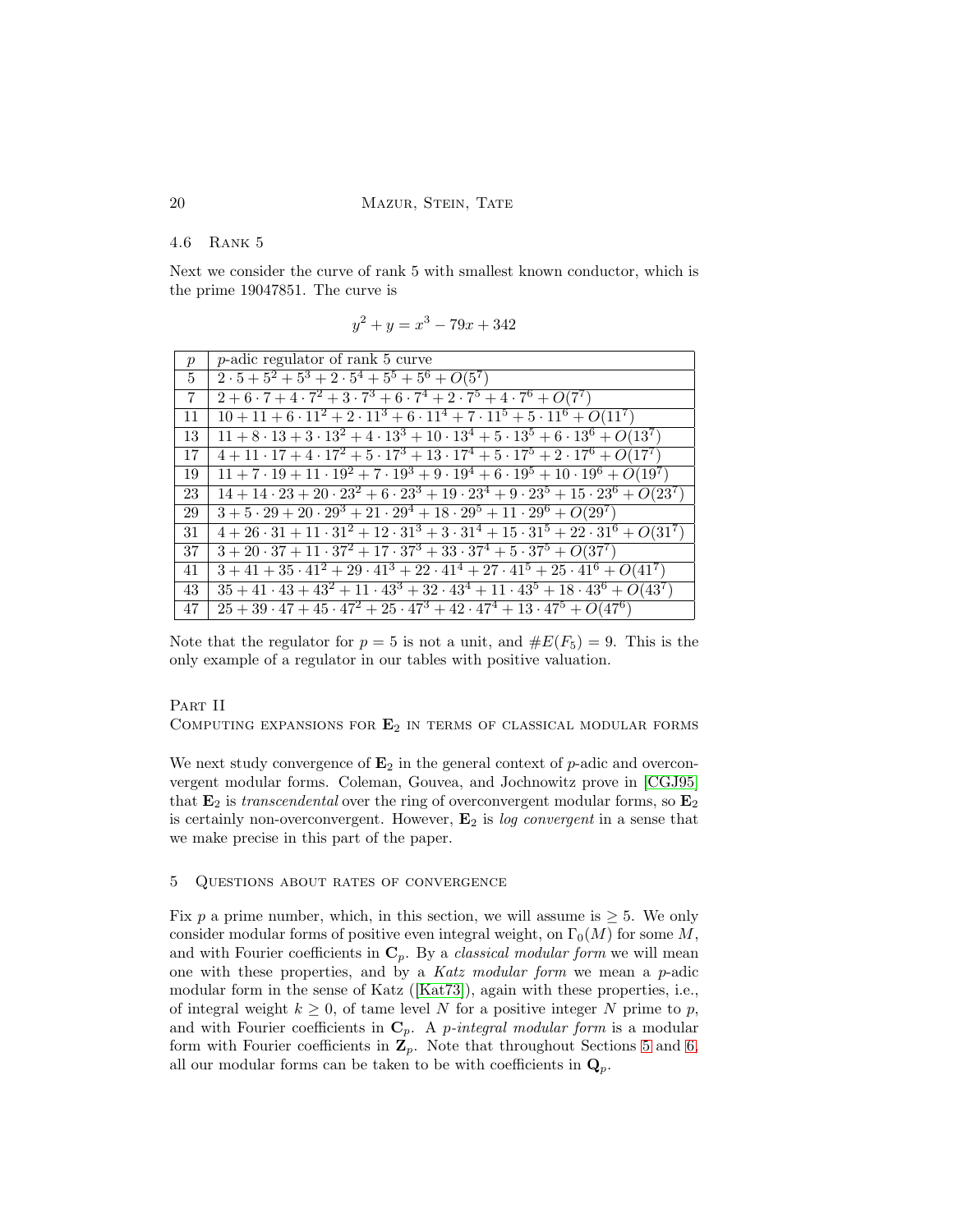If  $f$  is a classical, or Katz, modular form, we will often simply identify the form f with its Fourier expansion,  $f = \sum_{n\geq 0} c_f(n)q^n$ . By  $\text{ord}_p(f)$  we mean the greatest lower bound of the non-negative integers  $\text{ord}_p(c_f(n))$  for  $n \geq 0$ . The valuation ord<sub>p</sub> on  $\mathbf{C}_p$  here is given its natural normalization, i.e., ord<sub>p</sub> $(p) = 1$ .

We say two  $p$ -integral modular forms are *congruent* modulo  $p^n$ , denoted

$$
f \equiv g \pmod{p^n},
$$

if their corresponding Fourier coefficients are congruent modulo  $p^n$ . Equivalently,  $f \equiv g \pmod{p^n}$  if  $\text{ord}_p(f - g) \geq n$ .

Recall the traditional notation,

$$
\sigma_{k-1}(n) = \sum_{0 < d \mid n} d^{k-1},
$$

and put  $\sigma(n) = \sigma_1(n)$ .

Let  $E_k = -b_k/2k + \sum_{n=0}^{\infty} \sigma_{k-1}(n)q^n$  be the Eisenstein series of even weight  $k \geq 2$ , and denote by  $\mathcal{E}_k$  the "other natural normalization" of the Eisenstein series,

$$
\mathcal{E}_k = 1 - \frac{2k}{b_k} \cdot \sum_{n=0}^{\infty} \sigma_{k-1}(n) q^n,
$$

for  $k \geq 2$ . We have

$$
\mathcal{E}_{p-1} \equiv 1 \pmod{p}.
$$

(Note that  $\mathcal{E}_k$  is the q-expansion of the Katz modular form that we denote by  $\mathbf{E}_k$  elsewhere in this paper.)

For  $k > 2$  these are classical modular forms of level 1, while the Fourier series  $E_2 = -1/24 + \sum_{n=0}^{\infty} \sigma(n)q^n$ , and the corresponding  $\mathcal{E}_2$ , are not; nevertheless, they may all be viewed as Katz modular forms of tame level 1.

Put

$$
\sigma^{(p)}(n) = \sum_{0 \; < \; d \; | \; n; \; (p,d)=1} d,
$$

<span id="page-20-0"></span>so that we have:

$$
\sigma(n) = \sigma^{(p)}(n) + p\sigma^{(p)}(n/p) + p^2 \sigma^{(p)}(n/p^2) + \cdots
$$
\n(5.1)

where the convention is that  $\sigma^{(p)}(r) = 0$  if r is not an integer.

Let  $V = V_p$  be the operator on power series given by the rule:

$$
V\left(\sum_{n\geq 0}c_nq^n\right)=\sum_{n\geq 0}c_nq^{pn}.
$$

If  $F = \sum_{n\geq 0} c_n q^n$  is a classical modular form of weight k on  $\Gamma_0(M)$ , then  $V(F)$ is (the Fourier expansion of) a classical modular form of weight k on  $\Gamma_0(Mp)$ (cf. [\[Lan95,](#page-34-10) Ch. VIII]).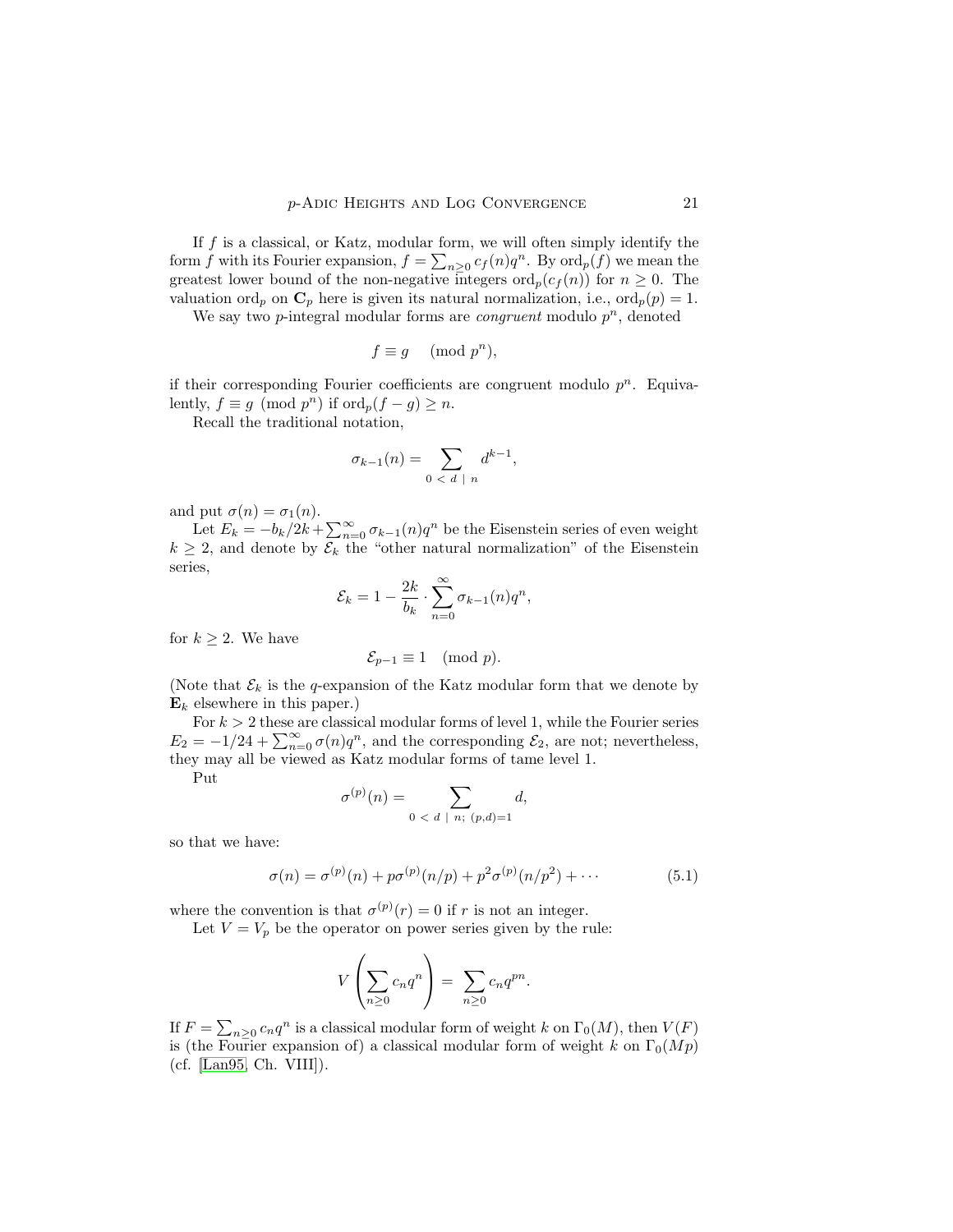## 22 MAZUR, STEIN, TATE

The Fourier series

$$
E_2^{(p)} = (1 - pV)E_2 = \frac{p - 1}{24} + \sum \sigma_1^{(p)}(n)q^n
$$

is, in contrast to  $E_2$ , a classical modular form (of weight 2 on  $\Gamma_0(p)$ ) and we can invert the formula of its definition to give the following equality of Fourier series:

$$
E_2 = \sum_{\nu \ge 0} p^{\nu} V^{\nu} E_2^{(p)},\tag{5.2}
$$

<span id="page-21-1"></span>this equality being, for the corresponding Fourier coefficients other than the constant terms, another way of phrasing [\(5.1\)](#page-20-0).

DEFINITION 5.1 (CONVERGENCE RATE). We call a function  $\alpha(\nu)$  taking values that are either positive integers or  $+\infty$  on integers  $\nu = 0, \pm 1, \pm 2, \ldots$  a *convergence rate* if  $\alpha(\nu)$  is a non-decreasing function such that  $\alpha(\nu) = 0$  for  $\nu \leq 0$ ,  $\alpha(\nu + \mu) \leq \alpha(\nu) + \alpha(\mu)$ , and  $\alpha(\nu)$  tends to  $+\infty$  as  $\nu$  does.

A simple nontrivial example of a convergence rate is

$$
\alpha(\nu) = \begin{cases} 0 & \text{for } \nu \le 0, \\ \nu & \text{for } \nu \ge 0. \end{cases}
$$

If  $\alpha(\nu)$  is a convergence rate, put  $T\alpha(\nu) = \alpha(\nu - 1)$ ; note that  $T\alpha(\nu)$  is also a convergence rate (T translates the graph of  $\alpha$  one to the right). Given a collection  $\{\alpha_j\}_{j\in J}$  of convergence rates, the "max" function  $\alpha(\nu) = \max_{j\in J} \alpha_j(\nu)$ is again a convergence rate.

DEFINITION 5.2 ( $\alpha$ -CONVERGENT). Let  $\alpha$  be a convergence rate. A Katz modular form f is  $\alpha$ -convergent if there is a function  $a: \mathbb{Z}_{\geq 0} \to \mathbb{Z}_{\geq 0}$  such that

<span id="page-21-0"></span>
$$
f = \sum_{\nu=0}^{\infty} p^{a(\nu)} f_{\nu} \mathcal{E}_{p-1}^{-\nu}
$$
 (5.3)

with  $f_{\nu}$  a classical p-integral modular form (of weight  $k + \nu(p-1)$ ) and level N) and  $a(\nu) \ge \alpha(\nu)$  for all  $\nu \ge 0$ .

If  $\alpha' \leq \alpha$  are convergence rates and a modular form f is  $\alpha$ -convergent then it is also  $\alpha'$ -convergent. As formulated, an expansion of the shape of  $(5.3)$  for a given f is not unique but [\[Kat73\]](#page-33-4) and [\[Gou88\]](#page-33-10) make a certain sequence of choices that enable them to get canonical expansions of the type [\(5.3\)](#page-21-0), dependent on those initial choices. Specifically, let  $M_{\text{classical}}(N,k,\mathbf{Z}_p)$ denote the  $\mathbb{Z}_p$ -module of classical modular forms on  $\Gamma_0(N)$  of weight k and with Fourier coefficients in  $\mathbf{Z}_p$ . Multiplication by  $\mathcal{E}_{p-1}$  allows one to identify  $M_{\text{classical}}(N,k,\mathbf{Z}_p)$  with a saturated  $\mathbf{Z}_p$ -lattice in  $M_{\text{classical}}(N,k+p-1,\mathbf{Z}_p)$ . (The lattice is saturated because multiplication by  $E_{p-1}(\text{mod } p)$  is injective, since it is the identity map on q-expansions.) Fix, for each k, a  $\mathbb{Z}_p$ -module,

$$
C(N, k + p - 1, \mathbf{Z}_p) \subset M_{\text{classical}}(N, k + p - 1, \mathbf{Z}_p)
$$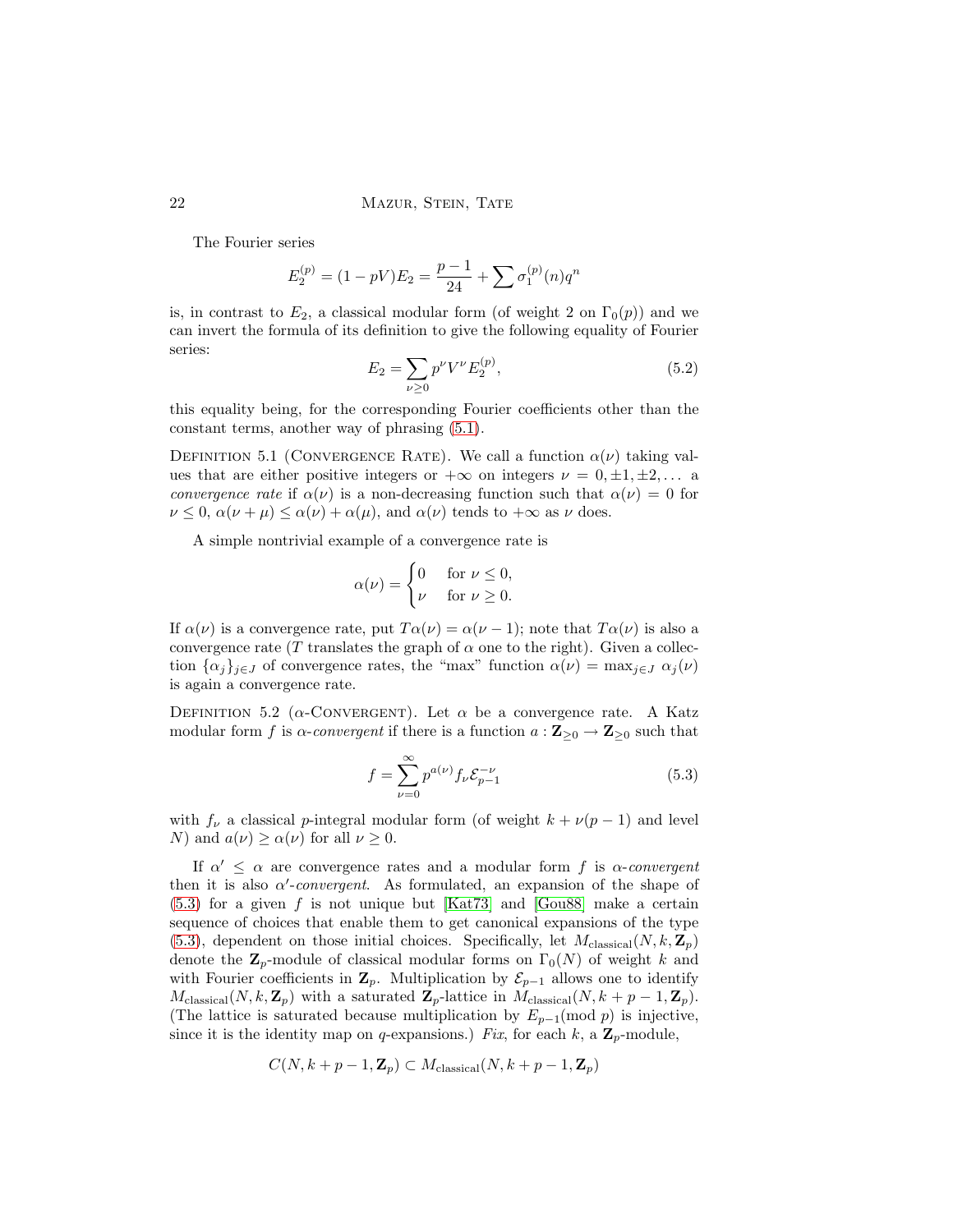that is complementary to  $\mathcal{E}_{p-1} \cdot M_{\text{classical}}(N, k, \mathbf{Z}_p) \subset M_{\text{classical}}(N, k+p-1, \mathbf{Z}_p).$ Requiring the classical modular forms  $f_{\nu}$  of the expansion [\(5.3\)](#page-21-0) to lie in these complementary submodules, i.e.,  $f_{\nu} \in C(N, k + \nu(p-1), \mathbb{Z}_p)$  for all  $\nu$ , pins down the expansion uniquely. Let us call an expansion of the form

$$
f = \sum_{\nu=0}^{\infty} p^{a(\nu)} f_{\nu} \mathcal{E}_{p-1}^{-\nu}
$$

pinned down by a choice of complementary submodules as described above a Katz expansion of f.

A *classical* p-integral modular form is, of course,  $\alpha$ -convergent for every  $\alpha$ . For any given convergence rate  $\alpha$ , the  $\alpha$ -convergent Katz modular forms of tame level N are closed under multiplication, and the collection of them forms an algebra over the ring of classical modular forms of level N (with Fourier coefficients in  $\mathbf{Z}_p$ ). Any Katz p-integral modular form is  $\alpha$ -convergent, for some convergence rate  $\alpha$  (see [\[Gou88\]](#page-33-10)).

<span id="page-22-0"></span>PROPOSITION 5.3. A Katz p-integral modular form f of weight k and tame level N as above is  $\alpha$ -convergent if and only if the Fourier series of  $f{\mathcal{E}}_{p-1}^\nu$  is congruent to the Fourier series of a classical p-integral modular form (of weight  $k + \nu(p-1)$  and level N) modulo  $p^{\alpha(\nu+1)}$  for every integer  $\nu \geq 0$ .

*Proof.* We use the q-expansion principle. Specifically, if  $G_{\nu}$  is a classical modular form such that  $f\mathcal{E}_{p-1}^{\nu} \equiv G_{\nu} \pmod{p^{\alpha(\nu+1)}}$  then  $g_{\nu} = p^{-\alpha(\nu+1)}(f\mathcal{E}_{p-1}^{\nu} - G_{\nu})$ is again a Katz modular form, and we can produce the requisite  $\alpha$ -convergent Katz expansion by inductive consideration of these  $g_{\nu}$ 's. (Note that the other implication is trivial. Also note our running hypothesis that  $p \geq 5$ .) □

In view of this, we may define, for any  $f$  as in Proposition [5.3,](#page-22-0) the function  $a_f(\nu)$  (for  $\nu \geq 0$ ) as follows:  $a_f(0) = 0$ , and for  $\nu \geq 1$ ,  $a_f(\nu)$  is the largest integer a such that  $f \mathcal{E}_{p-1}^{\nu-1}$  is congruent to a classical p-integral modular form (of weight  $k + (\nu - 1)(p - 1)$  and level N) modulo  $p^a$ .

COROLLARY 5.4. The Katz p-integral modular form f is  $\alpha$ -convergent for any convergence rate  $\alpha$  that is majorized by the function  $a_f$ . (I.e., for which  $\alpha(\nu) \leq$  $a_f(\nu)$  for all  $\nu \geq 0$ .)

DEFINITION 5.5 (OVERCONVERGENT OF RADIUS r). Let  $r \in \mathbf{Q}$  be a positive rational number. A Katz p-integral modular form  $f$  of tame level  $N$  is *over*convergent of radius r if and only if it is  $\alpha$ -convergent for some function  $\alpha$  such that  $\alpha(\nu) \geq r \cdot \nu$  for all  $\nu$ , and  $\alpha(\nu) - r \cdot \nu$  tends to infinity with  $\nu$ .

REMARKS 5.6. It is convenient to say, for two function  $\alpha(\nu)$  and  $\alpha'(\nu)$ , that

$$
\alpha(\nu) \, \geq \, \alpha'(\nu)
$$

if  $\alpha(\nu) \ge \alpha'(\nu)$  and  $\alpha(\nu) - \alpha'(\nu)$  tends to infinity with  $\nu$ . So, we may rephrase the above definition as saying that  $f$  is overconvergent with radius  $r$  if it is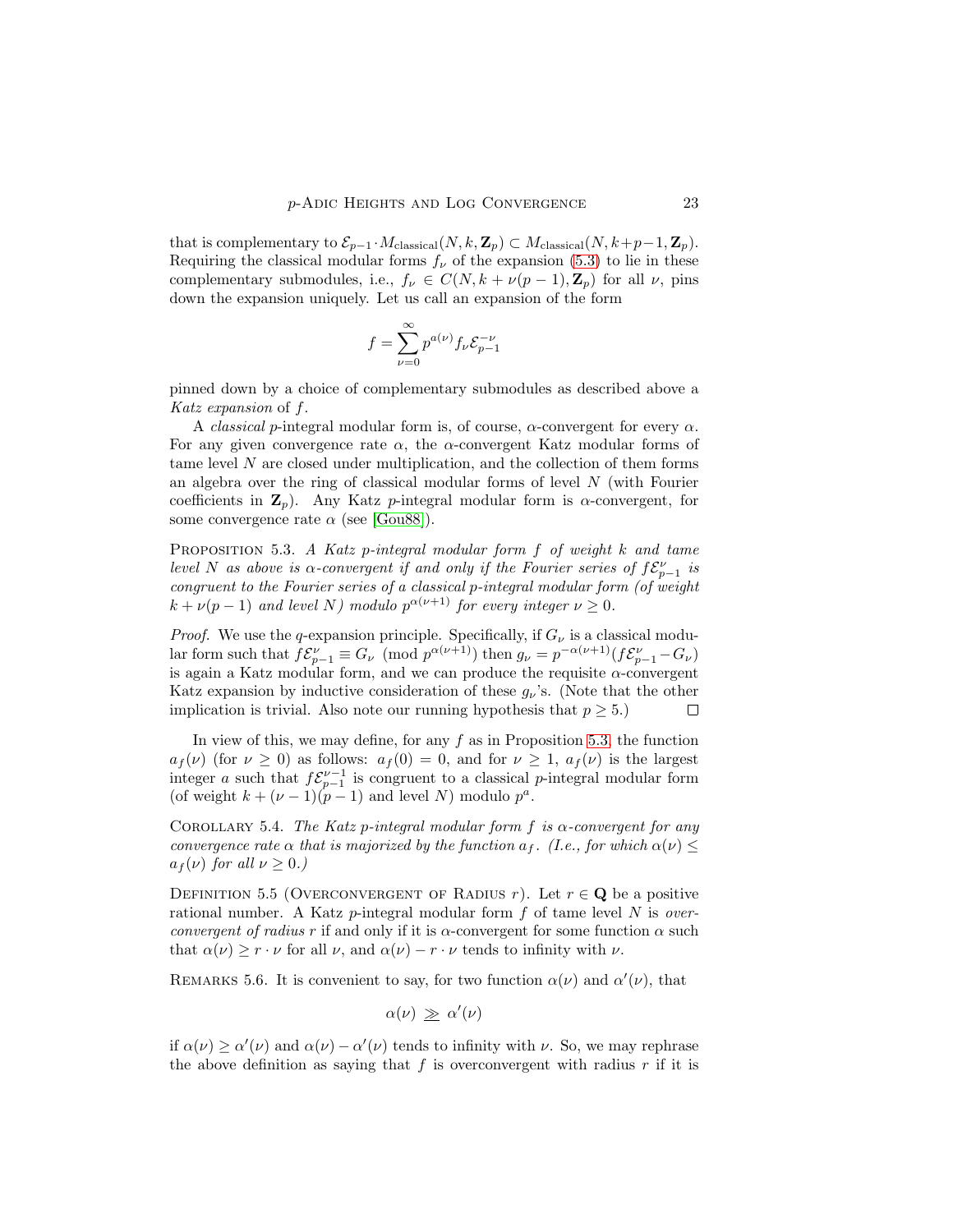24 MAZUR, STEIN, TATE

α-convergent with  $\alpha(\nu) \geq r \cdot \nu$ . The above definition is equivalent to the definition of [\[Kat73,](#page-33-4) [Gou88\]](#page-33-10) except for the fact that the word radius in these references does not denote the rational number  $r$  above, but rather a choice of p-adic number whose ord<sub>p</sub> is r. We may think of our manner of phrasing the definition as being a definition by Katz expansion convergence rate as opposed to what one might call the *definition by rigid analytic geometric behavior*, meaning the equivalent, and standard, formulation (cf. [\[Kat73\]](#page-33-4)) given by considering  $f$ as a rigid analytic function on an appropriate extension of the Hasse domain in the (rigid analytic space associated to)  $X_0(N)$ .

<span id="page-23-1"></span>DEFINITION 5.7 ((PRECISELY) LOG CONVERGENT). A Katz p-integral modular form f is log-convergent if  $c \cdot \log(\nu) \leq a_f(\nu)$  for some positive constant c and all but finitely many  $\nu$  (equivalently: if it is  $\alpha$ -convergent for  $\alpha(\nu) = c \cdot \log(\nu)$ ) for some positive constant c). We will say that f is precisely log-convergent if there are positive constants c, C such that  $c \cdot \log(\nu) \leq a_f(\nu) \leq C \cdot \log(\nu)$  for all but finitely many  $\nu$ .

Remark 5.8. As in Definition [5.1](#page-21-1) above, we may think of this manner of phrasing the definition as being a definition by Katz expansion convergence rate. This seems to us to be of some specific interest in connection with the algorithms that we present in this article for the computation of  $E_2$ . For more theoretical concerns, however, we think it would be interesting to give, if possible, an equivalent definition by rigid analytic geometric behavior: is there some explicit behavior at the "rim" of the Hasse domain that characterizes log-convergence?

<span id="page-23-0"></span>PROPOSITION 5.9. Let  $p \geq 5$ . Let f be a Katz p-integral modular form of weight  $k$  and tame level  $N$  that admits an expansion of the type

$$
f = \sum_{\nu=0}^{\infty} p^{\nu} \mathcal{F}_{\nu} \mathcal{E}_{p-1}^{-\nu}
$$

where, for all  $\nu \geq 0$ ,  $\mathcal{F}_{\nu}$  is a classical p-integral modular form (of weight  $k +$  $\nu(p-1)$ ) on  $\Gamma_0(p^{\nu+1})$ . Then f is log-convergent and

$$
\liminf_{n \to \infty} \frac{a_f(n)}{\log(n)} \ge \frac{1}{\log(p)}.
$$

*Proof.* The classical modular form  $\mathcal{F}_{\nu}$  on  $\Gamma_0(p^{\nu+1})$  is an overconvergent Katz modular form of radius r for any r such that  $r < \frac{1}{p^{\nu-1}(p+1)}$  (cf. [\[Kat73\]](#page-33-4), [\[Gou88,](#page-33-10) Cor. II.2.8]). Let

$$
\mathcal{F}_{\nu} = \sum_{\mu=0}^{\infty} f_{\mu}^{(\nu)} \mathcal{E}_{p-1}^{-\mu}
$$

be its Katz expansion. So,

$$
\mathrm{ord}_p(f_\mu^{(\nu)}) \, \geq \, \left( \frac{1}{p^{\nu-1}(p+1)} - \epsilon_{\mu,\nu} \right) \cdot \mu
$$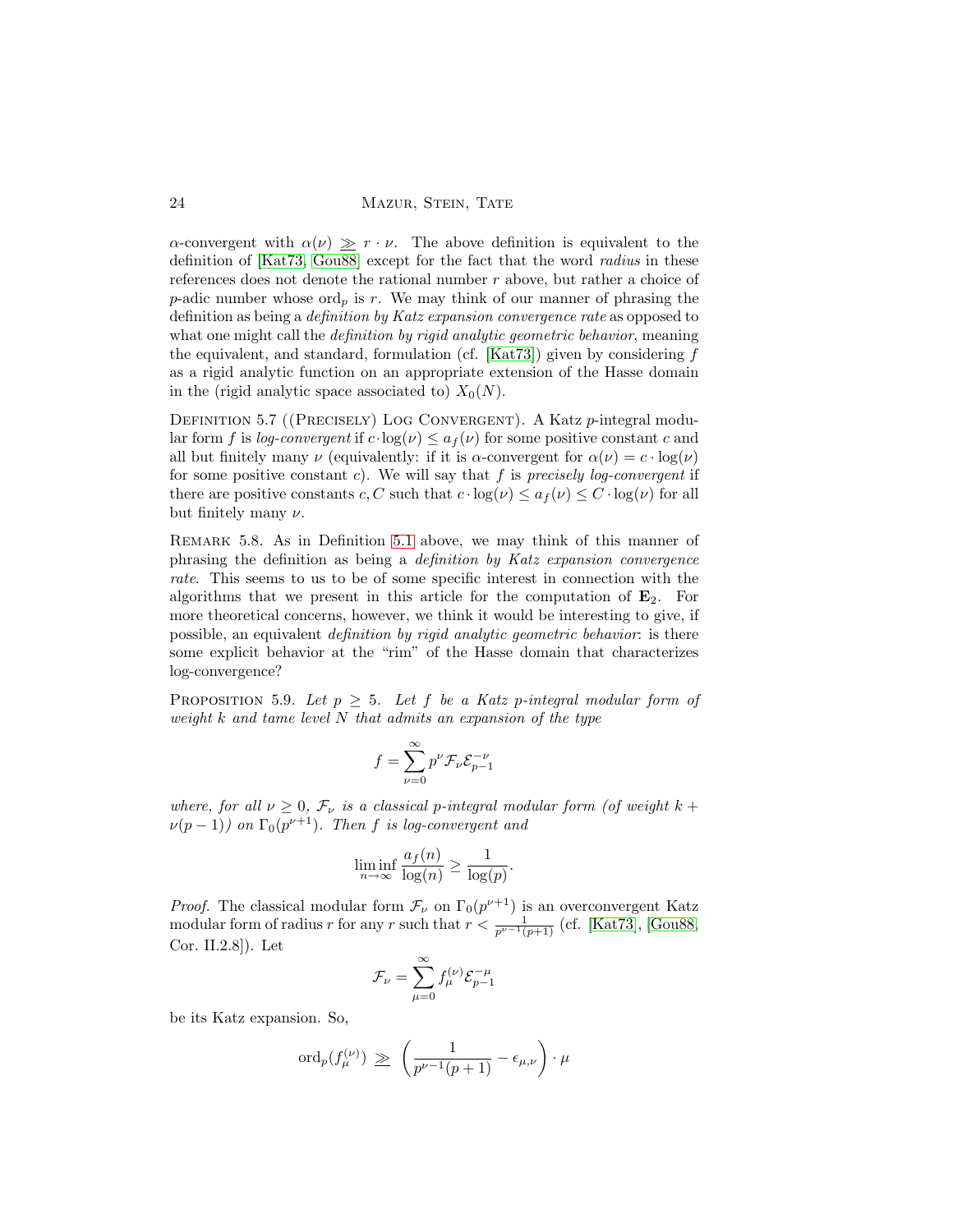for any choice of positive  $\epsilon_{\mu,\nu}$ . We have

$$
f = \sum_{\nu=0}^{\infty} p^{\nu} \sum_{\mu=0}^{\infty} f_{\mu}^{(\nu)} \mathcal{E}_{p-1}^{-(\mu+\nu)},
$$

or (substituting  $\gamma = \mu + \nu$ )

$$
f = \sum_{\gamma=0}^{\infty} \left\{ \sum_{\nu=0}^{\gamma} p^{\nu} f_{\gamma-\nu}^{(\nu)} \right\} \mathcal{E}_{p-1}^{-\gamma}.
$$

Putting  $G_{\gamma} = \sum_{\nu=0}^{\gamma} p^{\nu} f_{\gamma-\nu}^{(\nu)}$  we may write the above expansion as

$$
f=\sum_{\gamma=0}^{\infty}G_{\gamma}\mathcal{E}_{p-1}^{-\gamma},
$$

and we must show that

$$
\mathrm{ord}_p(G_\gamma) \geq c \cdot \log(\gamma)
$$

for some positive constant c.

For any  $\nu \leq \gamma$  we have

$$
\operatorname{ord}_p\left(p^{\nu} f_{\gamma-\nu}^{(\nu)}\right) \geq \nu + \left(\frac{1}{p^{\nu-1}(p+1)} - \epsilon_{\gamma-\nu,\nu}\right)(\gamma-\nu).
$$

We need to find a lower bound for the minimum value achieved by the righthand side of this equation. To prepare for this, first note that at the extreme value  $\nu = 0$  we compute  $\text{ord}_p(\begin{array}{c} f^{(0)}_{\gamma} \end{array}) \geq \left( \frac{p}{(p+1)} - \epsilon_{\gamma,0} \right) \cdot \gamma$ , and to study the remaining cases,  $\nu = 1, \ldots, \gamma$ , we look at the function

$$
R(t) = t + \left(\frac{1}{p^{t-1}(p+1)}\right)(\gamma - t)
$$

in the range  $1 \le t \le \gamma$ . This, by calculus, has a unique minimum at  $t = t_{\gamma} \in$  $(1, \gamma)$  given by the equation

$$
\frac{p+1}{p} \cdot p^{t_{\gamma}} = \log(p) \cdot (\gamma - t_{\gamma}) + 1.
$$
 (5.4)

Define  $e_{\gamma} = t_{\gamma} - \log_p(\gamma)$  and substituting, we get:

$$
p^{e_{\gamma}} = \frac{p \log(p)}{p+1} - \frac{p \log(p)}{p+1} \frac{e_{\gamma}}{\gamma} + A_{\gamma}
$$
 (5.5)

where  $A_{\gamma}$  goes to zero, as  $\gamma$  goes to  $\infty$ .

If  $e_{\gamma}$  is positive we get that

$$
p^{e_{\gamma}} \le \frac{p \log(p)}{p+1} + A_{\gamma}
$$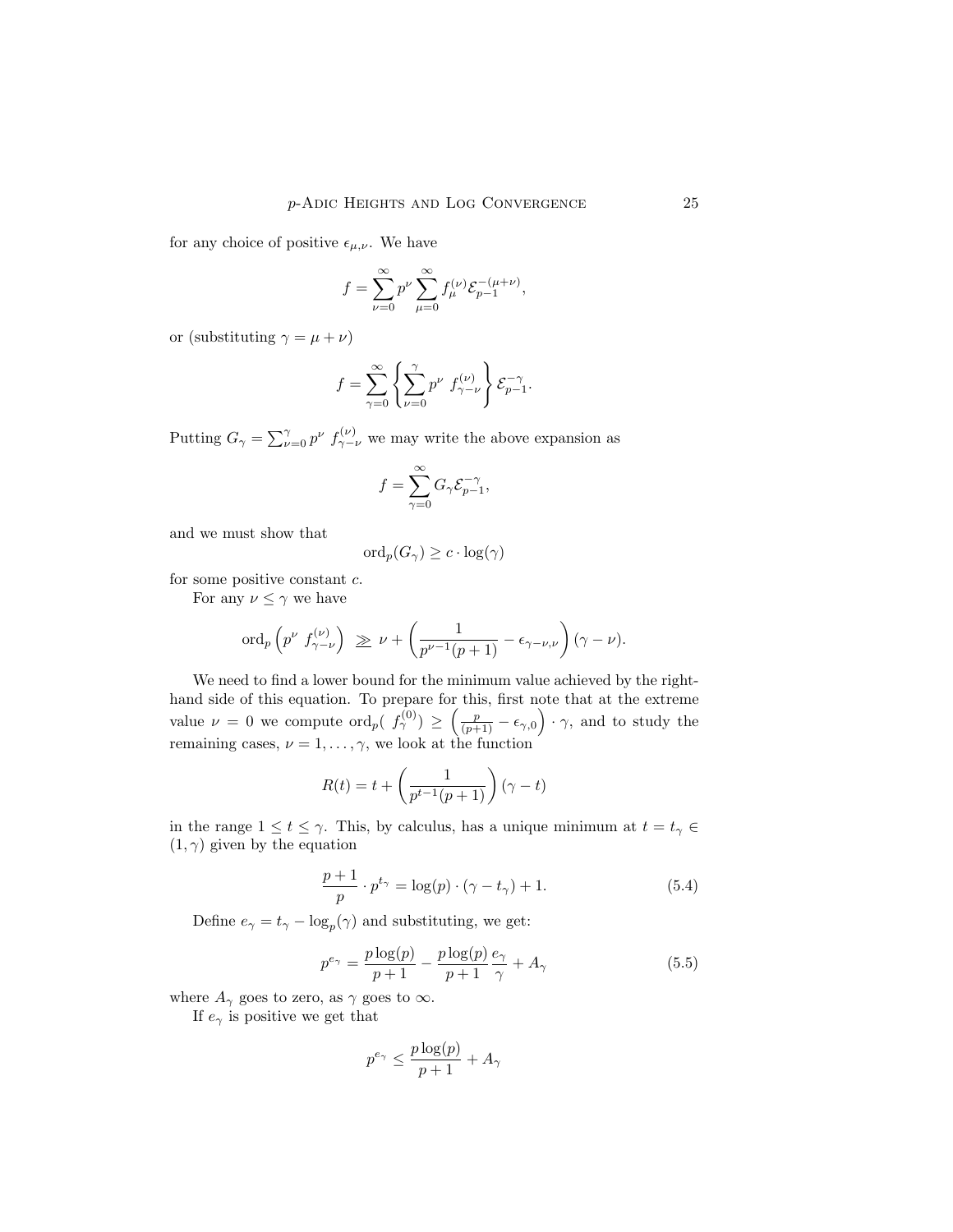and so  $e_\gamma$  is bounded from above, independent of  $\gamma$ , while if  $e_\gamma = -d_\gamma$  with  $d_\gamma$ positive, we have

$$
\frac{1}{p^{d_{\gamma}}} = \frac{p \log(p)}{p+1} + \frac{p \log(p)}{p+1} \frac{d_{\gamma}}{\gamma} + A_{\gamma}.
$$

Recall that since  $t_{\gamma} > 0$  we also have  $d_{\gamma} < \log_p(\gamma)$ , so that the right hand side of the displayed equation tends to  $\frac{p \log(p)}{p+1}$  as  $\gamma$  goes to  $\infty$ , so the equation forces  $d_{\gamma}$  to be bounded from above, as  $\gamma$  tends to  $\infty$ .

This discussion gives:

LEMMA 5.10. The quantity  $|t_{\gamma} - \log_p(\gamma)|$  is bounded independent of  $\gamma$ .

Substituting  $t_{\gamma} = \log_p(\gamma) + e_{\gamma}$  in the defining equation for  $R(t)$  and noting the boundedness of  $|e_{\gamma}|$ , we get that  $|R(t_{\gamma}) - \log_p(\gamma)|$  is bounded as  $\gamma$  goes to  $\infty$ , thereby establishing our proposition.

 $\Box$ 

<span id="page-25-0"></span>COROLLARY 5.11. For all  $p \geq 5$ , the Katz modular form  $f = E_2$  is logconvergent and

$$
\liminf_{n \to \infty} \frac{a_f(n)}{\log(n)} \ge \frac{1}{\log(p)}.
$$

*Proof.* The modular forms  $V^{\nu}E_2^{(p)}$  are classical modular forms on  $\Gamma_0(p^{\nu+1})$  and therefore formula [\(5.1\)](#page-20-0) exhibits  $E_2$  as having a Katz expansion of the shape of [\(5.3\)](#page-21-0). Proposition [5.9](#page-23-0) then implies the corollary.  $\Box$ 

REMARK 5.12. Is  $E_2$  precisely log-convergent? The minimal c (cf. Def-inition [5.7\)](#page-23-1) that can be taken in the log-convergence rate for  $f = E_2$  is lim  $\sup_{n\to\infty} (a_f(n)/\log(n))$ . Is this minimal c equal to  $1/\log(p)$ ? It is for  $p = 5$ , as we will show in Section [6.](#page-26-0) The previous discussion tells us that, as a kind of generalization of the well-known congruence

$$
E_2 \mathcal{E}_{p-1} \equiv E_{p+1} \pmod{p},
$$

we have that for any  $\epsilon > 0$ , and all but finitely many  $\nu$ , there are classical modular forms  $\mathcal{G}_{\nu}$  of level 1 and weight  $2 + \nu(p-1)$  such that

$$
E_2 \mathcal{E}_{p-1}^{\nu} \equiv \mathcal{G}_{\nu} \pmod{p^{\lfloor (1-\epsilon)\log_p(\nu)\rfloor}}.
$$

Let  $\theta = \frac{qd}{dq}$  denote the standard shift operator; so that if  $f = \sum_{n \geq 0} c_n q^n$ , then  $\theta(f) = \sum_{n\geq 0} n c_n q^n$ . We have  $\text{ord}_p(\theta(f)) \geq \text{ord}_p(f)$ . The operator  $\theta$ preserves Katz modular forms, and almost preserves classical modular forms in the sense that if f is a classical modular form of weight  $k \geq 2$  then so is  $F = \theta(f) - kfE_2/12$  (cf. [\[Kat73\]](#page-33-4)). Note, also, that  $\text{ord}_p(F) \geq \text{ord}_p(f)$ .

COROLLARY 5.13. The operator  $\theta$  preserves log-convergent Katz modular forms.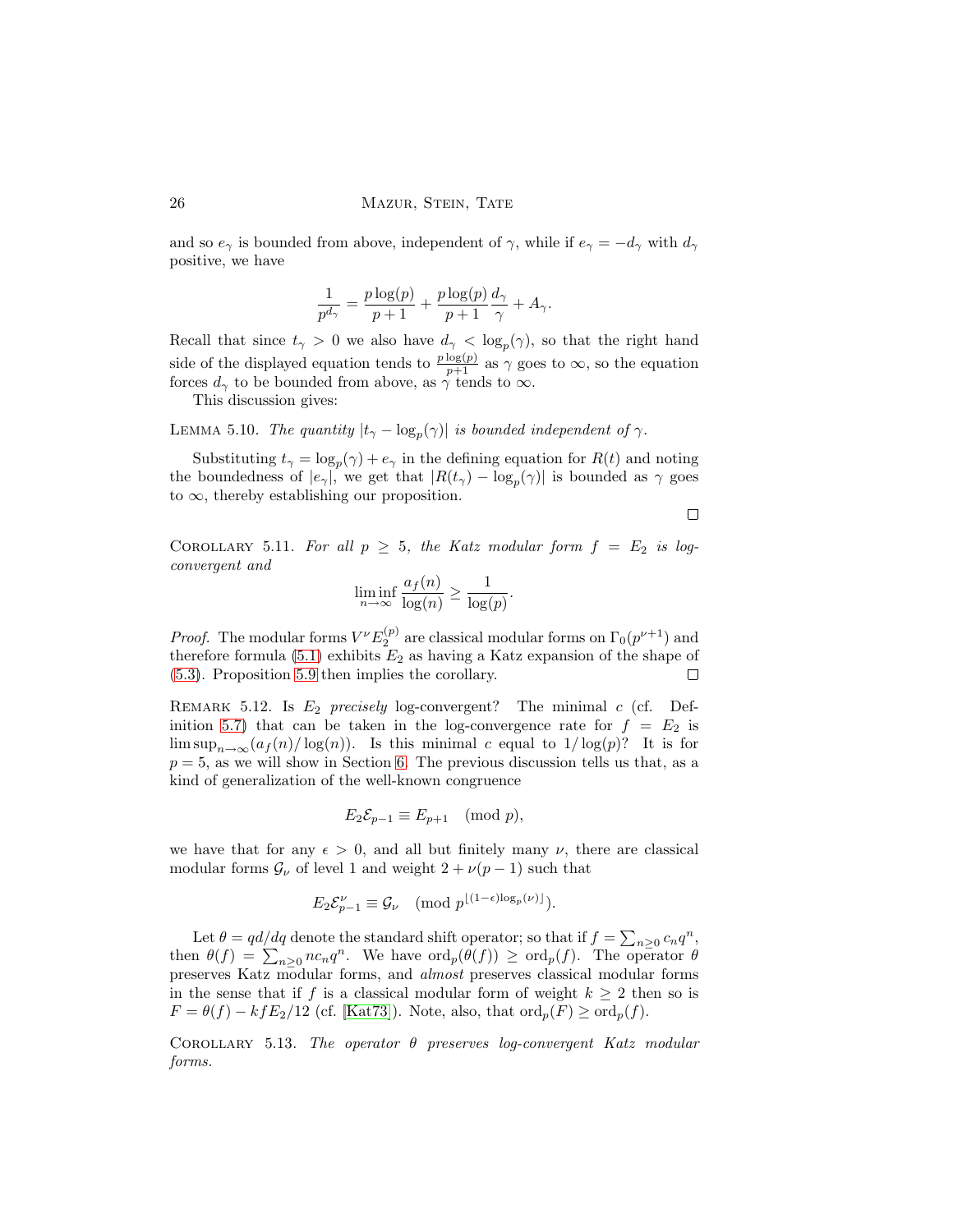*Proof.* Let f be a log-convergent Katz  $p$ -integral modular form of weight k, of tame conductor N with a Katz expansion,

<span id="page-26-1"></span>
$$
f = \sum_{\nu=0}^{\infty} p^{a(\nu)} f_{\nu} \mathcal{E}_{p-1}^{-\nu}
$$
 (5.6)

where  $a(\nu) \geq c \cdot \log(\nu)$  for some positive c, and the  $f_{\nu}$ 's are classical p-integral modular forms on  $\Gamma_0(N)$ . Let  $F_\nu = \theta(f_\nu) - (k + \nu(p-1))f_\nu E_2/12$  (which is a classical modular form of weight  $k + 2 + \nu(p - 1)$  on  $\Gamma_0(N)$ ). Put

$$
G = \theta(E_{p-1}) - \frac{p-1}{12} \mathcal{E}_{p-1} E_2.
$$

Apply the derivation  $\theta$  to [\(5.6\)](#page-26-1) to get

$$
\theta(f) = \sum_{\nu=0}^{\infty} p^{a(\nu)} \Big\{ (F_{\nu} + (k + \nu(p-1)) f_{\nu} E_2 / 12) \mathcal{E}_{p-1}^{-\nu} - \nu f_{\nu} \mathcal{E}_{p-1}^{-\nu-1} \left( G + \frac{p-1}{12} \mathcal{E}_{p-1} E_2 \right) \Big\}.
$$

or:

$$
\theta(f) = A + BE_2 - C - DE_2,
$$

where

$$
A = \sum_{\nu=0}^{\infty} p^{a(\nu)} F_{\nu} \mathcal{E}_{p-1}^{-\nu},
$$
  
\n
$$
B = \sum_{\nu=0}^{\infty} p^{a(\nu)} (k + \nu(p-1)) f_{\nu} / 12) \mathcal{E}_{p-1}^{-\nu},
$$
  
\n
$$
C = \sum_{\nu=0}^{\infty} p^{a(\nu)} \nu f_{\nu} G \mathcal{E}_{p-1}^{-\nu-1},
$$
  
\n
$$
D = \sum_{\nu=0}^{\infty} p^{a(\nu)} \frac{p-1}{12} \nu f_{\nu} \mathcal{E}_{p-1}.
$$

Now  $A, B, C, D$  are all log-convergent, as is  $E_2$  by Corollary [5.11.](#page-25-0) Therefore so is  $\theta(f)$ .  $\Box$ 

<span id="page-26-0"></span>6 PRECISE LOG CONVERGENCE OF  $E_2$  for  $p = 2, 3, 5$ 

In this section we assume  $p = 2, 3$  or 5 and let  $P, Q, R$  denote the Eisenstein series of level 1 of weights 2, 4, 6, respectively, normalized so that the constant term in its Fourier expansion is 1. Let  $f$  be a Katz form of tame level 1 and weight k. Write  $k = 4d + 6e$ , with d an integer  $\geq -1$  and  $e = 0$  or 1. Then  $fQ^{-d}R^{-e}$  is a Katz form of weight 0, that is, a Katz function. Since 0 is the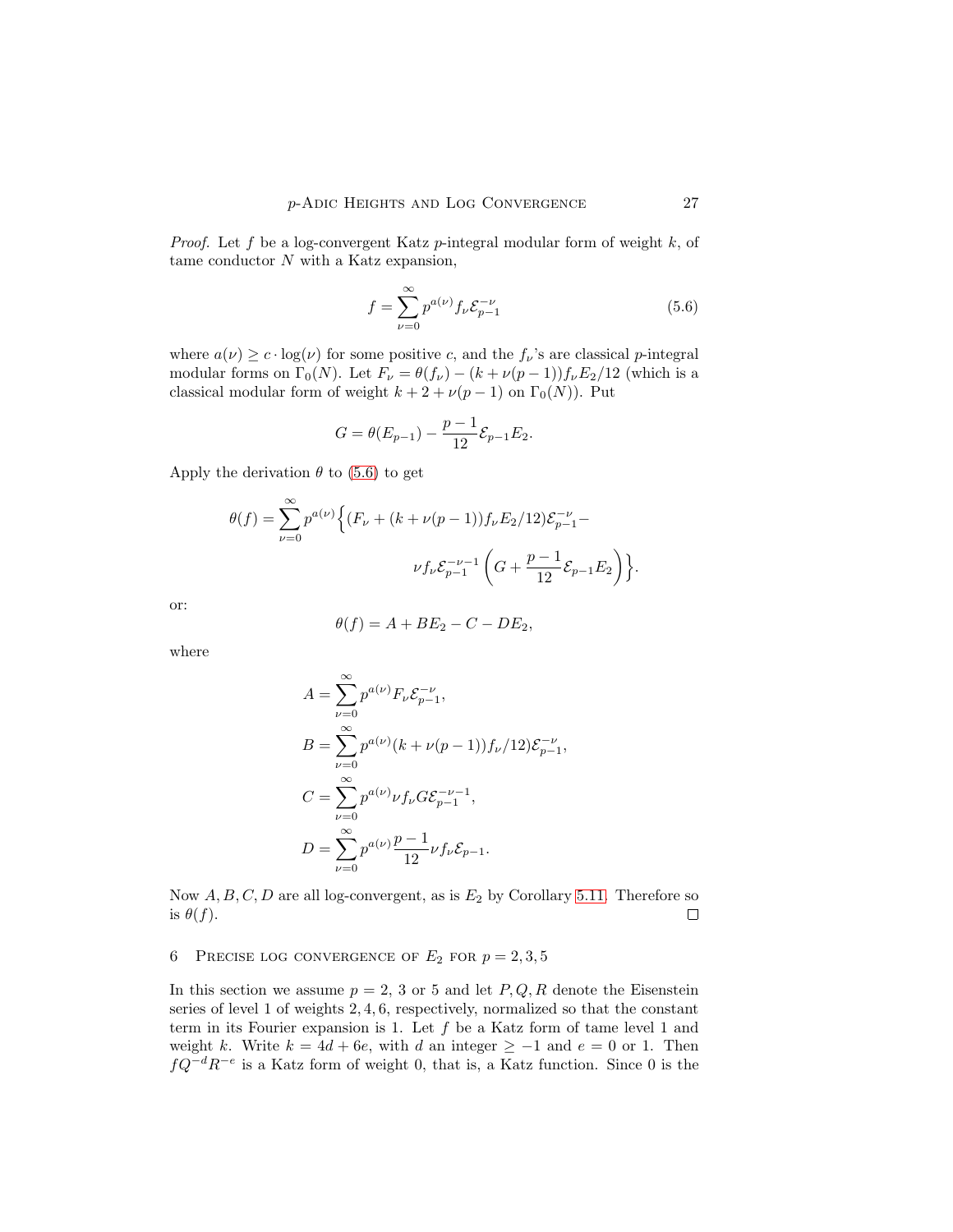only supersingular value of j for  $p = 2, 3, 5$ , a Katz function has an expansion in powers of  $j^{-1}$  convergent everywhere on the disc  $|j^{-1}| \leq 1$ . Hence, putting  $z = j^{-1}$ , we can write

$$
f = Qd Re \sum_{n=0}^{\infty} c_f(n) z^n = \sum_{n=0}^{\infty} R^e \Delta^n Q^{-3n+d}.
$$

with  $c_f(n) \in \mathbf{Q}_p$  and  $c_f(n) \to 0$  as  $n \to \infty$ . Let

$$
C_{f,p}(N) = \min_{n>N} (\text{ord}_p(c_f(n))).
$$

<span id="page-27-1"></span>THEOREM 6.1. For  $p = 5$ , we have  $C_{f,5}(N) = a_f(3N + 1 - d)$ , for all large N. *Proof.* Notice that for  $p = 5$ ,  $\mathcal{E}_{p-1} = Q$ . Let  $\nu = 3N + 1 - d$  for large N. Then

$$
Q^{\nu-1}f = \sum_{n=0}^{N} c(n)R^{e} \Delta^{n} Q^{3(N-n)} + R^{e} Q^{d} \sum_{n>N} c(n) z^{n} = F + G,
$$

say. We have  $\text{ord}_5(G) = \min_{n > N} (\text{ord}_5(c(n)) = C_{f,5}(N)$ . <sup>[4](#page-27-0)</sup>

Since F is a classical modular form of weight  $12N + 6e$  it follows from the definition of  $a_f$  that  $a_f(\nu) \geq C_{f,5}(N)$ . On the other hand, since  ${R^e\Delta^nQ^{3(N-n)} : 0 \leq n \leq N}$  is a basis for the space of classical modular forms of weight  $12N + 6e$ , it is clear that for any such classical form  $F'$ , the difference  $Q^{\nu-1}f - F'$  is a 5-adic Katz form which can be written as  $R^e Q^{3N}g$ with g a Katz function whose z-expansion coefficients are  $c(n)$  for  $n > N$ . Thus ord<sub>5</sub> $(Q^{\nu-1}f - F') \leq C_{f,5}(N)$ .  $\Box$ 

We have defined  $f$  to be log convergent if

$$
\liminf_{n \to \infty} \frac{a_f(n)}{\log(n)} > 0,
$$

and to be precisely log convergent if in addition

$$
\limsup_{n \to \infty} \frac{a_f(n)}{\log(n)} < \infty.
$$

<span id="page-27-2"></span>LEMMA 6.2. Suppose  $h(n)$  and  $H(n)$  are nondecreasing funcions defined for all sufficiently large positive integers n. If for some integers  $r > 0$  and s we have  $H(N) = h(rN + s)$  for all sufficiently large integers N, then

$$
\liminf_{n \to \infty} \frac{h(n)}{\log(n)} = \liminf_{N \to \infty} \frac{H(N)}{\log(N)},
$$

<span id="page-27-0"></span><sup>&</sup>lt;sup>4</sup>To justify this claim we extend our definition of ord<sub>p</sub> from the ring of Katz forms with Fourier coefficients in **Z** to the ring  $\mathbf{Z}_p[[q]]$  of all formal power series with coefficients in **Z**. Moreover, since  $z \in q + q^2 \mathbf{Z}_p[[q]]$ , we have  $\mathbf{Z}_p[[q]] = \mathbf{Z}_p[[z]]$ , and for a formal series  $g = \sum a_n q^n = \sum b^n z^n$ , we have  $\text{ord}_p(g) = \min(\text{ord}_p(a_n)) = \min(\text{ord}_p(b_n))$ . Also (Gauss Lemma) the rule  $\text{ord}(g_1g_2) = \text{ord}(g_1) + \text{ord}(g_2)$  holds. Since  $\text{ord}_5(R) = \text{ord}_5(Q) = 0$ , it follows that  $\text{ord}_5(G) = C_{f,5}(N)$  as claimed.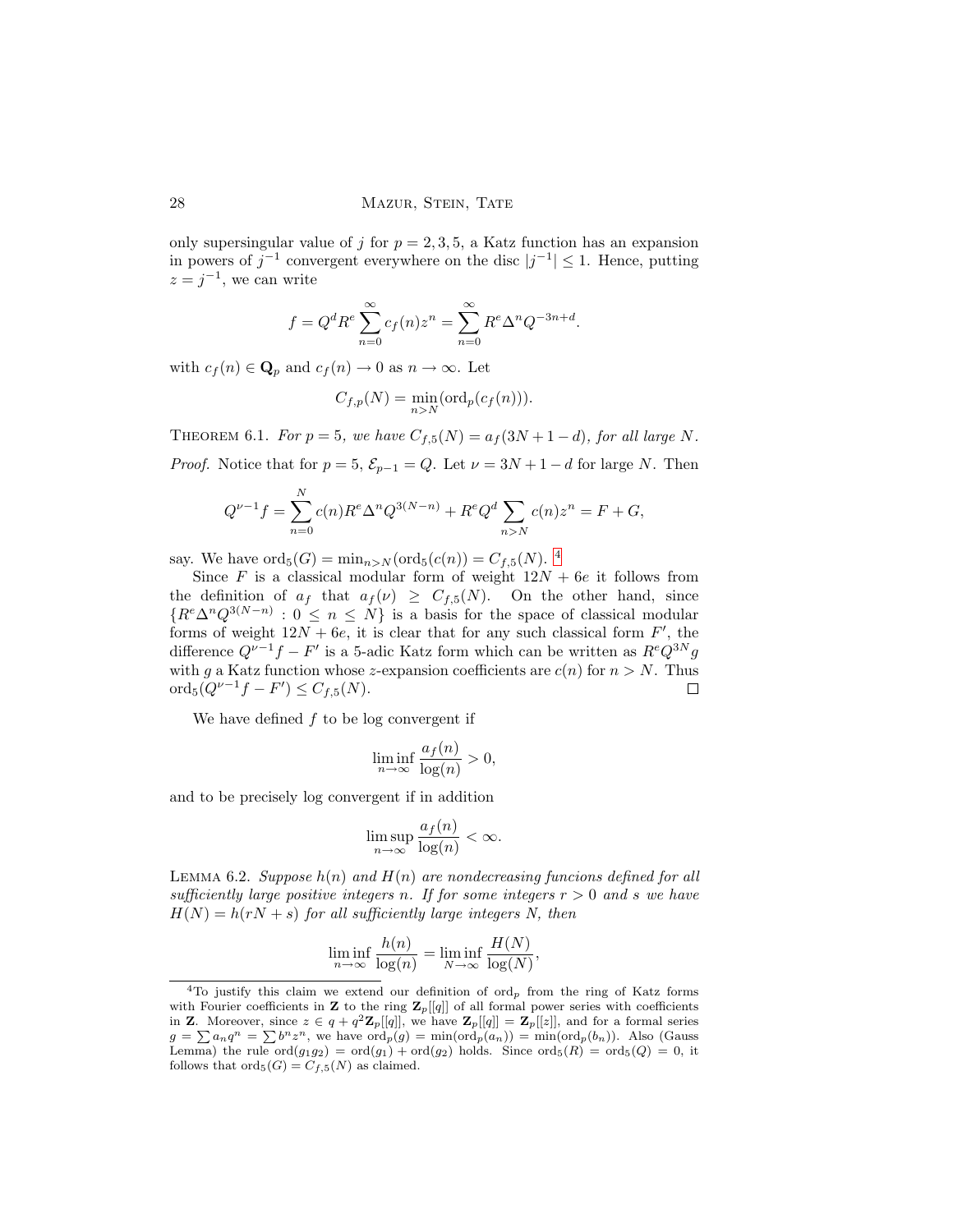and

$$
\limsup_{n \to \infty} \frac{h(n)}{\log(n)} = \limsup_{N \to \infty} \frac{H(N)}{\log(N)}.
$$

*Proof.* We use the fact that  $\frac{\log(r x + s)}{\log(x)} \to 1$  as  $x \to \infty$ . For n and N related by

$$
rN + s \le n \le r(N + 1) + s
$$

we have

$$
\frac{h(n)}{\log(n)} \le \frac{h(r(N+1) + s)}{\log(rN + s)} = \frac{H(N+1)}{\log(N+1)} \cdot \frac{\log(N+1)}{\log(rN + s)}.
$$

Similarly,

$$
\frac{h(n)}{\log(n)} \ge \frac{h(rN+s)}{\log(r(N+1)+s)} = \frac{H(N)}{\log(N)} \cdot \frac{\log(N)}{\log(r(N+1)+s)}.
$$

This proves the lemma, because the second factor of the right hand term in each line approaches 1 as N goes to infinity.  $\Box$ 

Theorem [6.1](#page-27-1) and Lemma [6.2](#page-27-2) show that for  $p = 5$  we can replace  $a_f$  by  $C_f$ in the definition of log convergent and precisely log convergent. Therefore we define log convergent and precisely log convergent for  $p = 2$  and  $p = 3$  by using  $C_{f,p}$  as a replacement for  $a_f$ .

<span id="page-28-1"></span>THEOREM 6.3. For  $p = 2, 3$  or 5, the weight 2 Eisenstein series  $P = \mathbf{E}_2$  is precisely log convergent. In fact,

$$
\lim_{n \to \infty} \frac{C_{P,p}(n)}{\log(n)} = \frac{1}{\log(p)}.
$$

During the proof of this theorem we write  $c(n) = c_p(n)$  and  $C_p(n) = C_{P,p}$ . The cases  $p = 2, 3$  follow immediately from results of Koblitz (cf. [\[Kob77\]](#page-34-11)).

Koblitz writes  $P = \sum a_{n}j^{-n}\frac{qdj}{jd}$ . Since  $dj/j = -dz/z$ , and as we will see later in this proof,  $qdz/zdq = R/Q$ , Koblitz's  $a_n$  is the negative of our  $c(n)$ , hence  $\operatorname{ord}_p(c(n)) = \operatorname{ord}_p(a_n)$ . Koblitz shows that if we let  $l_p(n) = 1 + |\log(n)/\log(p)|$ , the number of digits in the expression of n in base p, and let  $s_p(n)$  denote the sum of those digits, then  $\text{ord}_2(c(n)) = l_2(n) + 3s_2(n)$  and  $\text{ord}_3(c(n)) =$  $l_3(n) + s_3(n)$ . From this it is an easy exercise to show

$$
C_2(n) = \lfloor \log(n+1)/\log(2) \rfloor + 4
$$
 and  $C_3(n) = \lfloor (\log(n+1)/\log(3) \rfloor + 2,$ 

formulas from which cases  $p = 2$  and  $p = 3$  of the theorem are evident.

<span id="page-28-0"></span>Investigating the case  $p = 5$  we found experimentally with a PARI program that the following conjecture holds for  $n < 1029$ .

CONJECTURE 6.4. We have  $\text{ord}_5(c(n)) \geq l_5(2n)$ , with equality if n written in base 5 contains only the digits 0,1 or 2, but no 3 or 4.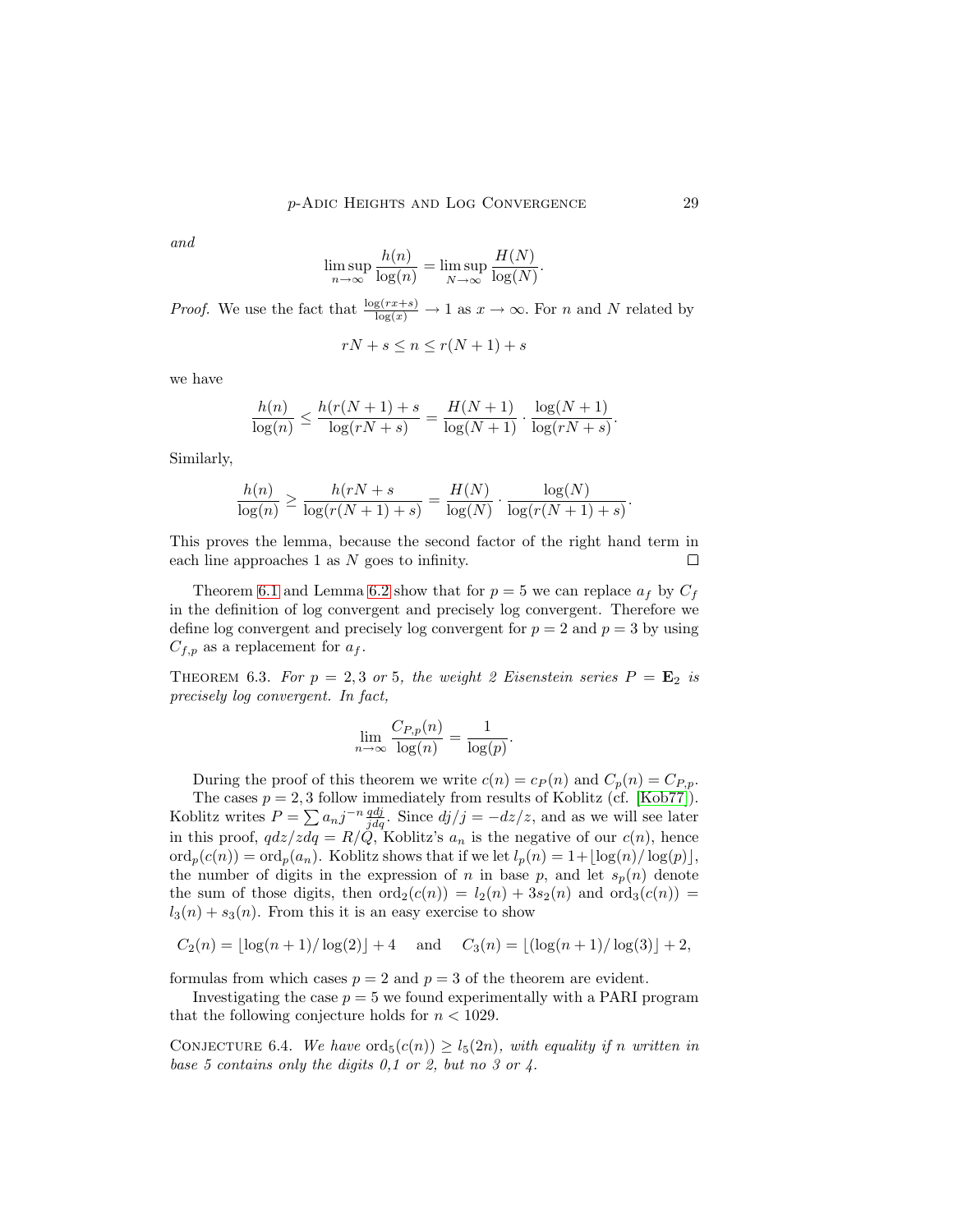It is easy to see that Conjecture [6.4](#page-28-0) implies that

$$
\limsup_{n \to \infty} \frac{C_5(n)}{\log(n)} = \frac{1}{\log(5)}.
$$

We already know from Corollary [5.11](#page-25-0) that

$$
\liminf_{n \to \infty} \frac{a_P(n)}{\log(n)} \ge \frac{1}{\log(5)}.
$$

By Lemma [6.2,](#page-27-2) this is equivalent to

$$
\liminf_{n \to \infty} \frac{C_{P,5}(n)}{\log(n)} \ge \frac{1}{\log(5)}.
$$

Hence to finish the proof of Theorem [6.3,](#page-28-1) we need only prove

<span id="page-29-0"></span>
$$
\limsup_{n \to \infty} \frac{C_{P,5}(n)}{\log(n)} \le \frac{1}{\log(5)}.\tag{6.1}
$$

To prove [\(6.1\)](#page-29-0) it is enough to prove that Conjecture [6.4](#page-28-0) holds for  $n = 5^m$ , that is,  $\text{ord}_5(c(n)) = m + 1$ . Indeed that equality implies that  $C_5(n) \leq m + 1$  for  $n < 5^m$  and, choosing m such that  $5^{m-1} \le n < 5^m$ , shows that for every n we have  $C_5(n) \le m + 1 \le \log(n) / \log(5) + 2$ .

To prove  $\text{ord}_5(c(n)) = m + 1$  we use two lemmas.

<span id="page-29-2"></span>LEMMA 6.5. We have  $\frac{PQ}{R} - 1 = 3 \frac{zdQ}{Qdz}$ .

*Proof.* Let  $\theta$  denote the classical operator  $qd/dq$ . From the formula  $\Delta$  =  $q \prod_{n \geq 1} (1 - q^n)^{24}$  we get by logarithmic differentiation the classical formula

$$
\frac{\theta \Delta}{\Delta} = P.
$$

From  $z = 1/j = \Delta/Q^3$  we get by logarithmic differentiation that

$$
\frac{\theta z}{z} = \frac{\theta \Delta}{\Delta} - 3 \frac{\theta Q}{Q} = P - 3 \frac{\theta Q}{Q}.
$$

By a formula of Ramanujan (cf. [\[Ser73,](#page-35-4) Thm. 4]) we have

$$
3\frac{\theta Q}{Q} = P - \frac{R}{Q}.
$$

Substituting gives

$$
\frac{\theta z}{z}=\frac{R}{Q},
$$

 $\Box$ 

<span id="page-29-1"></span>and dividing the next to last equation by the last proves the lemma.

LEMMA 6.6. Let  $F = \sum_{n\geq 1} \sigma_3(n)q^n$ , so that  $Q = 1 + 240F$ . Then  $F \equiv$  $\sum_{m\geq 0} (z^{5^m}+z^{2\cdot 5^m}) \pmod{5}.$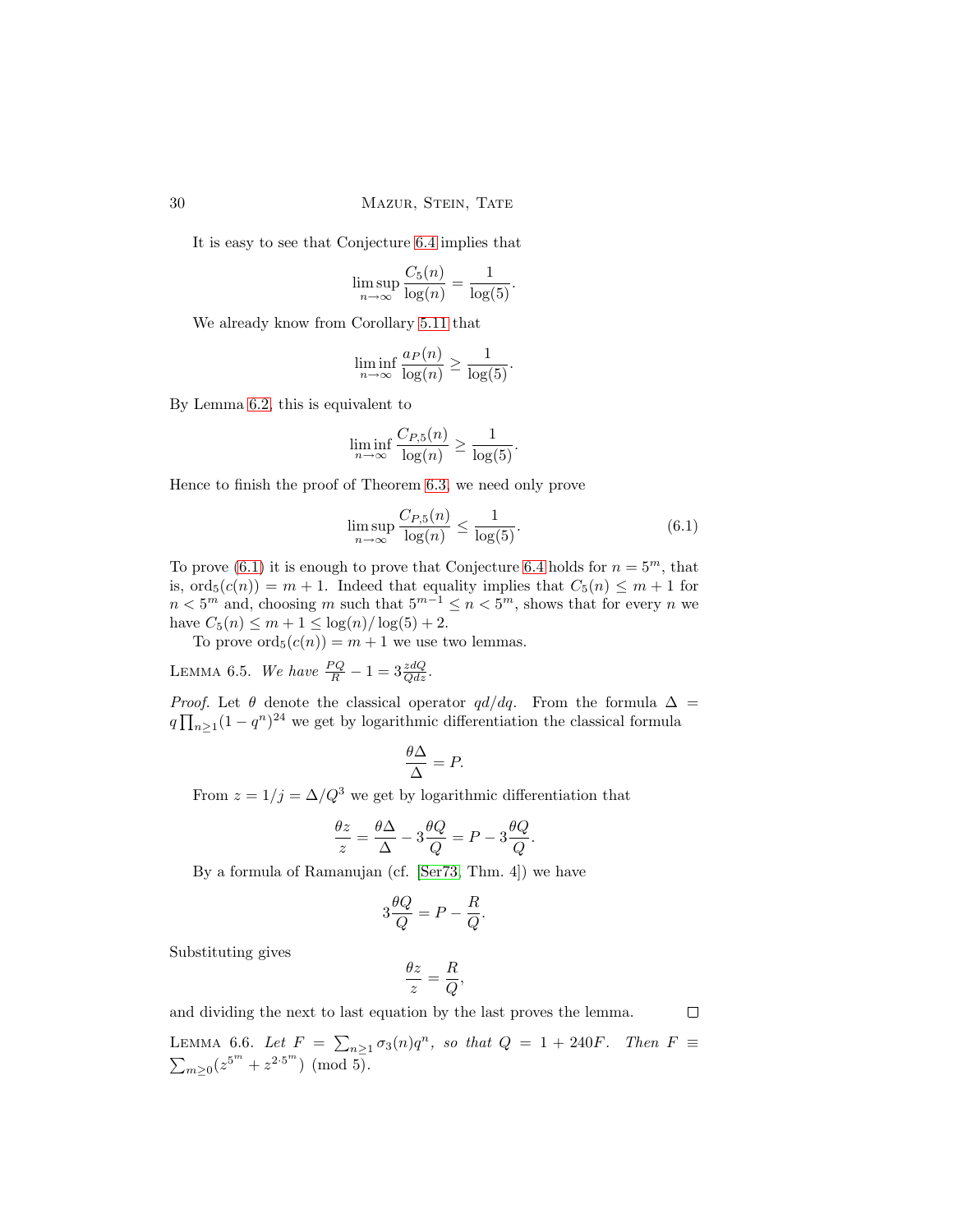Proof. Guessing this result by computer experiment, we asked Serre for a proof. He immediately supplied two, one of which is the following. During the rest of this proof all congruences are understood to be modulo 5. Since  $F = z +$  $3z^2 + \cdots$ , the statement to be proved is equivalent to  $F - F^5 \equiv z + 3z^2$ . Using the trivial congruence  $Q \equiv 1$  and the congruence  $P \equiv R$  (the case  $p = 5$  of a congruence of Swinnerton-Dyer, (cf. [\[Ser73,](#page-35-4) Thm. 5]), we note that

$$
z = \Delta/Q^3 \equiv \Delta = (Q^3 - R^2)/1728 \equiv 2 - 2R^2.
$$

The case  $p = 5, k = 4$  of formula (\*\*) in section 2.2 of [\[Ser73\]](#page-35-4) reads  $F - F^5 \equiv$  $\theta^3 R$ . By Ramanujan's formula

$$
\theta R = (PR - Q^2)/2 \equiv 3R^2 - 3,
$$

one finds that indeed

$$
\theta^3 R \equiv 2R^4 - R^2 - 1 \equiv z + 3z^2,
$$

which proves Lemma [6.6.](#page-29-1)

Let  $F = \sum_{n \geq 1} b(n)z^n$ . By Lemma [6.6,](#page-29-1)  $b(5^m)$  and  $b(2 \cdot 5^m)$  are not divisible by 5. Therefore the 5<sup>m</sup>th and 2 · 5<sup>m</sup>th coefficients of  $zdF/dz = \sum_{n\geq 1} nb(n)z^n$ are divisible exactly by  $5^m$ . By Lemma [6.5](#page-29-2) we have

$$
\sum_{n\geq 1} c(n)z^n = \frac{PQ}{R} - 1 = 3\frac{zdQ}{Qdz} = 3\frac{240zdF}{(1 + 240F)dz}.
$$

This shows that  $\text{ord}_5(c(5^m)) = \text{ord}_5(c(2 \cdot 5^m)) = m + 1$  thereby completing the proof of Theorem [6.3.](#page-28-1)

REMARK 6.7. For  $p = 2$  or 3 a simple analogue of Lemma [6.6](#page-29-1) holds, namely  $F \equiv \sum_{m\geq 0} z^{p^m}$  (mod p). This can be used to obtain Koblitz's result for the very special case  $n = p^m$ .

# <span id="page-30-0"></span>7 Discussion

#### 7.1 Log convergence

The running hypothesis in Section [5](#page-19-0) is that  $p \geq 5$ , but in Section [6](#page-26-0) we considered only  $p = 2, 3, 5$ . In dealing with the different primes, our discussion changes strikingly, depending on the three slightly different cases:

- $(1)$   $p = 2, 3$
- $(2)$   $p = 5$
- (3)  $p \geq 5$

 $\Box$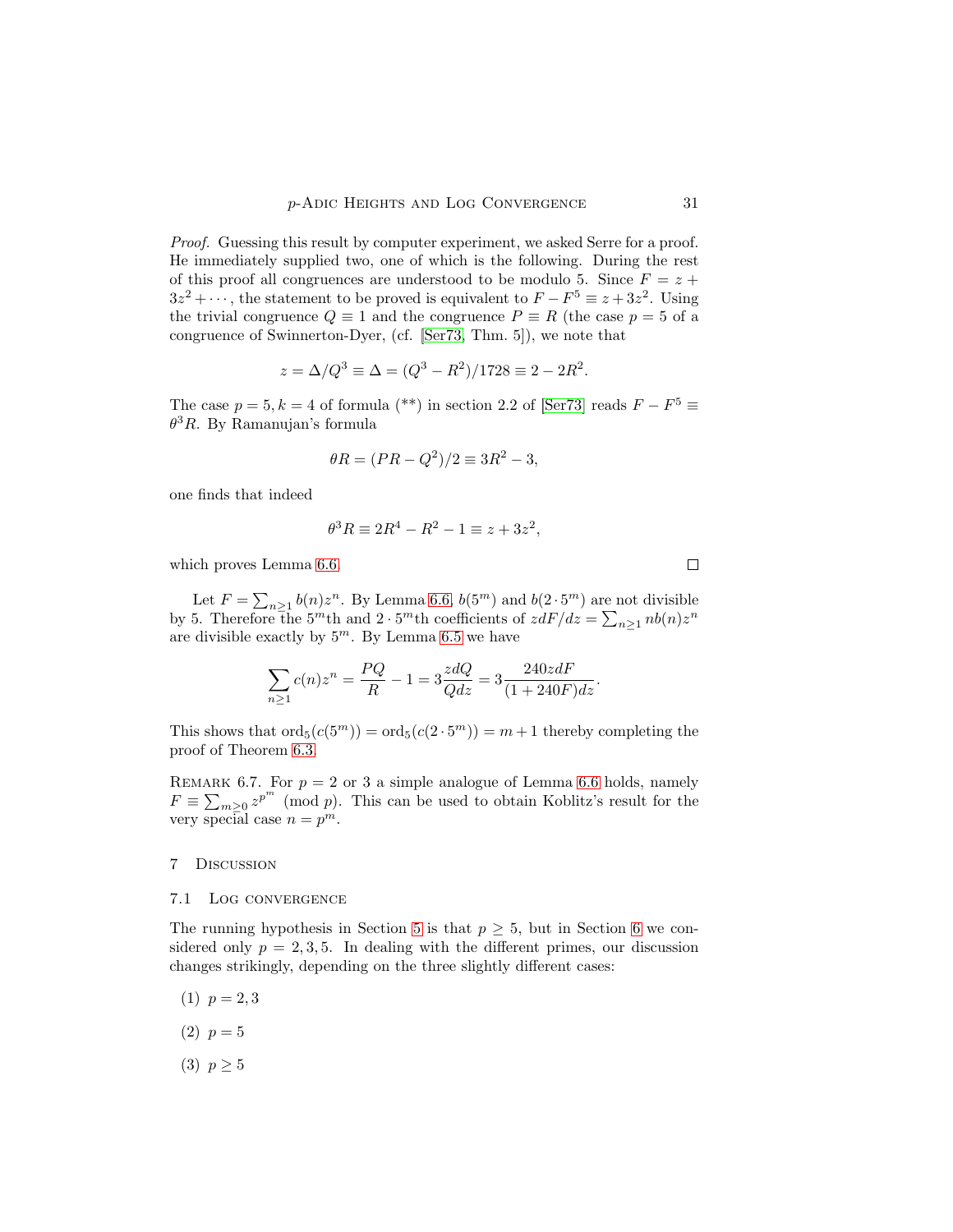For [\(7.1\)](#page-30-0), in Section [6](#page-26-0) we used expansions in powers of  $z = 1/j$  to give a careful analysis of convergence rates, and in contrast, the general discussion of Section [5](#page-19-0) must keep away from those cases  $p = 2, 3$ , in order to maintain the formulation that it currently has. The prime  $p = 5$  is in a very fortunate position because it can be covered by the general discussion a la [\(7.1\)](#page-30-0); but we have also given a precise "power series in  $1/j$ " treatment of  $p = 5$ . These issues suggest four questions:

- 1. Is there any relationship between the convergence rate analysis we give, and computation-time estimates for the actual algorithms?
- 2. We have produced an algebra of log-convergent modular forms, and it has at least one new element that the overconvergent forms do not have, namely  $\mathbf{E}_2$ . Moreover, it is closed under the action of  $\theta$ , i.e., "Tate twist". Are there other interesting Hecke eigenforms in this algebra that we should know about? Going the other way, are there any Hecke eigenforms that are not log-convergent? Is there something corresponding to the "eigencurve" (it would have to be, at the very least, a surface) that p-adically interpolates log-convergent eigenforms? Is a limit (in the sense of  $\text{ord}_p$ 's of Fourier coefficients) of log-convergent eigenforms again logconvergent? For this last question to make sense, we probably need to know the following:
- 3. Is there a rigid-analytic growth type of definition (growth at the rim of the Hasse domain) that characterizes log-convergence, just as there is such a definition characterizing overconvergence?
- 4. Almost certainly one could treat the case  $p = 7$  by expansions in powers of  $1/(j - 1728) = \Delta/R^2$  in the same way that we did  $p = 5$  with powers of  $1/j = \Delta/Q^3$ . The case  $p = 13$  might be more interesting.

#### 7.2 Uniformity in the algorithms

We are most thankful to Kiran Kedlaya and Alan Lauder for some e-mail communications regarding an early draft of our article. The topic they address is the extent to which the algorithms for the computation of  $\mathbf{E}_2$  of an elliptic curve are "uniform" in the elliptic curve, and, in particular, whether one can get fast algorithms for computing  $E_2$  of specific families of elliptic curves. In this section we give a brief synopsis of their comments.

A "reason" why  $E_2$  should turn out not to be overconvergent is that Katz's formula relates it to the direction of the unit-root subspace in one-dimensional de Rham cohomology, and that seems only to make (at least naive) sense in the ordinary case (and not for points in a supersingular disc, not even ones close to the boundary).

Nevertheless, part of the algorithm has good uniformity properties.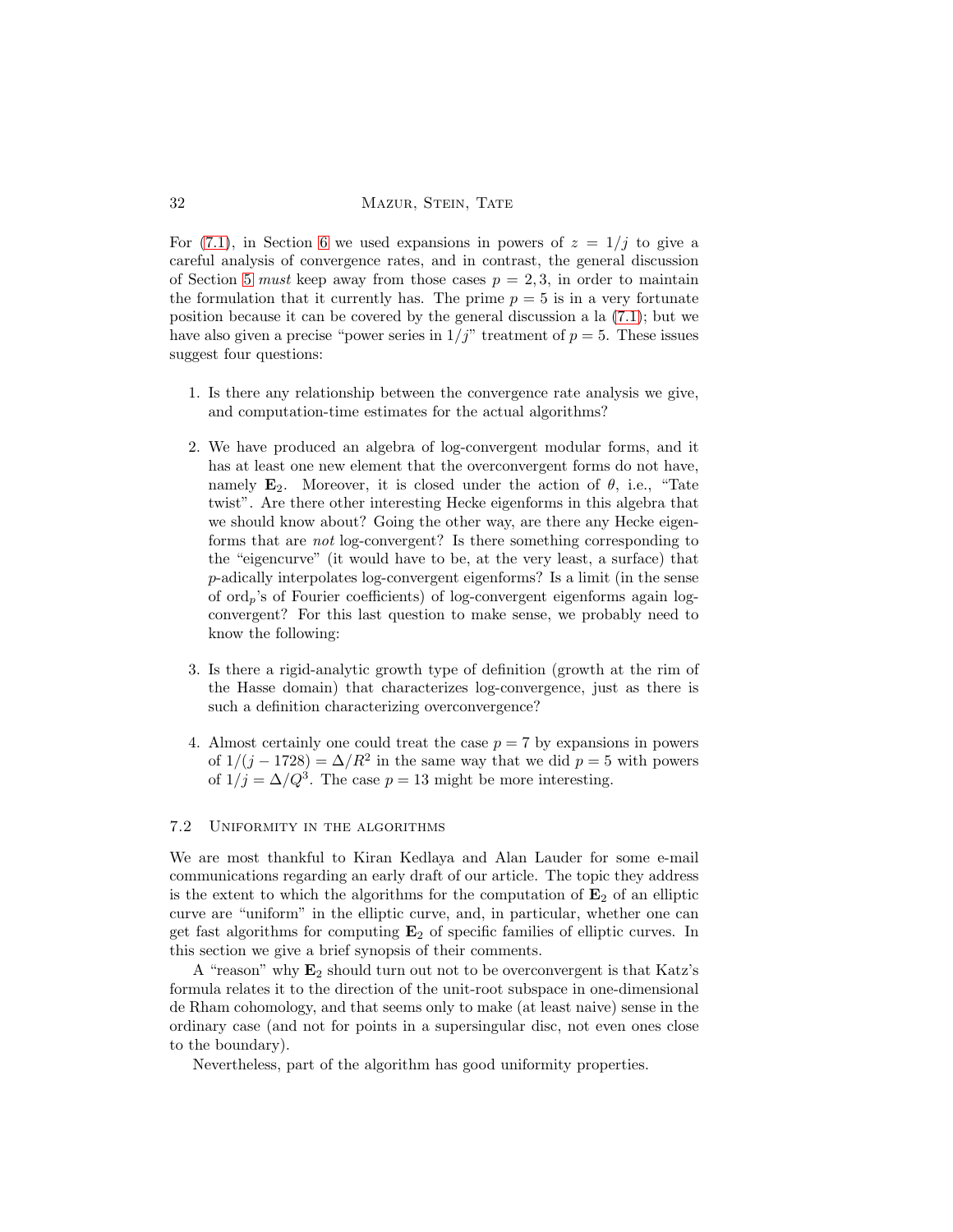- 1. Calculating the matrix of Frobenius: One can calculate the matrix of Frobenius for, say, all elliptic curves in the Legendre family (or any oneparameter family) and the result is overconvergent everywhere, so this should be relatively efficient. This can be done either by the algorithm developed by Kedlaya, or also using the Gauss-Manin connection, as in Lauder's work, which is probably faster. An approach to computing the "full" Frobenius matrix "all at once" for elliptic curves in the Legendre family has been written up and implemented in Magma by Ralf Gerkmann: See [\[Ger05\]](#page-33-11) for the paper and program. Lauder's paper [\[Lau03\]](#page-34-12) also discusses Kedlaya's algorithm "all at once" for a one-parameter family of hyperelliptic curves using the Gauss-Manin connection.
- 2. Extracting the unit root subspace in de Rham cohomology: To compute  $E_2$ for an individual elliptic curve, one can specialize the Frobenius matrix and extract the unit root. But extracting only the unit root part over the entire family at once would involve non-overconvergent series, and consequently might be slow. The unit root zeta function, which encodes the unit root of Frobenius over a family of ordinary elliptic curves, has been very well studied by Dwork and Wan (cf. [\[Wan99\]](#page-35-5)).

## 7.3 Other future projects

- 1. Explicitly compute anticyclotomic p-adic heights, and apply this to the study of universal norm questions that arise in [\[RM05\]](#page-34-9).
- 2. Further investigate Kedlaya's algorithm with a parameter in connection with log convergence and computation of heights.
- 3. Determine if the equality  $\lim_{n\to\infty} a_P(n)/\log(n) = 1/\log(p)$  holds for all primes p, as it does for  $p = 5$  by Theorem [6.3](#page-28-1)

### **REFERENCES**

- <span id="page-32-0"></span>[Bes04] Amnon Besser, The p-adic height pairings of Coleman-Gross and of Nekovář, Number theory, CRM Proc. Lecture Notes, vol. 36, Amer. Math. Soc., Providence, RI, 2004, pp. 13–25. MR 2076563 (2005f:11130)
- <span id="page-32-1"></span>[Blu] Antonia W. Bluher, A Leisurely Introduction to Formal Groups and Elliptic Curves, http://www.math.uiuc.edu/algebraic-number-theory/0076/.
- <span id="page-32-2"></span>[BCP97] W. Bosma, J. Cannon, and C. Playoust, The Magma algebra system. I. The user language, J. Symbolic Comput. 24 (1997), no. 3–4, 235– 265, Computational algebra and number theory (London, 1993). MR 1 484 478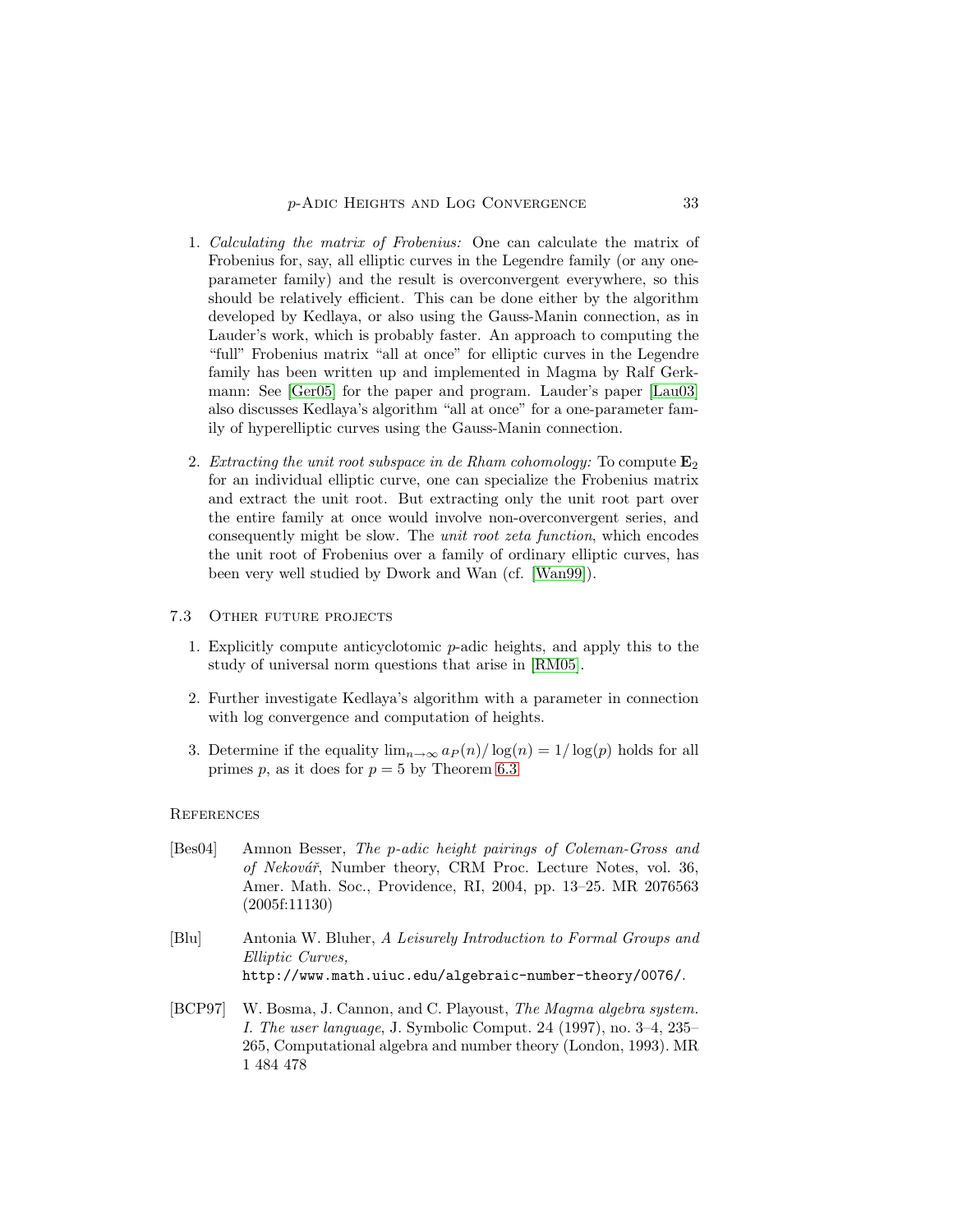- <span id="page-33-0"></span>[Col91] Robert F. Coleman, The universal vectorial bi-extension and p-adic heights, Invent. Math. 103 (1991), no. 3, 631–650. MR 1091621 (92k:14021)
- <span id="page-33-9"></span>[CGJ95] Robert F. Coleman, Fernando Q. Gouvêa, and Naomi Jochnowitz,  $E_2$ ,  $\Theta$ , and overconvergence, Internat. Math. Res. Notices (1995), no. 1, 23–41 (electronic). MR 1317641 (96d:11047)
- <span id="page-33-11"></span>[Ger05] Ralf Gerkmann, http://www.mathematik.uni-mainz.de/  $\tilde{\zeta}$ gerkmann/ellcurves.html,  $(2005)$ .
- <span id="page-33-2"></span>[Gre03] Ralph Greenberg, Galois theory for the Selmer group of an abelian variety, Compositio Math. 136 (2003), no. 3, 255–297. MR 1977007 (2004c:11097)
- <span id="page-33-3"></span>[GJP<sup>+</sup>05] G. Grigorov, A. Jorza, S. Patrikis, C. Patrascu, and W. Stein, Verification of the Birch and Swinnerton-Dyer Conjecture for Specific Elliptic Curves, (Submitted) http://modular.fas.harvard.edu/papers/bsdalg/ (2005).
- <span id="page-33-10"></span>[Gou88] F. Q. Gouvêa, Arithmetic of p-adic modular forms, Springer-Verlag, Berlin, 1988. MR 91e:11056
- <span id="page-33-1"></span>[IW03] Adrian Iovita and Annette Werner, p-adic height pairings on abelian varieties with semistable ordinary reduction, J. Reine Angew. Math. 564 (2003), 181–203. MR 2021039 (2004j:11066)
- <span id="page-33-8"></span>[SJ05] William Stein and David Joyner, Sage: System for algebra and geometry experimentation, Communications in Computer Algebra (SIGSAM Bulletin) (July 2005), http://sage.sourceforge.net/.
- <span id="page-33-4"></span>[Kat73] Nicholas M. Katz, *p-adic properties of modular schemes and modular* forms, Modular functions of one variable, III (Proc. Internat. Summer School, Univ. Antwerp, Antwerp, 1972), Springer, Berlin, 1973, pp. 69–190. Lecture Notes in Mathematics, Vol. 350. MR 0447119  $(56 \neq 5434)$
- <span id="page-33-5"></span>[Kat76] , p-adic interpolation of real analytic Eisenstein series, Ann. of Math. (2) 104 (1976), no. 3, 459–571. MR 0506271 (58 #22071)
- <span id="page-33-6"></span>[Ked01] Kiran S. Kedlaya, *Counting points on hyperelliptic curves us*ing Monsky-Washnitzer cohomology, J. Ramanujan Math. Soc. 16 (2001), no. 4, 323–338. MR 1877805 (2002m:14019)
- <span id="page-33-7"></span>[Ked03] K.S. Kedlaya, *Errata for: "Counting points on hyperelliptic curves* using Monsky-Washnitzer cohomology" [J. Ramanujan Math. Soc. 16 (2001), no. 4, 323–338, J. Ramanujan Math. Soc. 18 (2003), no. 4, 417–418, Dedicated to Professor K. S. Padmanabhan. MR 2 043 934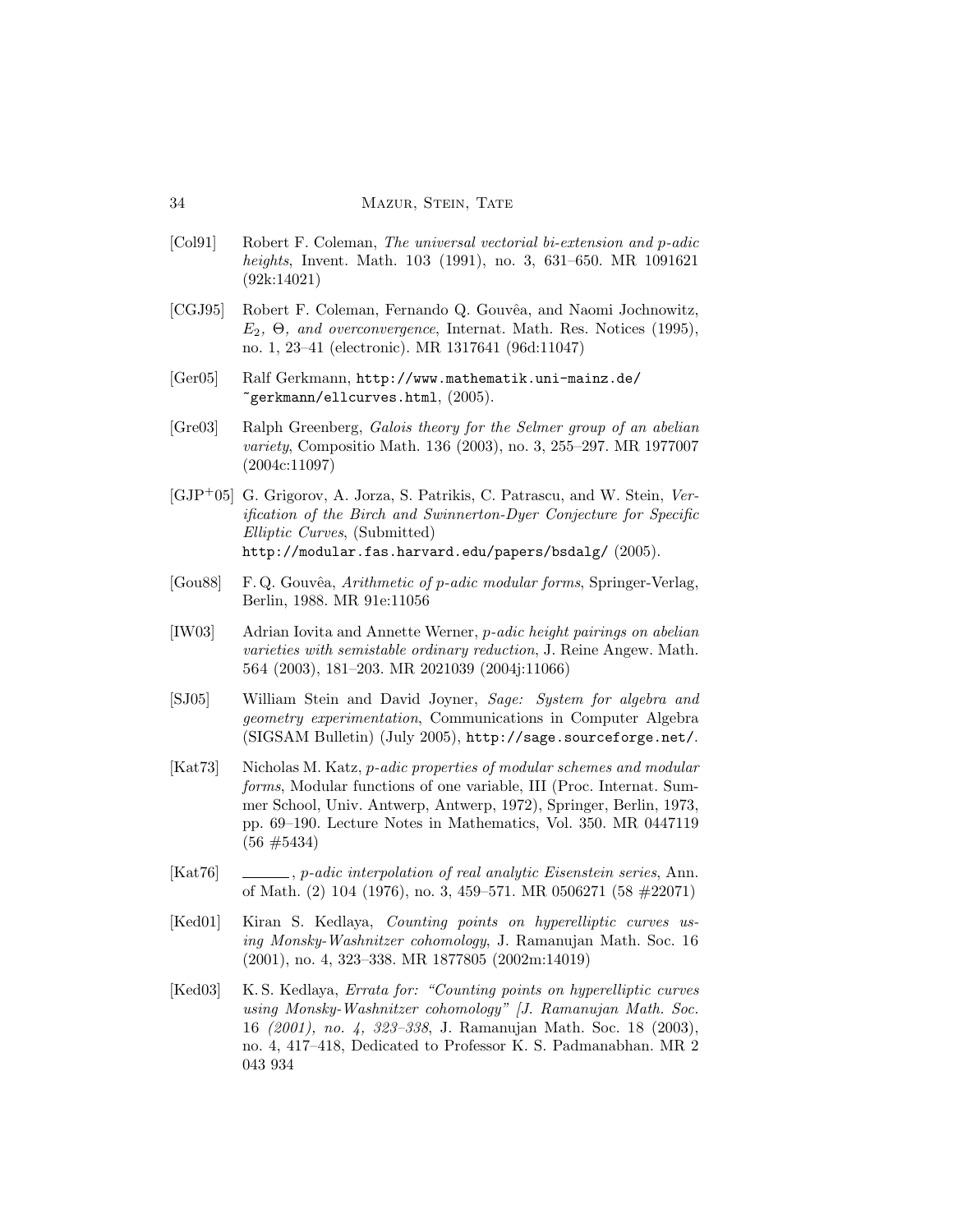- <span id="page-34-11"></span>[Kob77] Neil Koblitz, 2-adic and 3-adic ordinals of the  $(1/i)$ -expansion coefficients for the weight 2 Eisenstein series, Bull. L.M.S. 9 (1977), 188-192.
- <span id="page-34-10"></span>[Lan95] S. Lang, Introduction to modular forms, Springer-Verlag, Berlin, 1995, With appendixes by D. Zagier and W. Feit, Corrected reprint of the 1976 original.
- <span id="page-34-12"></span>[Lau03] Alan G. B. Lauder, Rigid cohomology and p-adic point counting, to appear in a special issue of J. de Thorie des Nombres de Bordeaux, http://www.maths.ox.ac.uk/~lauder/.
- <span id="page-34-0"></span>[MT83] B. Mazur and J. Tate, Canonical height pairings via biextensions, Arithmetic and geometry, Vol. I, Progr. Math., vol. 35, Birkhäuser Boston, Boston, MA, 1983, pp. 195–237. MR 717595 (85j:14081)
- <span id="page-34-3"></span>[MT87] , Refined conjectures of the "Birch and Swinnerton-Dyer" type", Duke Math. J. 54 (1987), no. 2, 711–750. MR 899413 (88k:11039)
- <span id="page-34-6"></span>[MT91]  $\qquad \qquad$ , The p-adic sigma function, Duke Math. J. 62 (1991), no. 3, 663–688. MR 93d:11059
- <span id="page-34-7"></span>[MTT86] B. Mazur, J. Tate, and J. Teitelbaum, On p-adic analogues of the conjectures of Birch and Swinnerton-Dyer, Invent. Math. 84 (1986), no. 1, 1–48. MR 830037 (87e:11076)
- <span id="page-34-1"></span>[Nek93] Jan Nekovář, On p-adic height pairings, Séminaire de Théorie des Nombres, Paris, 1990–91, Progr. Math., vol. 108, Birkhäuser Boston, Boston, MA, 1993, pp. 127–202. MR 1263527 (95j:11050)
- <span id="page-34-5"></span>[Nek03] , Selmer Complexes, 2003, see http://www.math.jussieu.fr/~nekovar/pu/.
- <span id="page-34-2"></span>[Pla94] Andrew Plater, Supersingular p-adic height pairings on elliptic curves, Arithmetic geometry (Tempe, AZ, 1993), Contemp. Math., vol. 174, Amer. Math. Soc., Providence, RI, 1994, pp. 95–105. MR 1299736 (95h:11056)
- <span id="page-34-4"></span> $[PR03a]$  Bernadette Perrin-Riou, Arithmétique des courbes elliptiques à  $réduction supersinqulière en p, Experiment. Math. 12 (2003), no. 2,$ 155–186. MR 2016704 (2005h:11138)
- <span id="page-34-8"></span> $[PR03b] \quad \underline{\hspace{2cm}}$ , Arithmétique des courbes elliptiques à réduction supersinqulière en p, Experiment. Math. 12 (2003), no. 2, 155–186. MR 2016704
- <span id="page-34-9"></span>[RM05] K. Rubin and B. Mazur, *Organizing the arithmetic of elliptic curves*, in preparation.